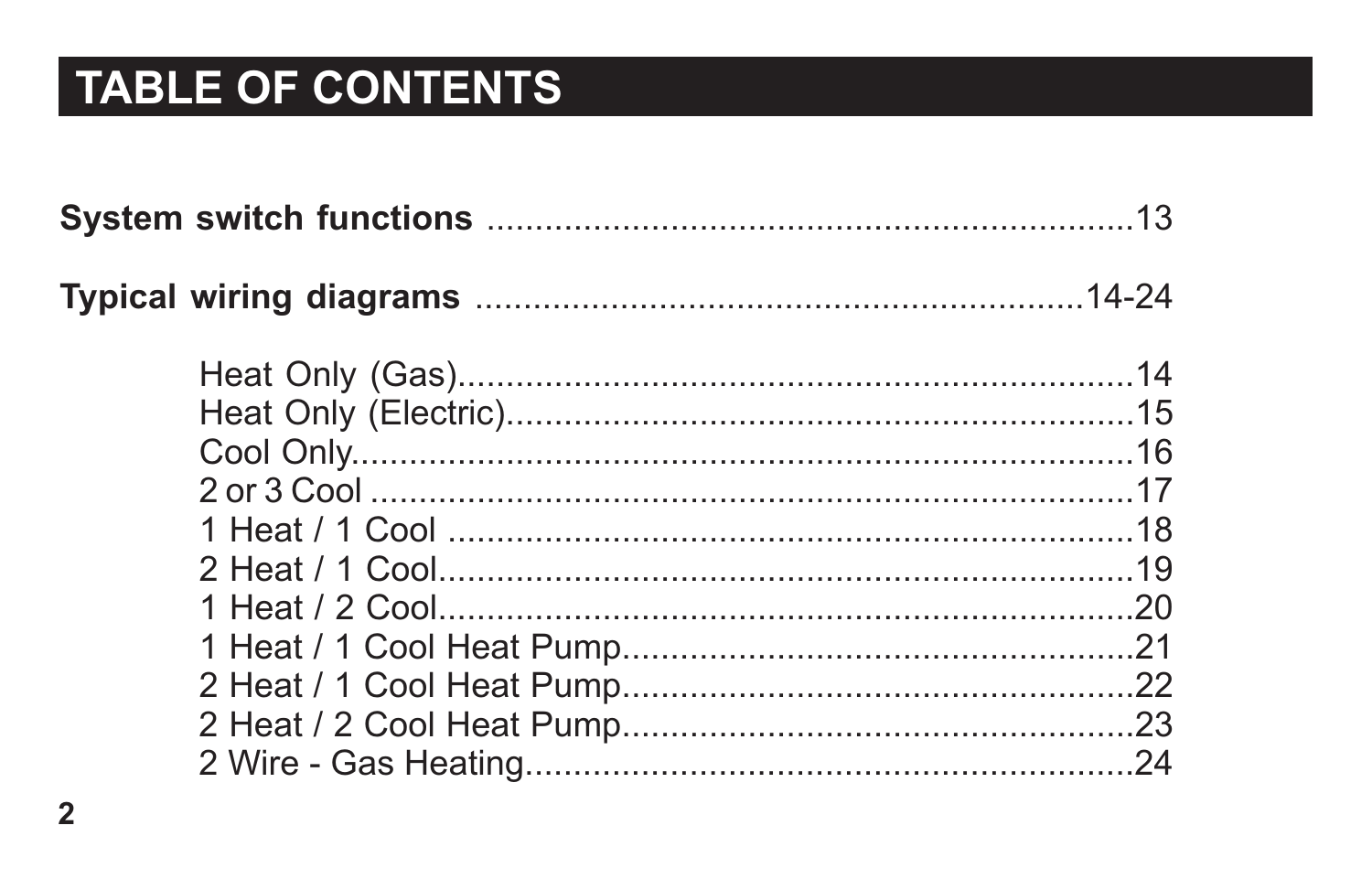|                                                         | .25 |
|---------------------------------------------------------|-----|
| Selecting programmable or non-programmable operation 26 |     |
|                                                         |     |
|                                                         |     |
|                                                         |     |
|                                                         |     |
|                                                         |     |
|                                                         |     |
|                                                         |     |
|                                                         |     |
|                                                         |     |
|                                                         |     |
|                                                         |     |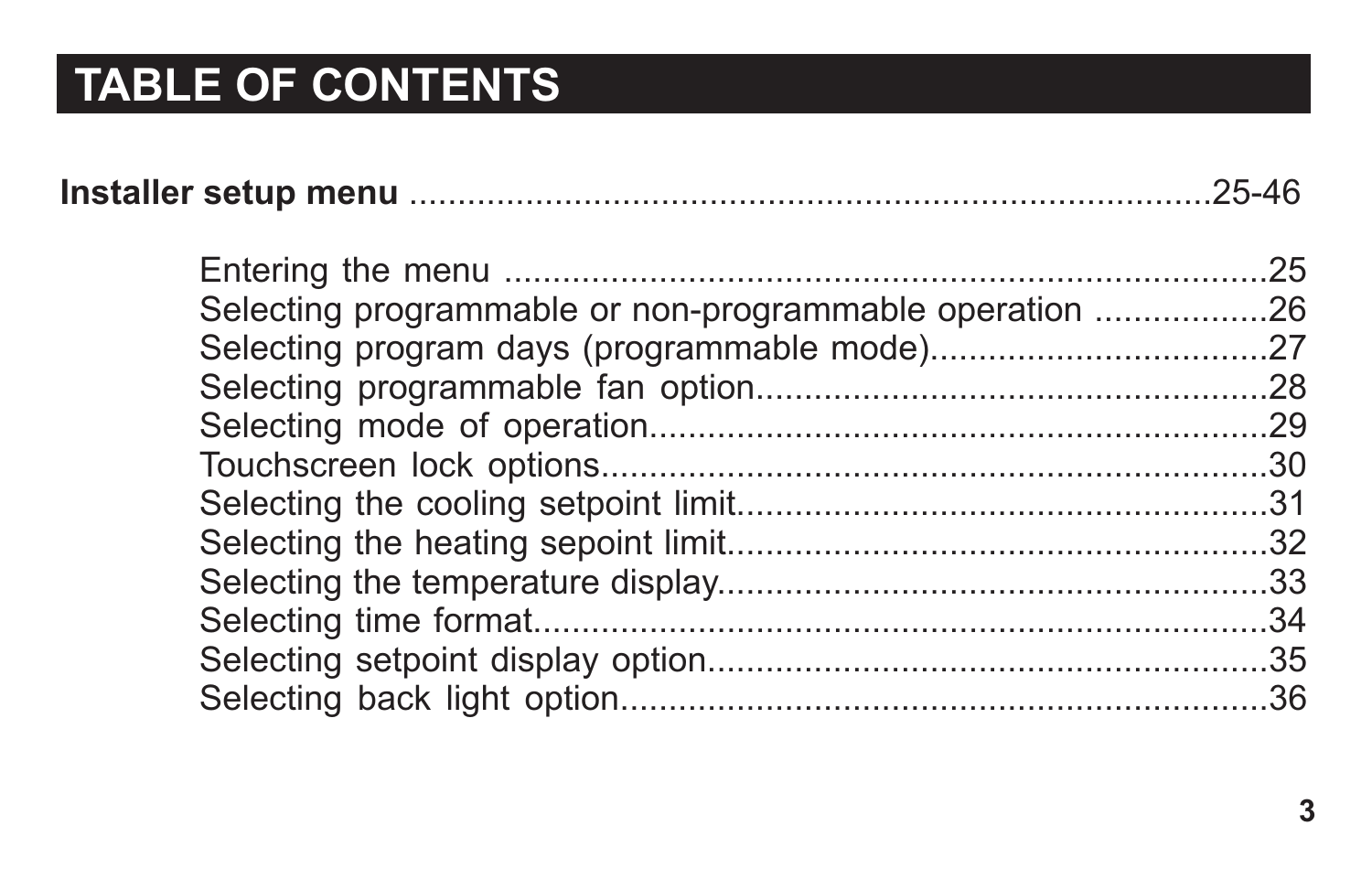#### Installer setup menu (Continued)

|--|--|--|--|

|--|--|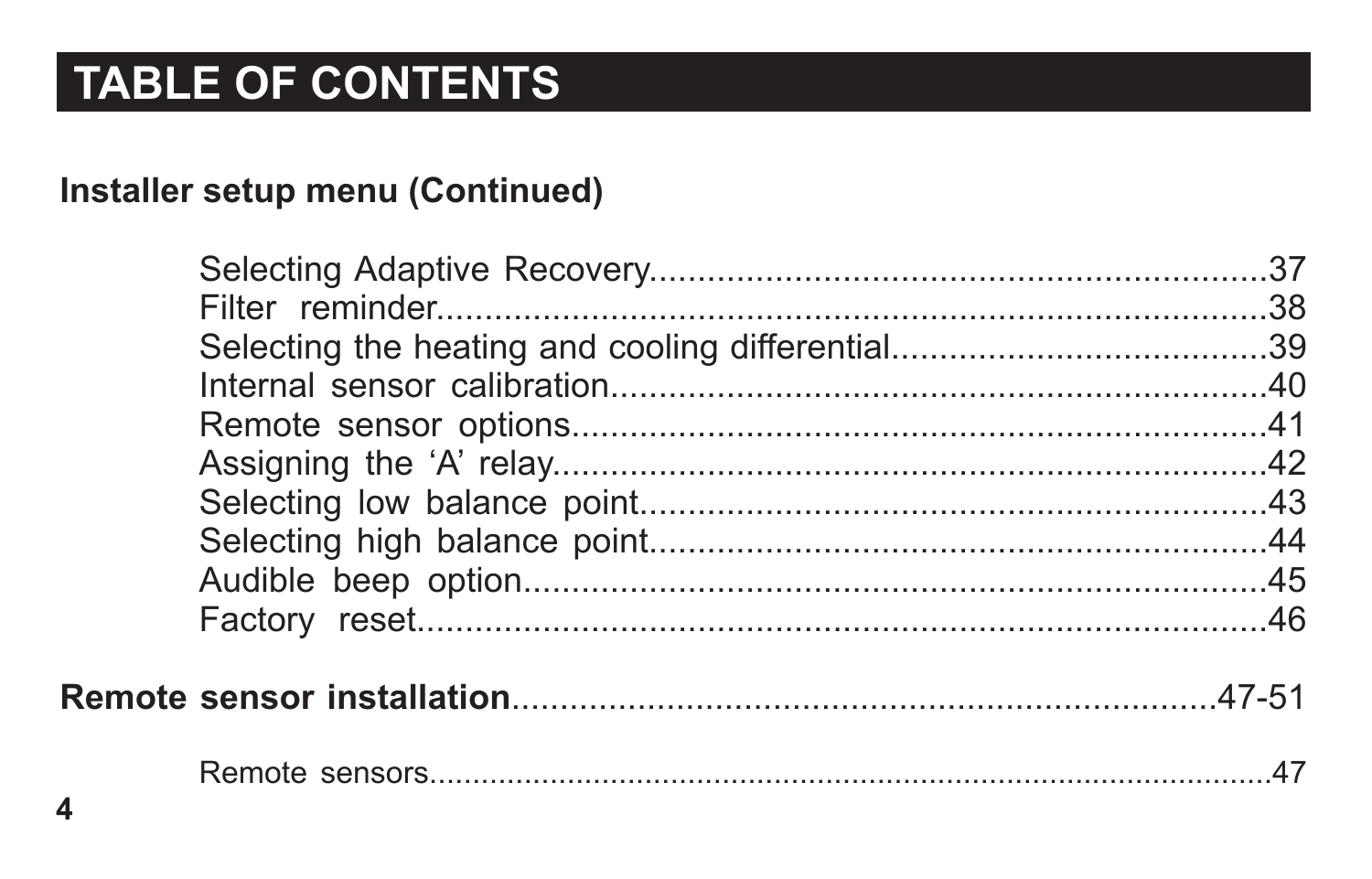| <b>Testing</b> | <b>Remote sensor installation (Continued)</b> |  |
|----------------|-----------------------------------------------|--|
|                |                                               |  |
|                |                                               |  |
|                |                                               |  |
|                |                                               |  |
|                |                                               |  |
|                |                                               |  |
|                |                                               |  |
|                |                                               |  |
|                |                                               |  |
|                |                                               |  |
|                |                                               |  |
|                |                                               |  |
|                |                                               |  |
|                |                                               |  |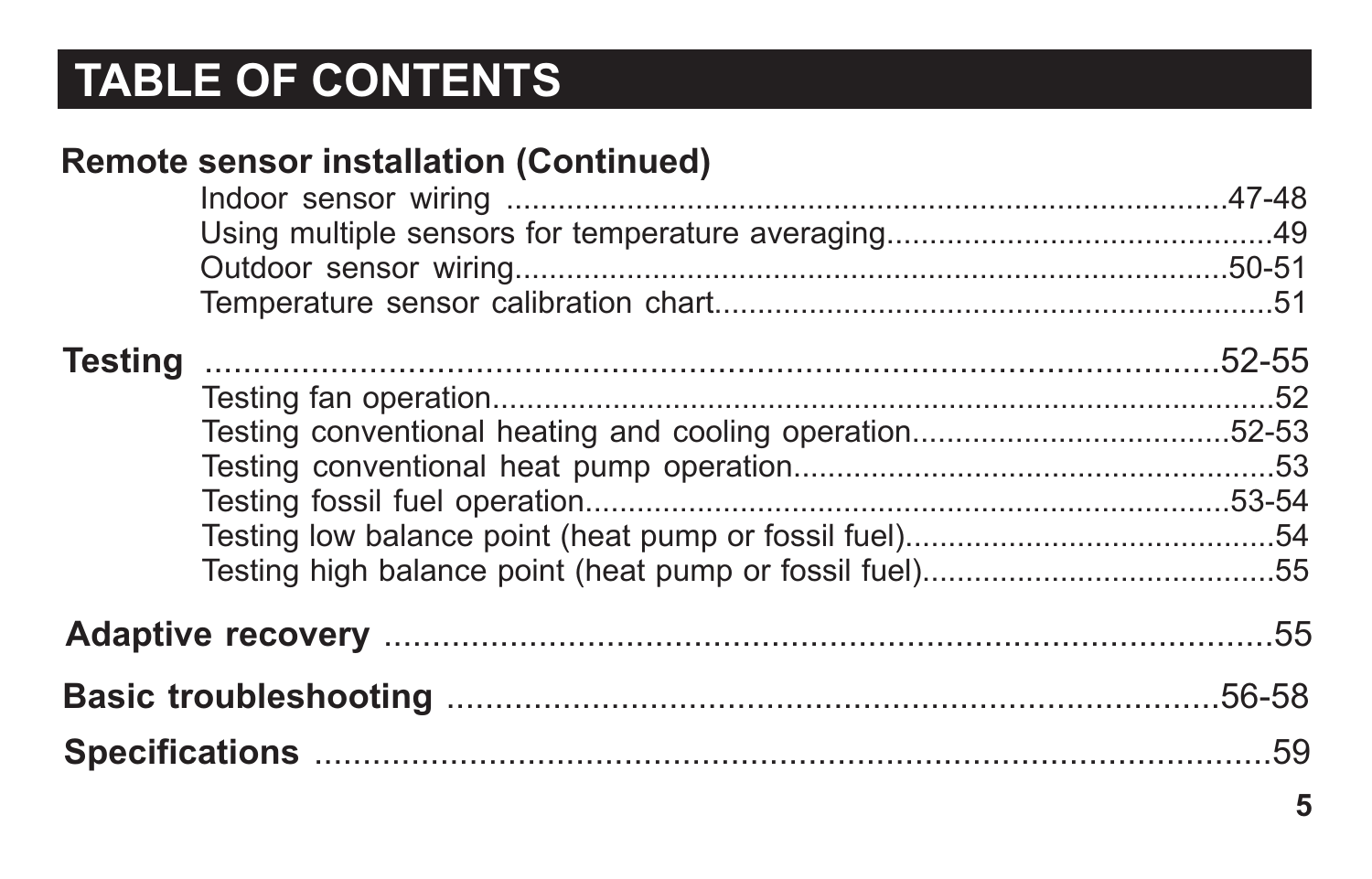## **INTRODUCTION**

The Smart Temp 44-800 "Apollo" is a feature-rich touchscreen thermostat that can be battery powered or hardwired to the HVAC equipment. Using a common sense approach to the installation will ensure this product is installed properly and to the customer's satisfaction. Please take time to read and understand this manual so that installation and testing is performed in an efficient manner.

This manual is to be used in conjunction with the supplied User Manual.

**Although great care has been taken in the preparation of this manual, Smart Temp Aust P/L takes no responsibility for errors or omissions contained herein. It is the responsibility of the installer to ensure that this thermostat and the equipment connected to it operate in a safe and efficient manner.**

*Due to ongoing product improvements, Smart Temp reserves the right to change the specifications of the 44-800 thermostat or its components without notice. All rights reserved. © Smart Temp Australia P/L. Intellectual rights apply.*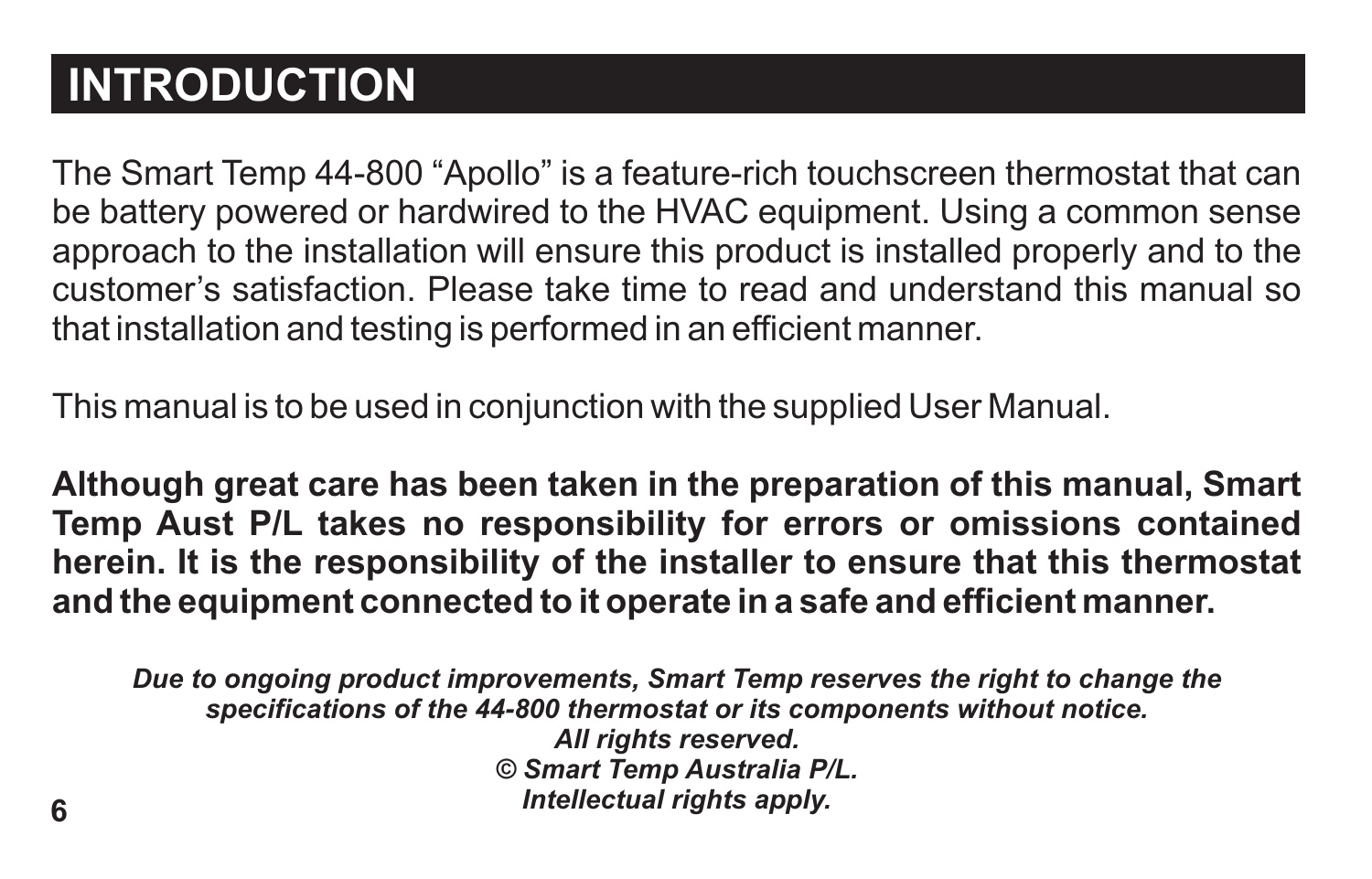## **GETTING STARTED**

As with any HVAC project, careful installation is the key to a successful outcome. Time taken during the installation process will be rewarded with fewer call-backs.

The steps required to install the 44-800 thermostat are as follows:

1. Read and understand this Installation Manual and Thermostat User Manual.

**7**

- 2. Mount and wire the subbase
- 3. Install the batteries
- 4. Set the 4 system switches to match the equipment application.
- 5. Wire optional remote temperature sensor(s).
- 6. Power the thermostat.
- 7. Set the Advanced Installer settings.
- 8. Test the thermostat.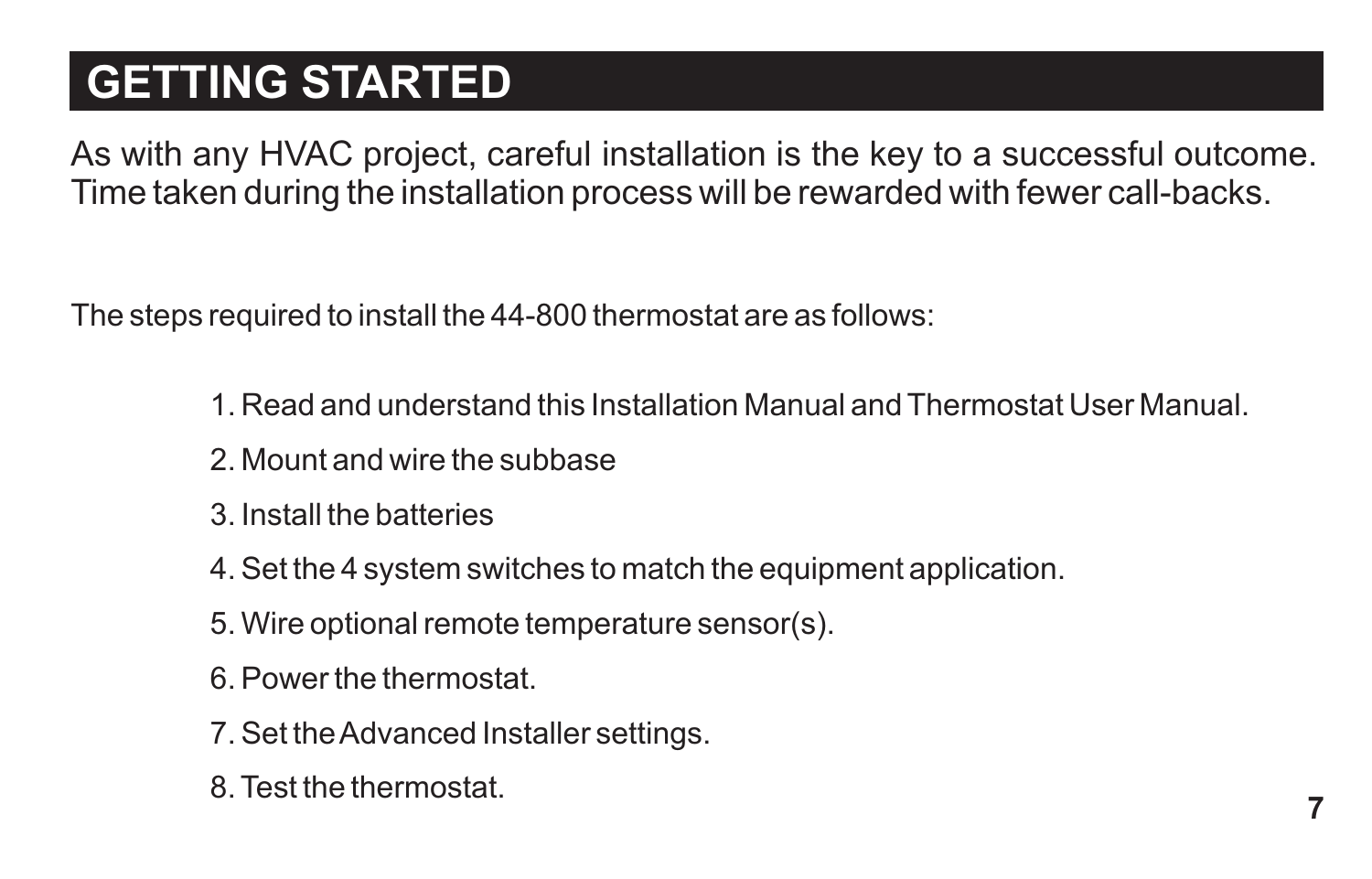## **INSTALLING THE THERMOSTAT**

#### **DISASSEMBLY**

There are two release slots located on the bottom of the thermostat. Gently push the flat blade of a small screwdriver into one slot at a time and pry upward until the catch disengages. Carefully swing the thermostat upward and away from the subbase. (Figure 1)

#### **THERMOSTAT LOCATION**

The 44-800 should be installed in a location that represents the ambient space temperature. Do not install the thermostat in an area where drafts are present, near the floor, behind doors or on an external wall. Avoid placing the thermostat in areas where the air movement is limited, affected by direct sunlight or other areas not typical of the temperature in the space.

#### **MOUNTING THE SUBBASE**

When mounting the 44-800 subbase, be aware that drafts may travel down wall cavities and enter the back of the thermostat through the control wire hole in

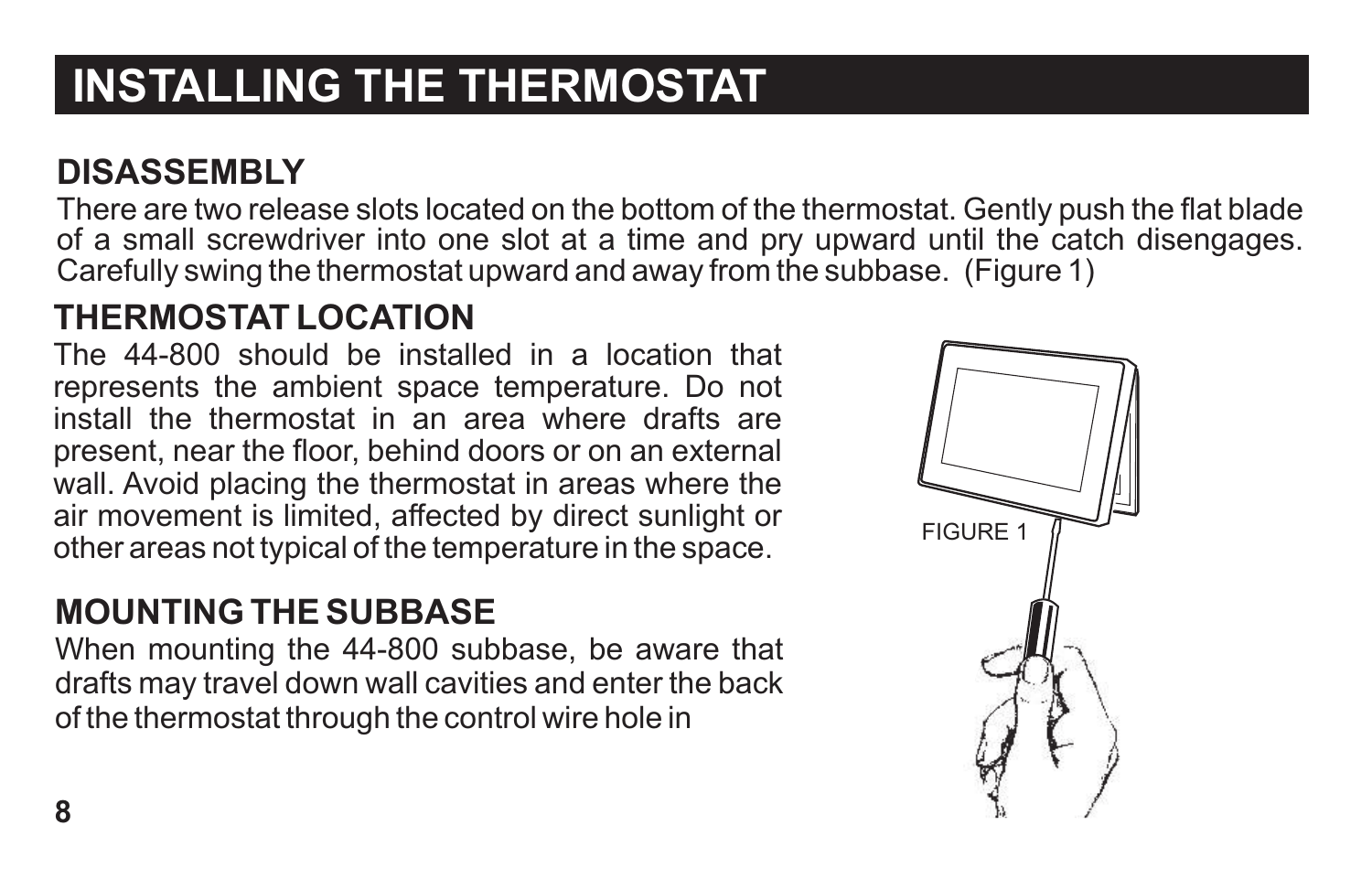## **INSTALLING THE THERMOSTAT**

the wall. It is important to seal the hole to prevent any drafts that might affect the internal temperature sensor. Pull the control wires through the large opening in the thermostat subbase. Next, level and mount the subbase on the wall using the supplied anchors and screws. (Figure 2)

**Do not over tighten the mounting screws as the subbase may warp causing the improper seating of the thermostat connecting pins to the terminal blocks.** nnnnnn nnnnnn

Use a properly sized screwdriver and back each screw terminal out (counter clockwise) before landing each wire to its dedicated terminal. Do not over tighten the terminal screws.

Check to ensure that all wires are landed correctly and dressed properly to prevent any shorts.

Refer to Typical System Wiring Diagrams in this manual for proper wiring. FIGURE 2



**9**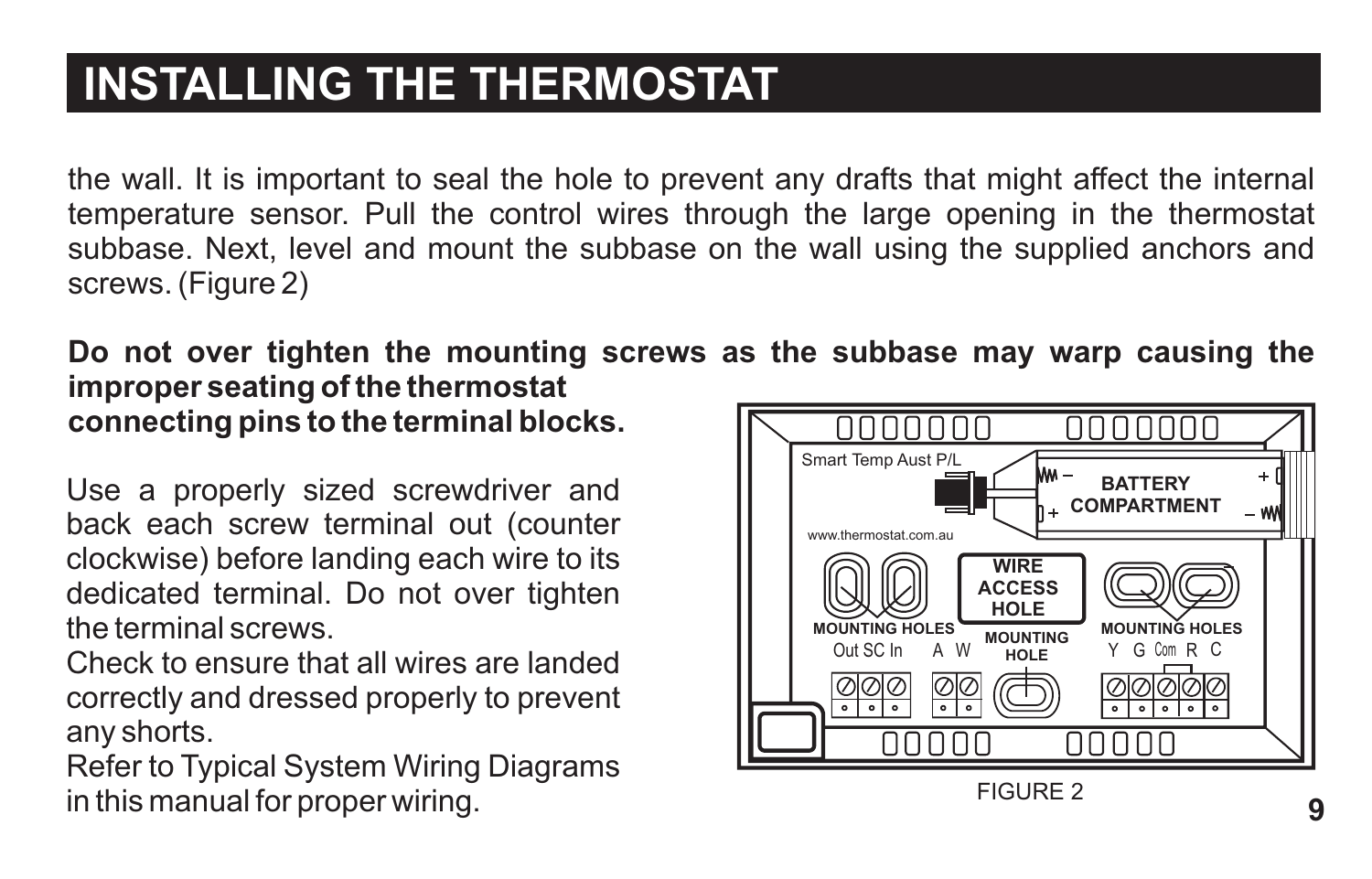## **INSTALLING THE THERMOSTAT**

#### **TERMINAL DESIGNATIONS**

Based on the 44-800 slide switch and installer option configurations, some terminals have multiple output functions.

| <b>TERMINAL</b> | <b>DESIGNATION</b>            |
|-----------------|-------------------------------|
| Outside         | Outdoor Sensor                |
| Sensor Common   | Sensor Common                 |
| Inside          | Indoor Sensor                 |
| А               | W2, Y2, Compressor 2, Aux, EH |
| W               | W1, Y3, Reversing Valve       |
| Υ               | Y1, Compressor 1              |
| R               | 24 Volt (Hot)                 |
| ◠               | 24 Volt (Common)              |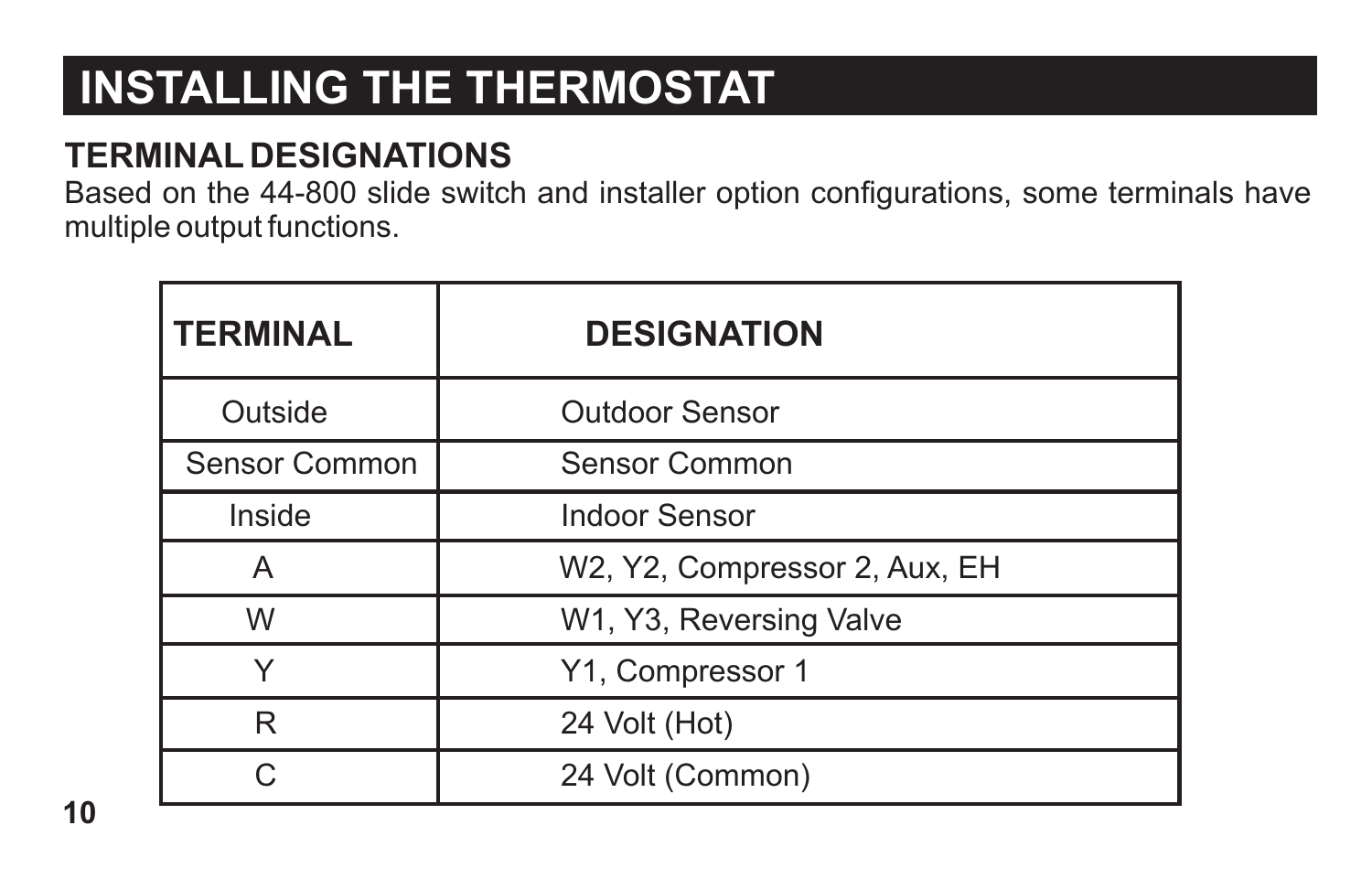## **INSTALLING THE BATTERIES**

The 44-800 comes with two AAA batteries. Insert the batteries as illustrated for primary or backup power. Even if the thermostat is hardwired, battery backup is essential to maintain the real-time clock in the event of a power failure. All other memory is non-volatile in the event of battery or primary power loss. (Figure 3)

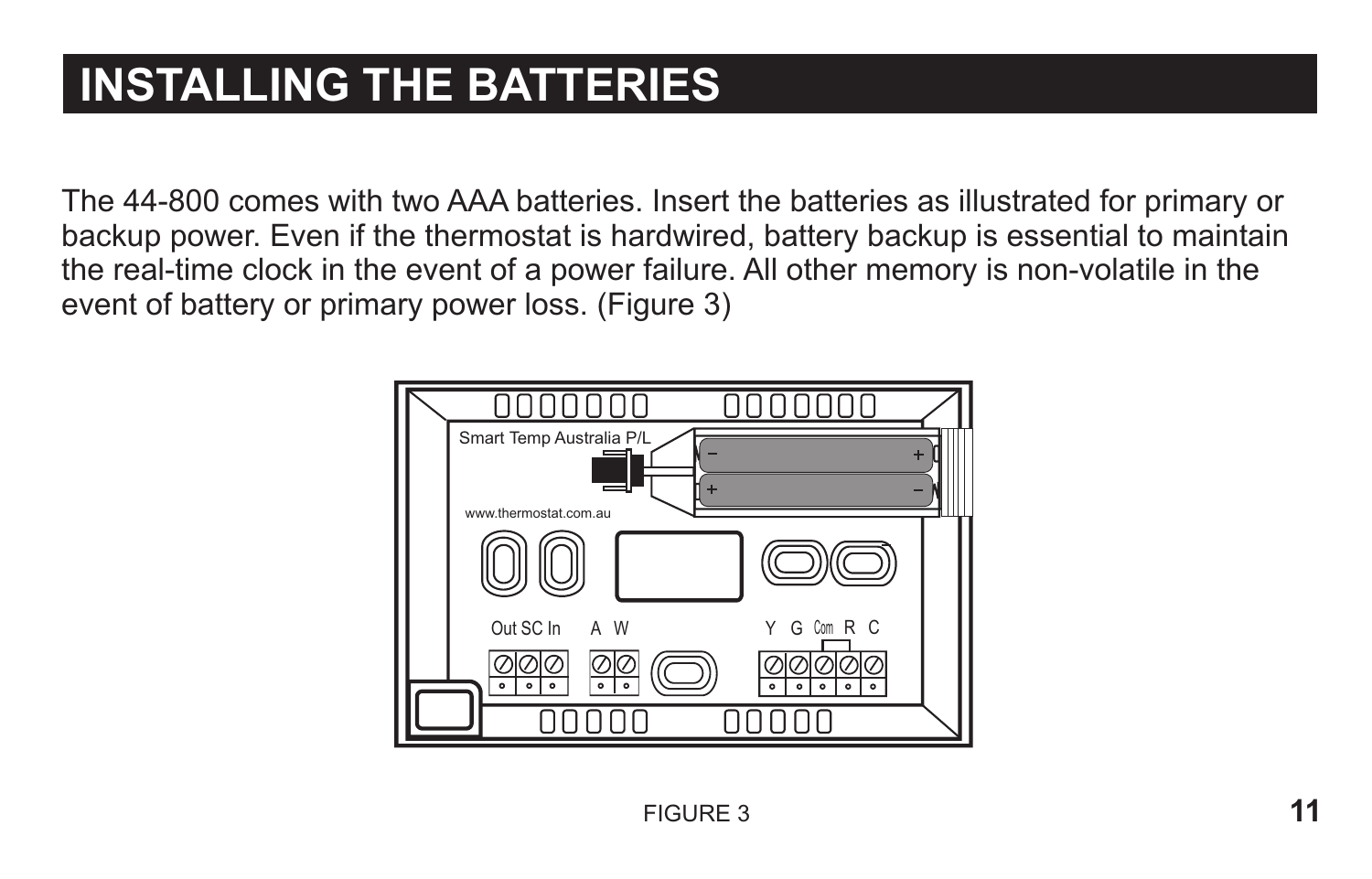## **SETTING THE SYSTEM SWITCHES**

The 44-800 contains a set of four system switches located on the thermostat printed circuit board. (Figure 4) The switches are used to match the thermostat with the HVAC system requirements. Refer to the system switch functions on the next page to properly configure the thermostat.

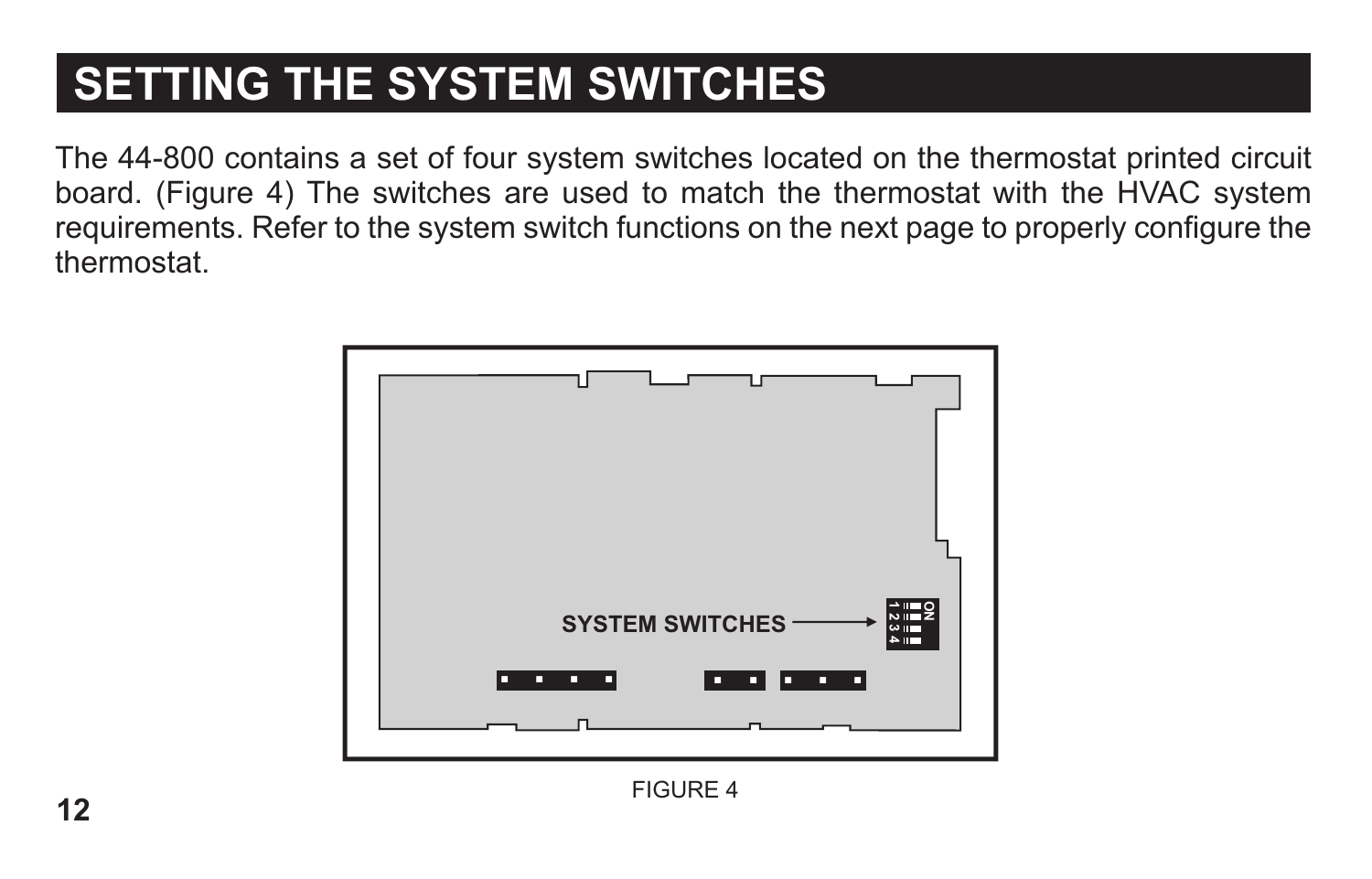# **SYSTEM SWITCH FUNCTIONS**

| <b>SW 1 - Equipment Type</b>    | Switch 1 sets the equipment type. For heat / cool<br>equipment, set the switch to the OFF position<br>(factory default). For heat pump equipment, set<br>switch 1 to the ON position.                                      |
|---------------------------------|----------------------------------------------------------------------------------------------------------------------------------------------------------------------------------------------------------------------------|
| SW 2 - Fan or Reversing Valve   | Heat Cool Logic (SW 1OFF).<br>For gas systems, set the switch 2 to the OFF position<br>For electric heat systems, set switch 2 to the ON position.                                                                         |
|                                 | Heat Pump Logic (SW 1 ON).<br>For 'O' reversing valve, set switch 2 to the OFF position<br>For 'B' reversing valve,<br>set switch 2 to the ON position.                                                                    |
| <b>SW 3 - Short Cycle Timer</b> | For 4 minutes short cycle protection, set switch 3 to<br>the OFF position (factory default). For no short<br>cycle protection, set switch 3 to the ON position.                                                            |
| SW 4 - Fossil Fuel Mode         | This is a USA requirement - leave OFF in Australia<br>For conventional heat pump equipment,<br>set switch 4 to the OFF position (factory default).<br>For fossil fuel equipment, set switch 4 to the ON<br>13<br>position. |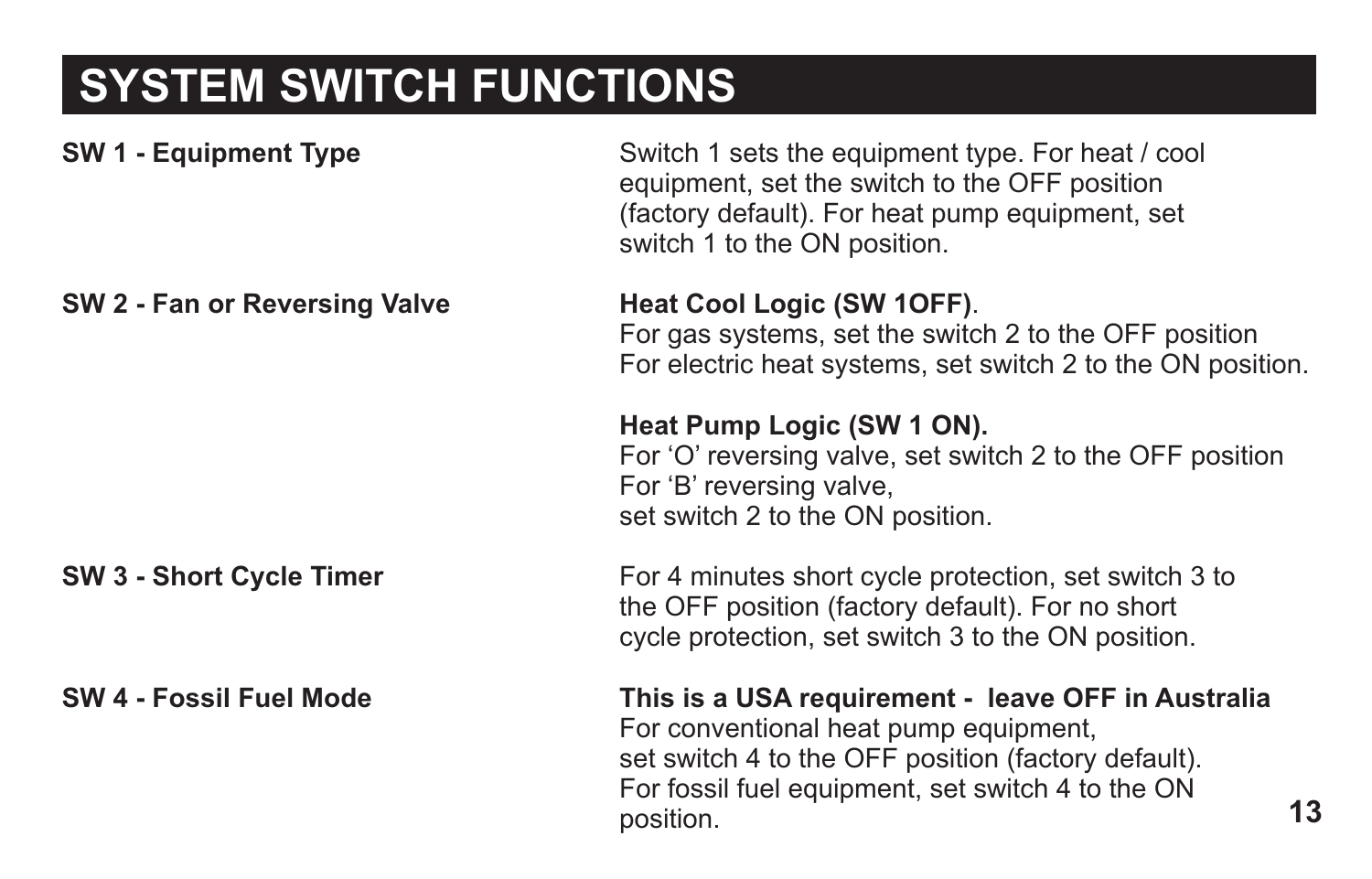#### **HEAT ONLY (Gas)**



 $Sw2 = OFF$  (Equipment controls fan)<br>  $Sw3 = OFF$  (No affect on setup)  $Sw3 = OFF$  (No affect on setup)<br> $Sw4 = OFF$  (Leave OFF) (Leave OFF)

In Installer Menu, set 4Fn = **H** (Heat Only)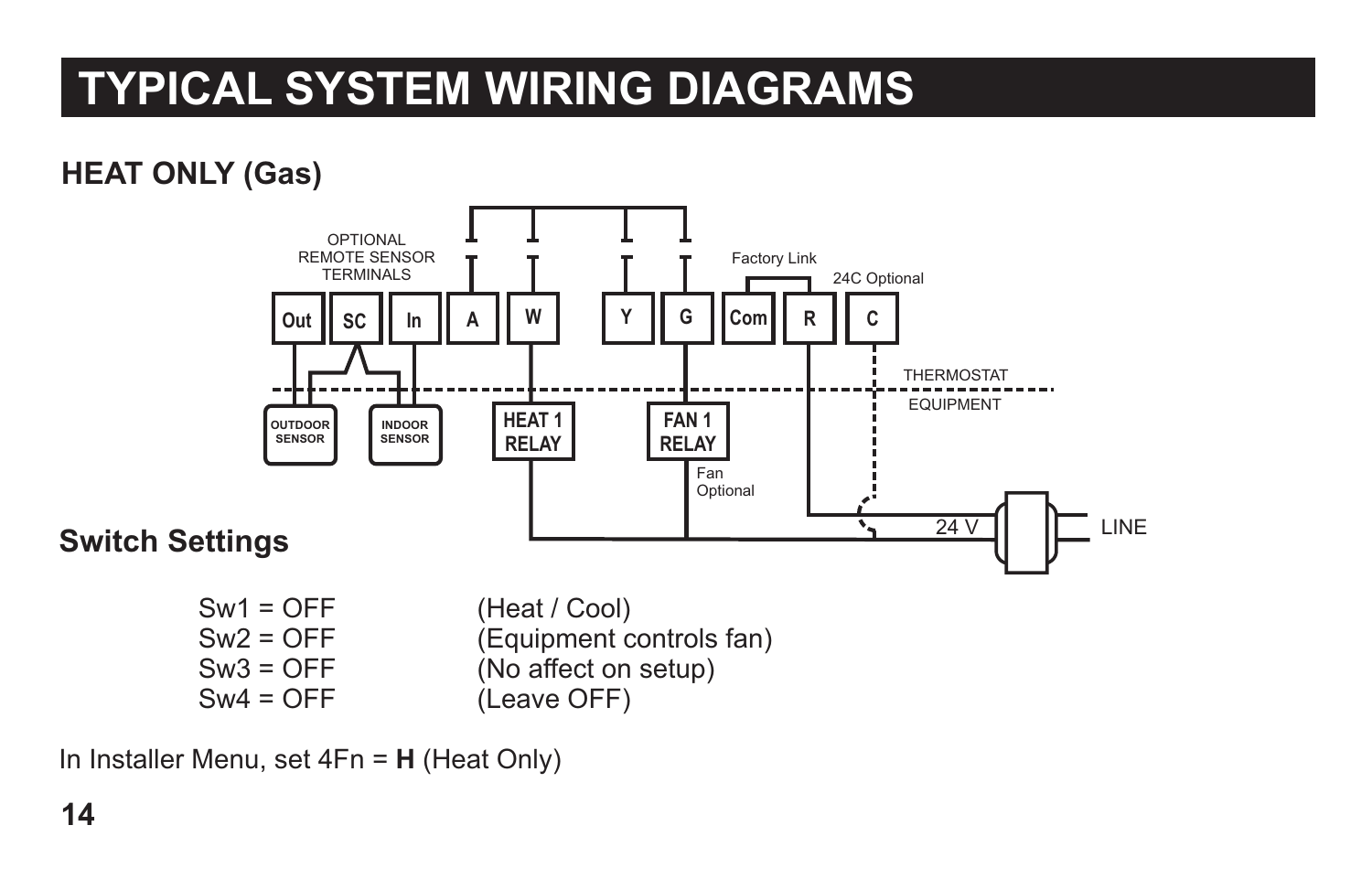#### **HEAT ONLY (Electric)**



 $Sw1 = OFF$  (Heat / Cool)<br> $Sw2 = ON$  (Thermostat)  $Sw2 = ON$  (Thermostat controls fan)<br> $Sw3 = OFF$  (No affect on setup)  $Sw3 = OFF$  (No affect on setup)<br> $Sw4 = OFF$  (Leave OFF) (Leave OFF)

In Installer Menu, set 4 Fn = **H** (Heat Only)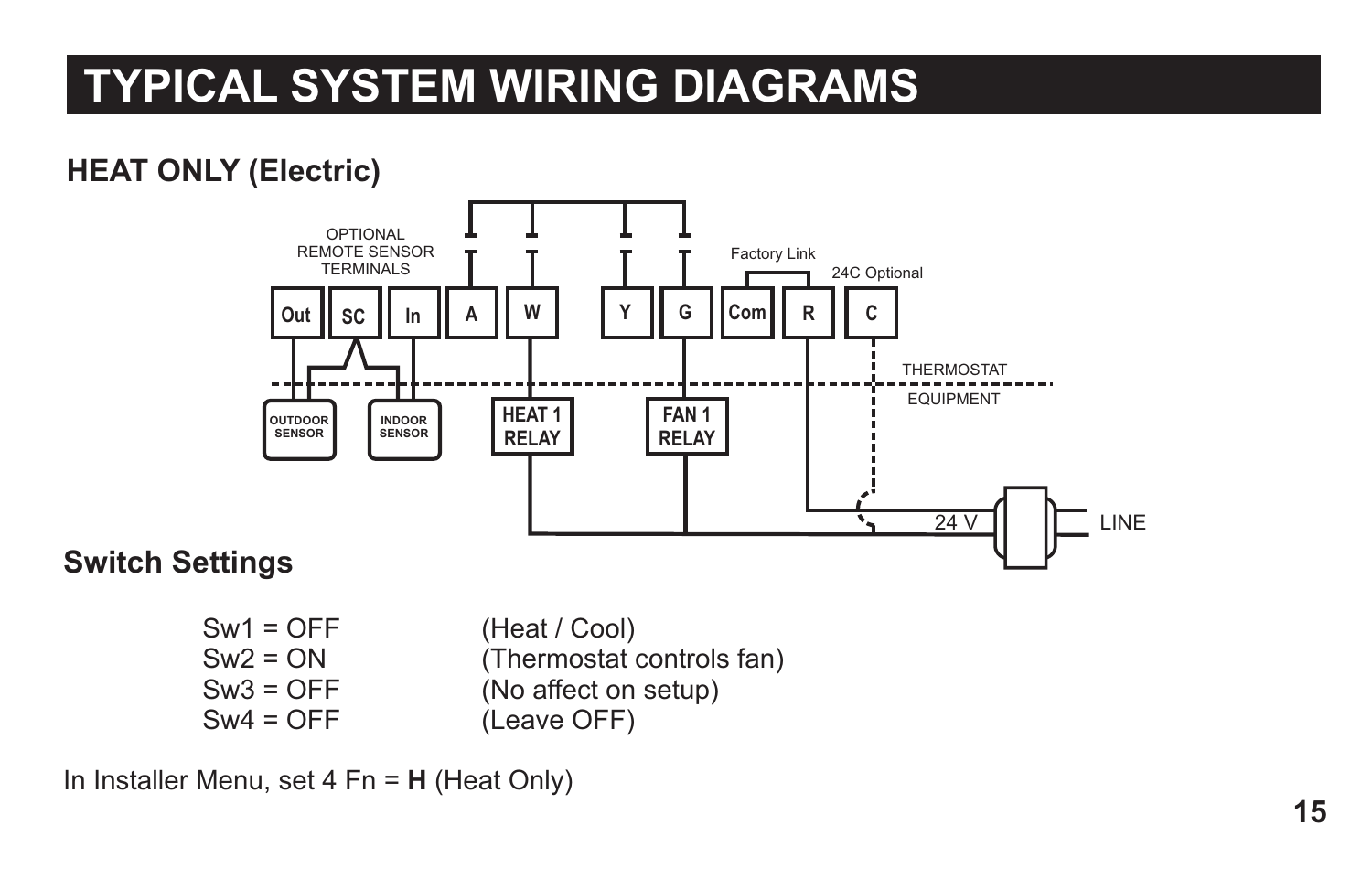

**Switch Settings**

Sw1 = OFF (Heat / Cool)<br>Sw2 = ON (Thermostat)  $Sw2 = ON$  (Thermostat controls fan)<br> $Sw3 = OFF$  (No affect on setup)  $Sw3 = OFF$  (No affect on setup)<br> $Sw4 = OFF$  (Leave OFF)  $(Leave OFF)$ 

In Installer Menu, set 4 Fn = C (Cool Only)

**16**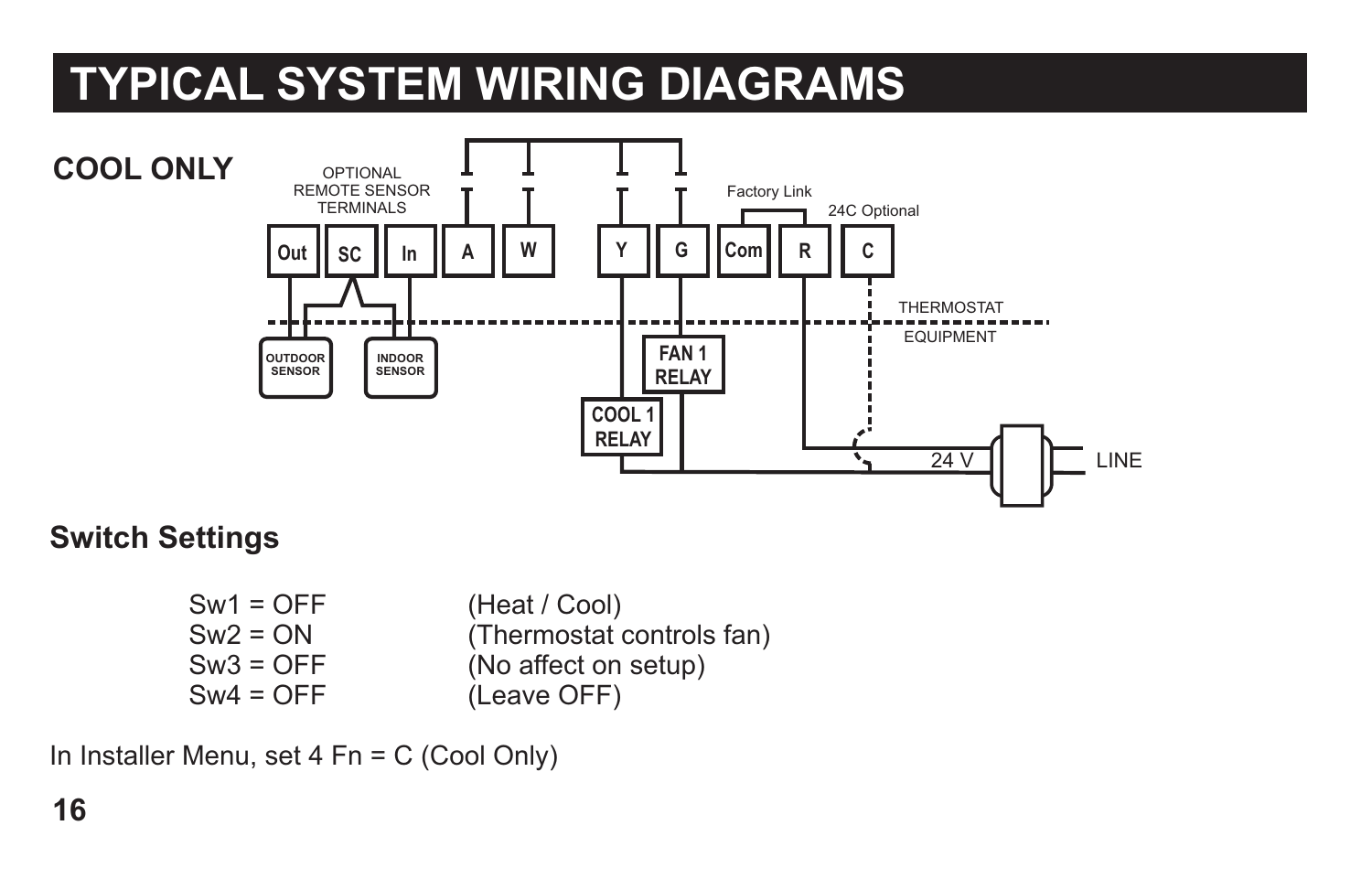#### **2 OR 3 COOL (3 COOL ILLUSTRATED)**

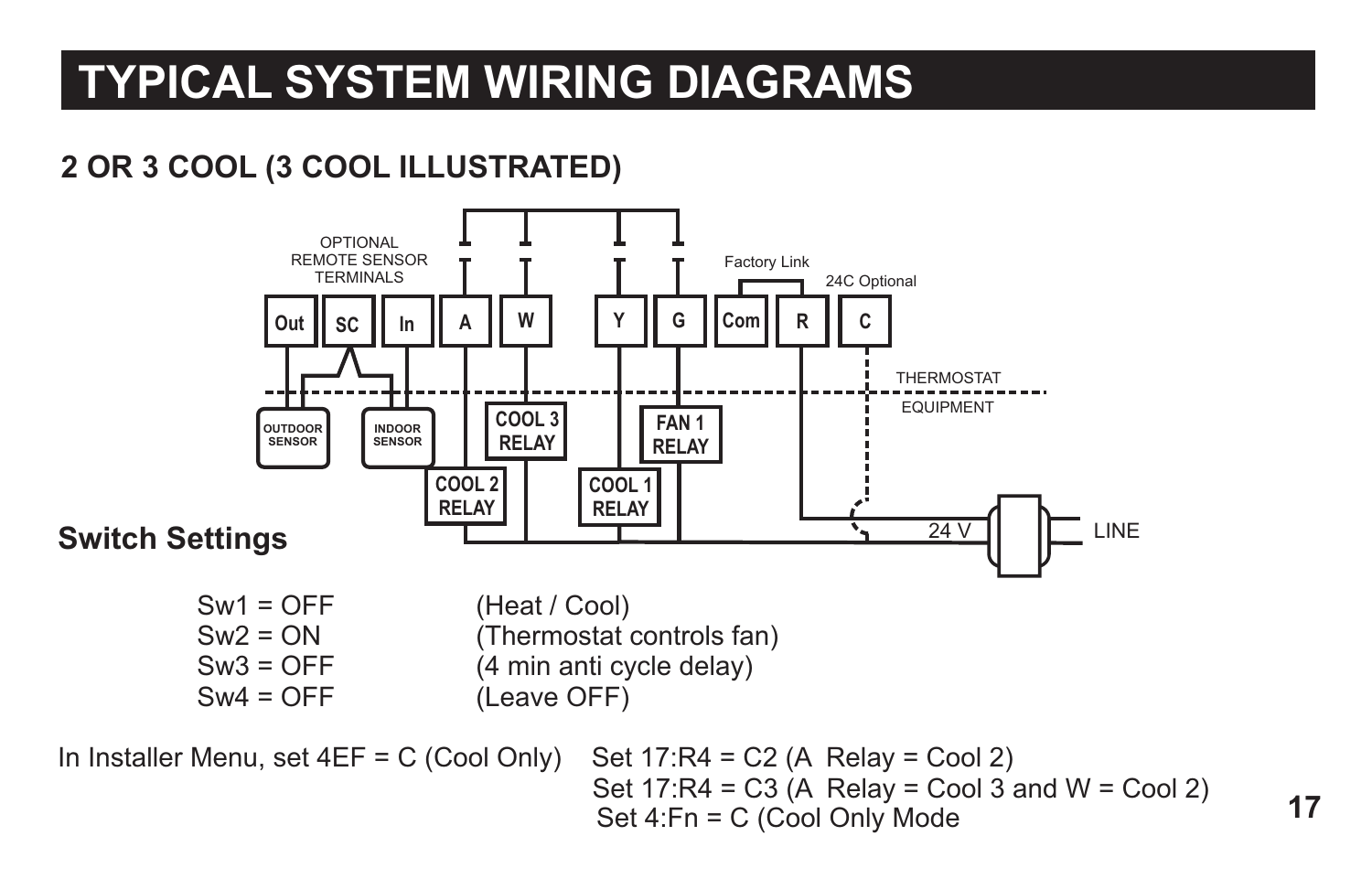

(Leave OFF)

In Installer Menu, set 4Fn = - (Manual Changeover) or 4Fn = A (Auto Changeover)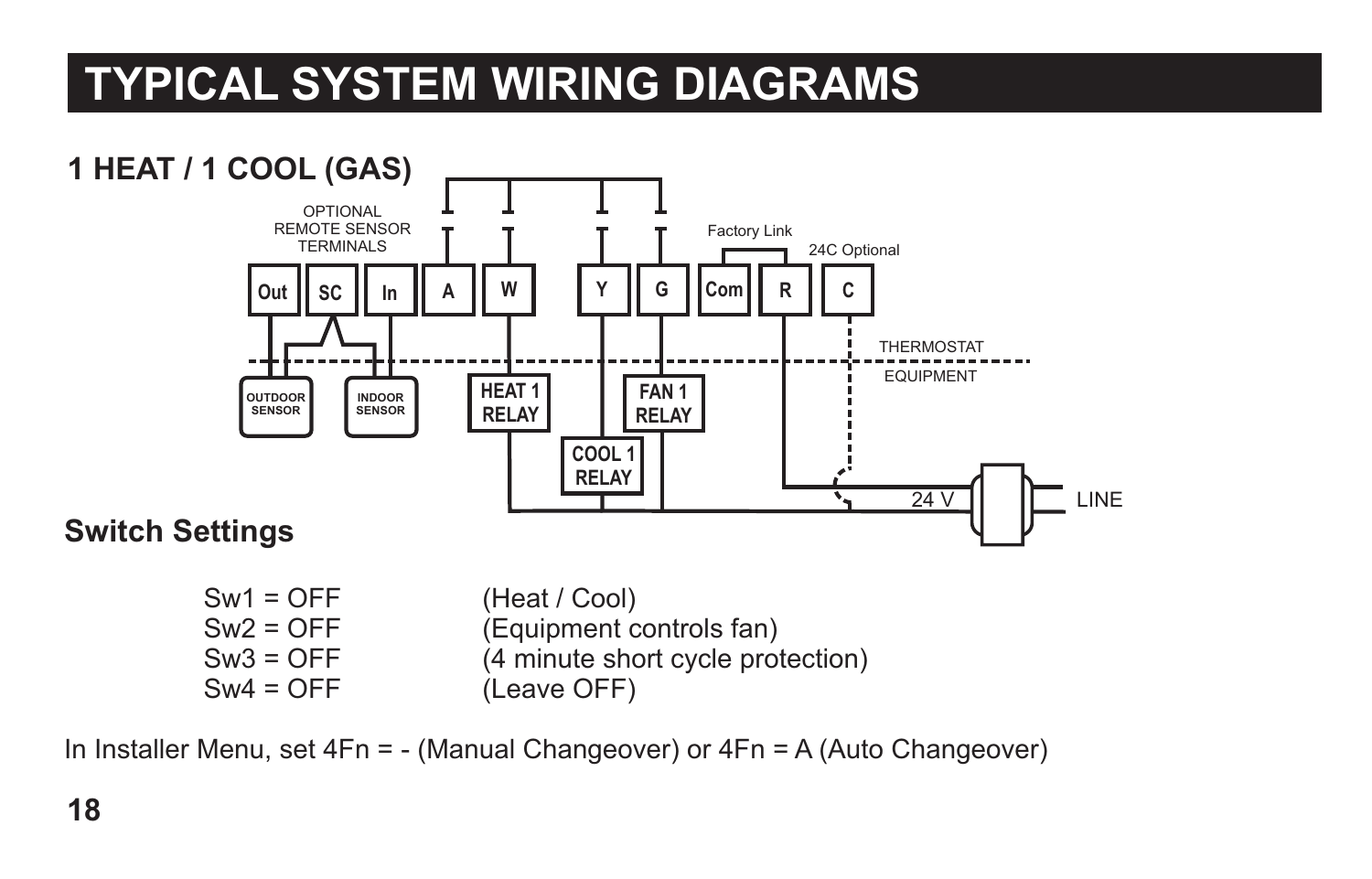#### **2 HEAT / 1 COOL (GAS)**



#### **Switch Settings**

Sw1 = OFF (Heat / Cool)<br>Sw2 = OFF (Equipment of (Equipment controls fan)  $Sw3 = OFF$  (4 minute short cycle protection)<br> $Sw4 = OFF$  (Leave OFF) (Leave OFF)

#### In Installer Menu, set 17:R4 = H2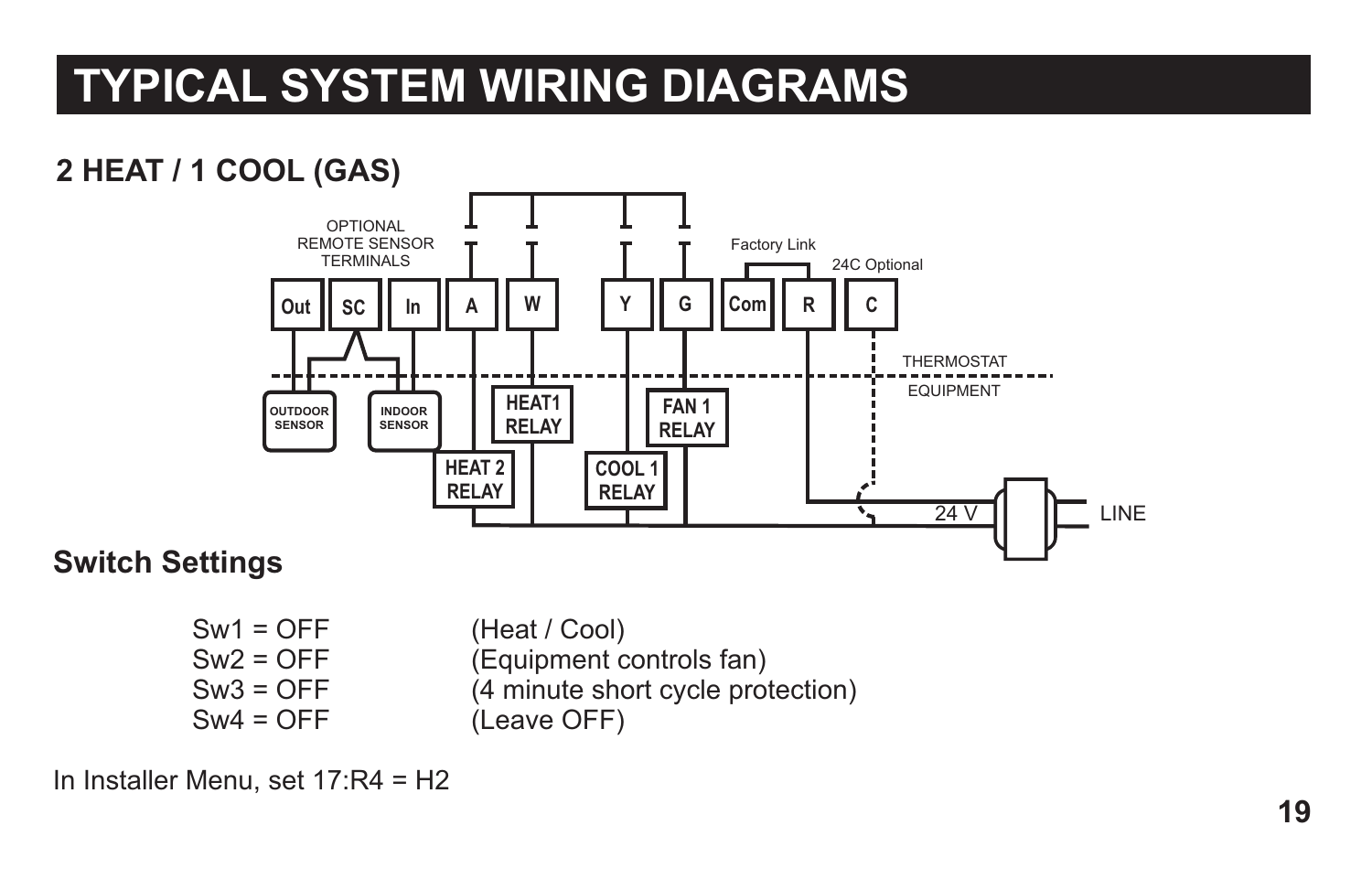

| $Sw1 = OFF$ | (Heat / Cool)                     |
|-------------|-----------------------------------|
| Sw2 = OFF   | (Equipment controls fan)          |
| $Sw3 = OFF$ | (4 minute short cycle protection) |
| Sw4 = OFF   | (Leave OFF)                       |

In Installer Menu, set 17R4 = C2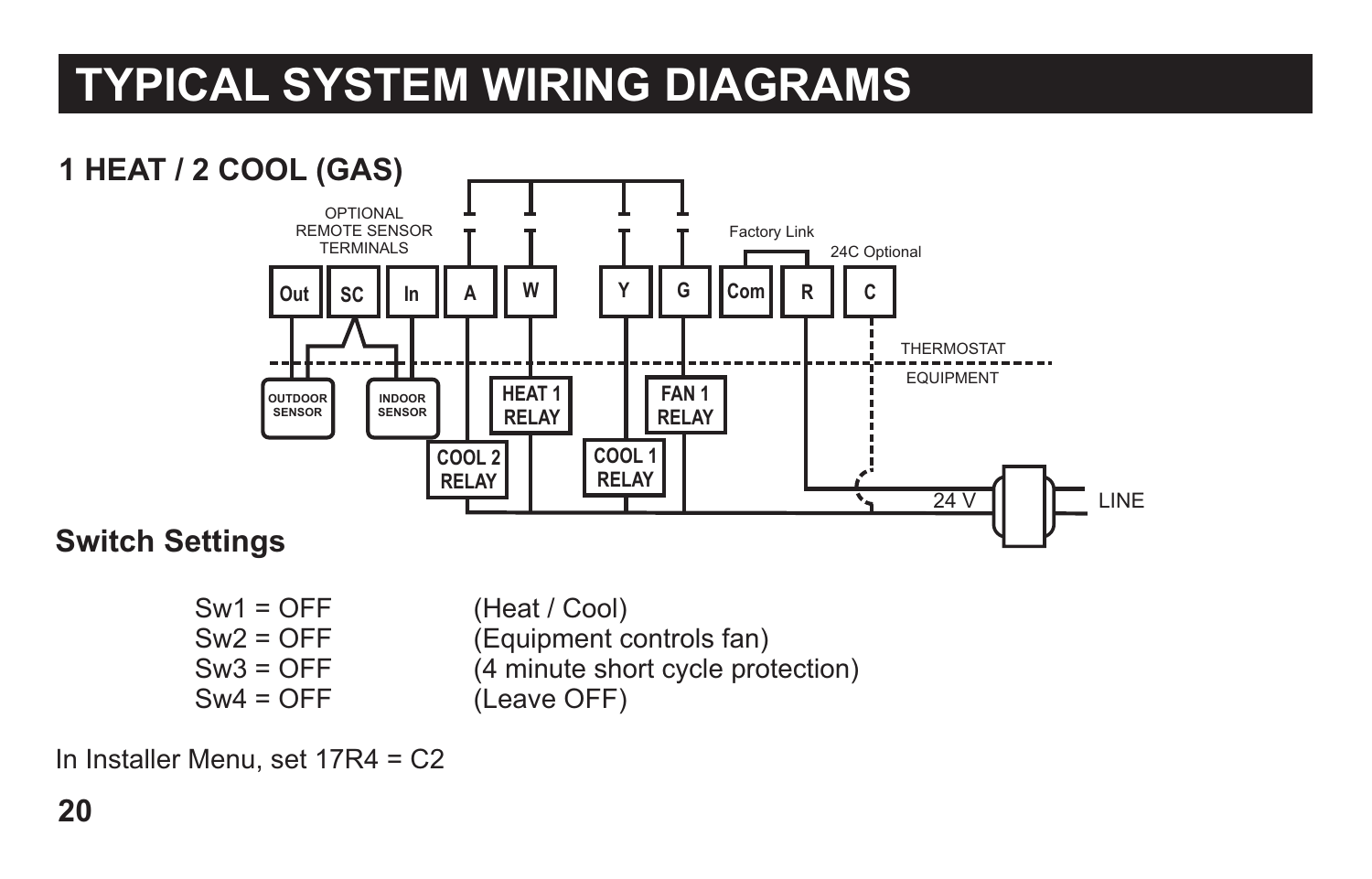#### **1 HEAT / 1 COOL HEAT PUMP SC In A Y G Com R C COMP 1 RELAY R/VALVE RELAY FAN 1 RELAY**  $24 \text{V}$   $\Box$  LINE **Out || SC || In || A || W** OPTIONAL REMOTE SENSOR TERMINIAL C THERMOSTAT EQUIPMENT Factory Link 24C Optional **OUTDOOR SENSOR INDOOR SENSOR**

#### **Switch Settings**

- 
- Sw1 = ON (Heat Pump)<br>Sw2 = OFF (OFF='O' rev (OFF='O' reversing valve, ON='B' reversing valve)  $Sw3 = OFF$  (4 minute short cycle protection)<br> $Sw4 = OFF$  (Leave OFF)
	- $(Leave OFF)$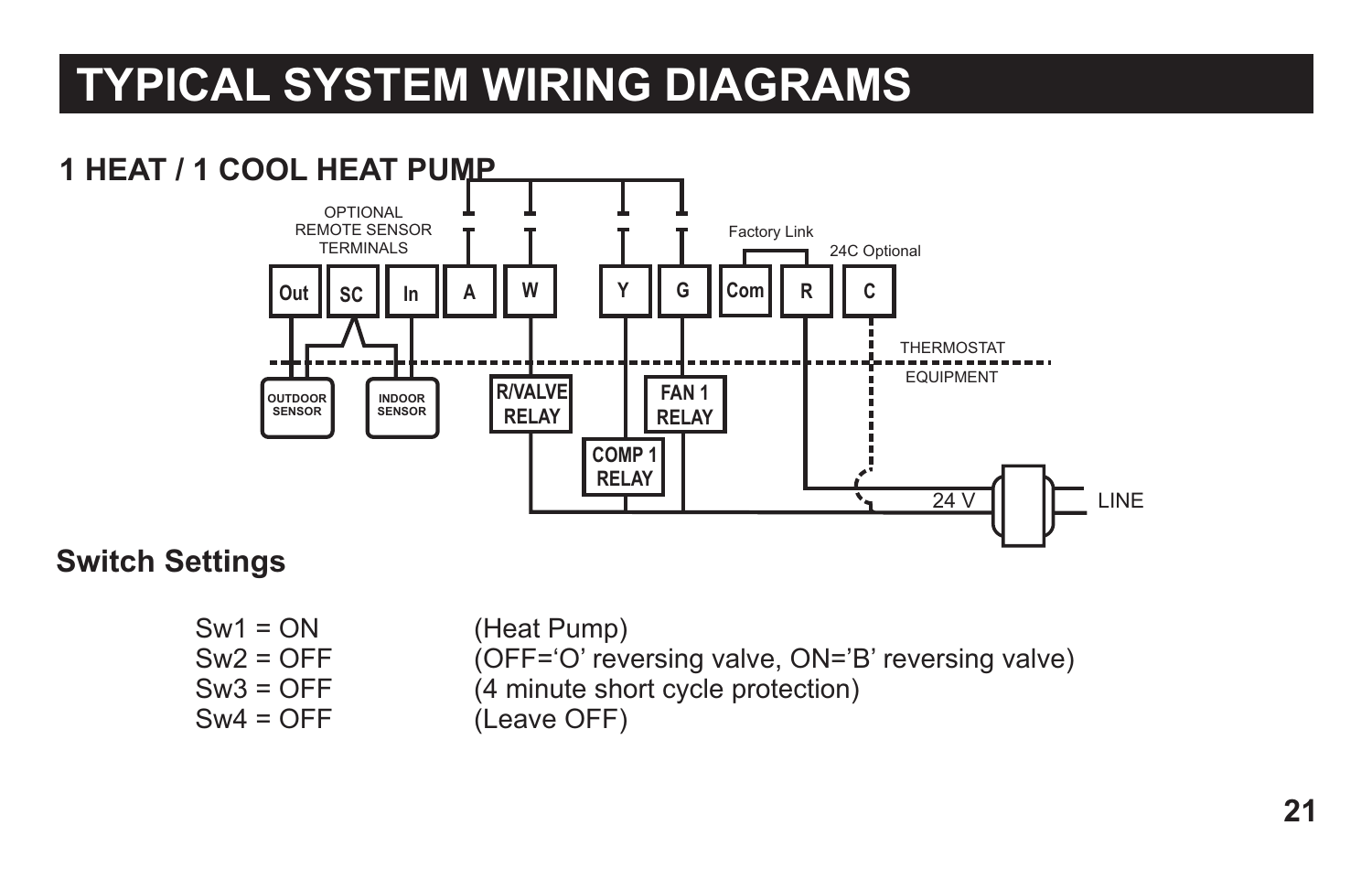

- Sw4 = OFF (Leave OFF)
- $Sw2 = OFF$  (OFF='O' reversing valve ON='B' reversing valve)<br>Sw3 = OFF (4 minute short cycle protection)  $(4 \text{ minute short cycle protection})$

In Installer Menu, set 17R4 = AU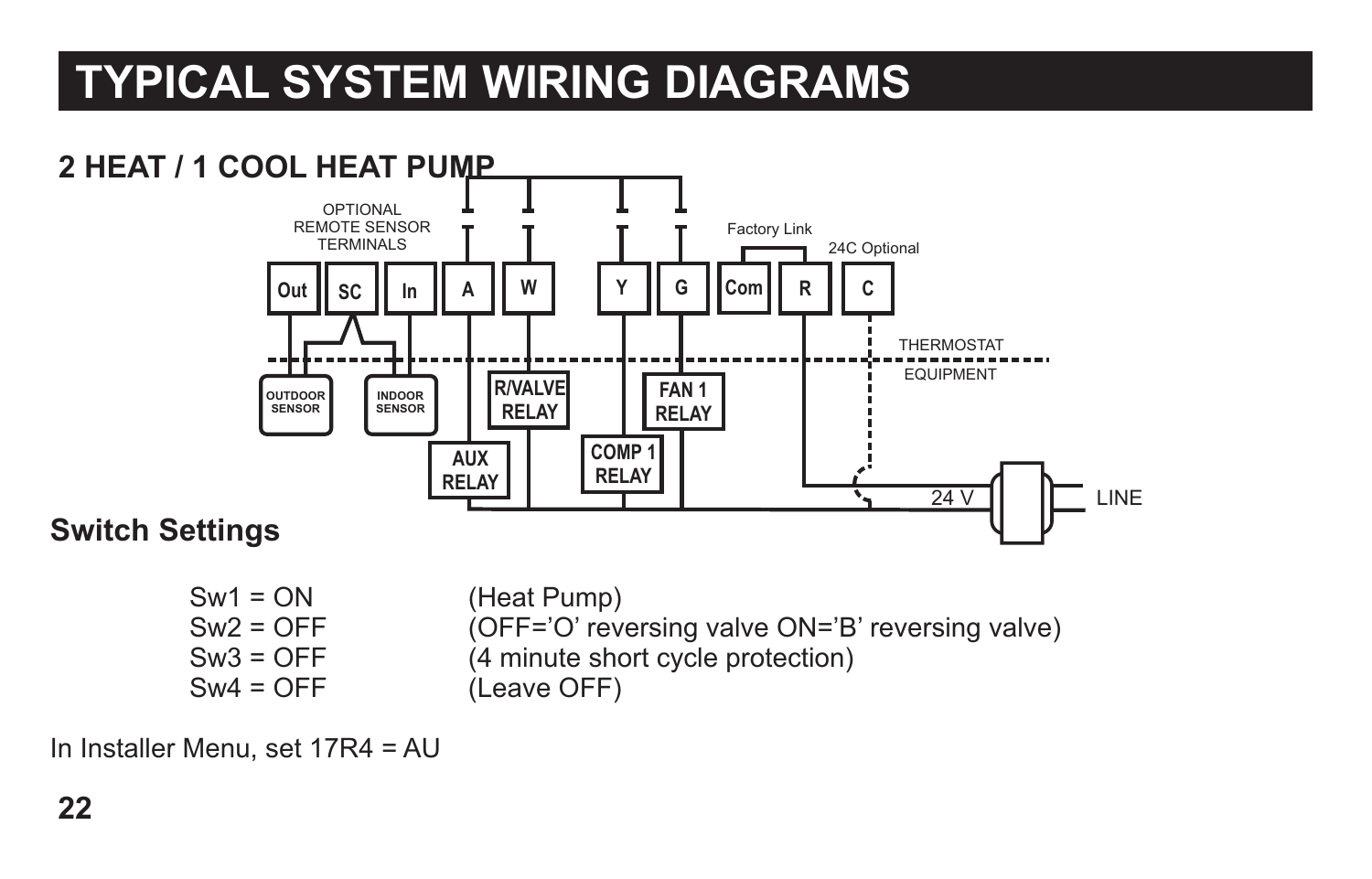#### **2 HEAT / 2 COOL HEAT PUMP (NO AUXILIARY HEAT)**



#### **Switch Settings**

Sw1 = ON (Heat Pump)<br>Sw2 = OFF (OFF='O' rev  $Sw2 = OFF$  (OFF='O' reversing valve ON='B' reversing valve)<br>Sw3 = OFF (4 minute short cycle protection)  $Sw3 = OFF$  (4 minute short cycle protection)<br> $Sw4 = OFF$  (Leave OFF) (Leave OFF)

In Installer Menu, set 17R4 = Y2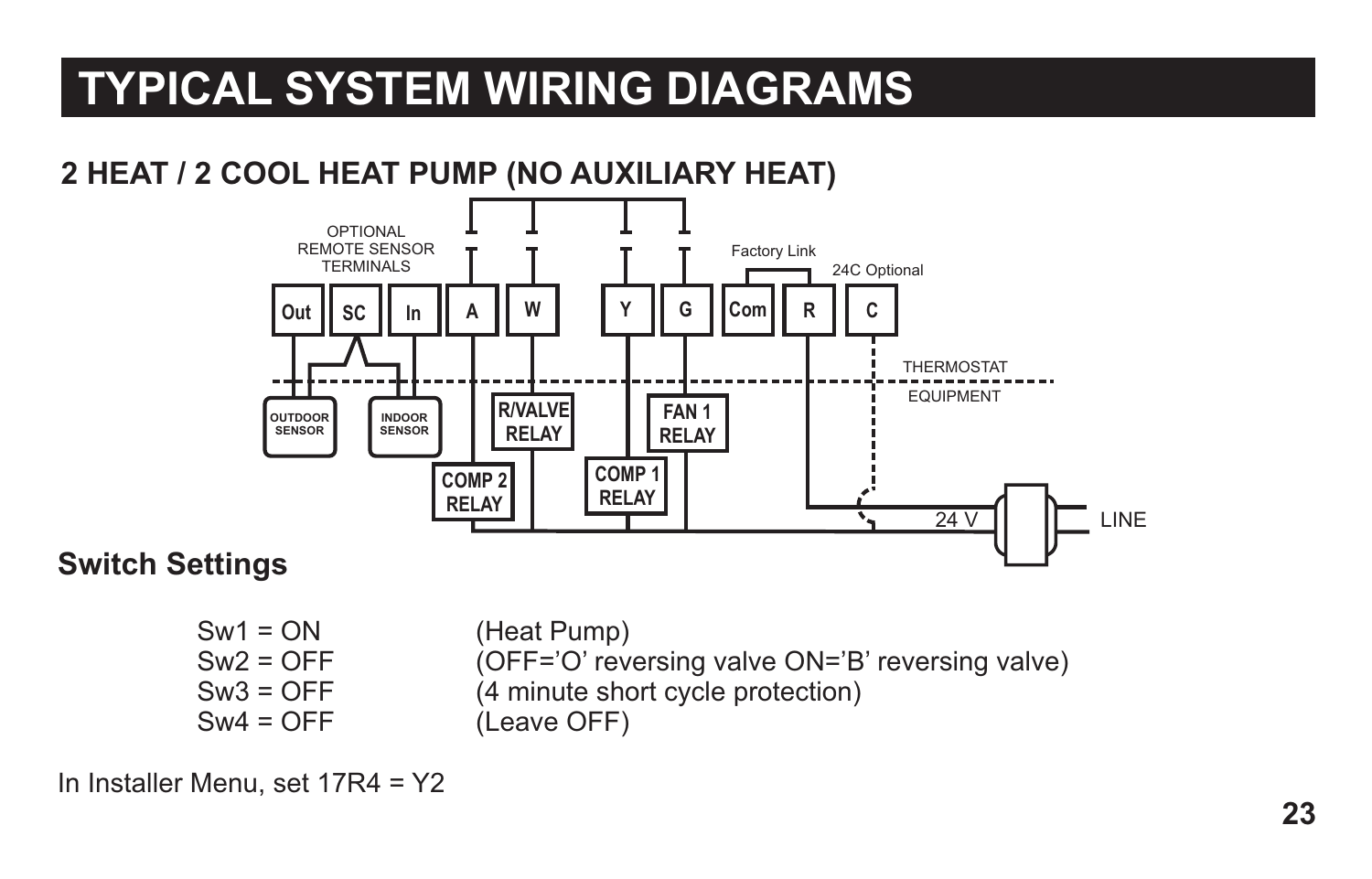#### **2 Wire - Gas Heating**



#### **Switch Settings**

Sw1 = OFF (Heat Cool)<br>Sw2 = OFF (OFF=Fan c

 $Sw2 = OFF$  (OFF=Fan controlled by Gas Heater)<br>Sw3 = ON (No short cycle protection required)  $Sw3 = ON$  (No short cycle protection required)<br> $Sw4 = ON$  (Leave OFF) (Leave OFF)

In Installer Menu, set 4 Fn = H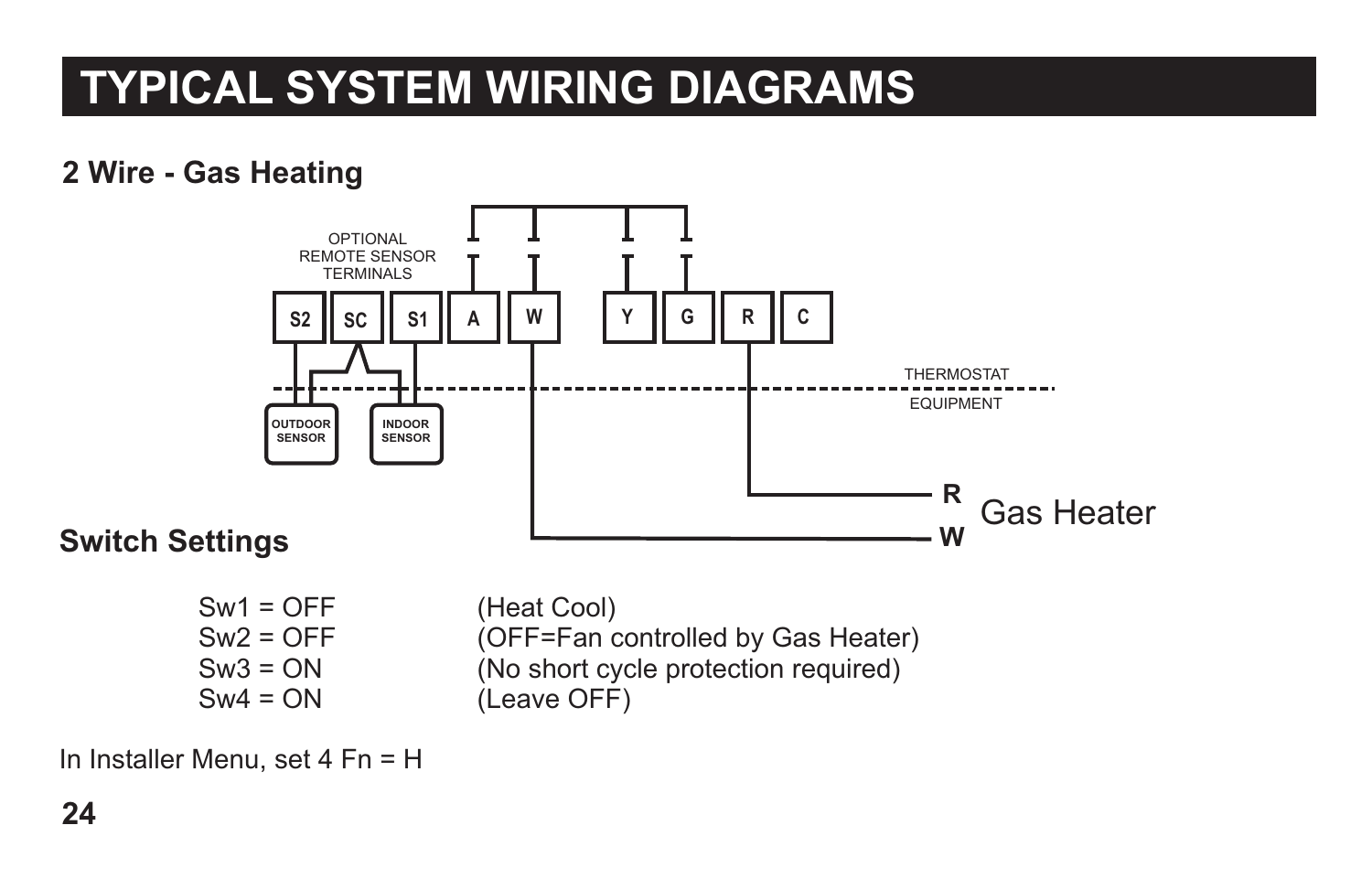#### **ENTERING THE MENU**

Touch and hold both the Clock and Mode section for 5 seconds to enter the Installer Menu.



**To advance through the menus, touch the Mode section.**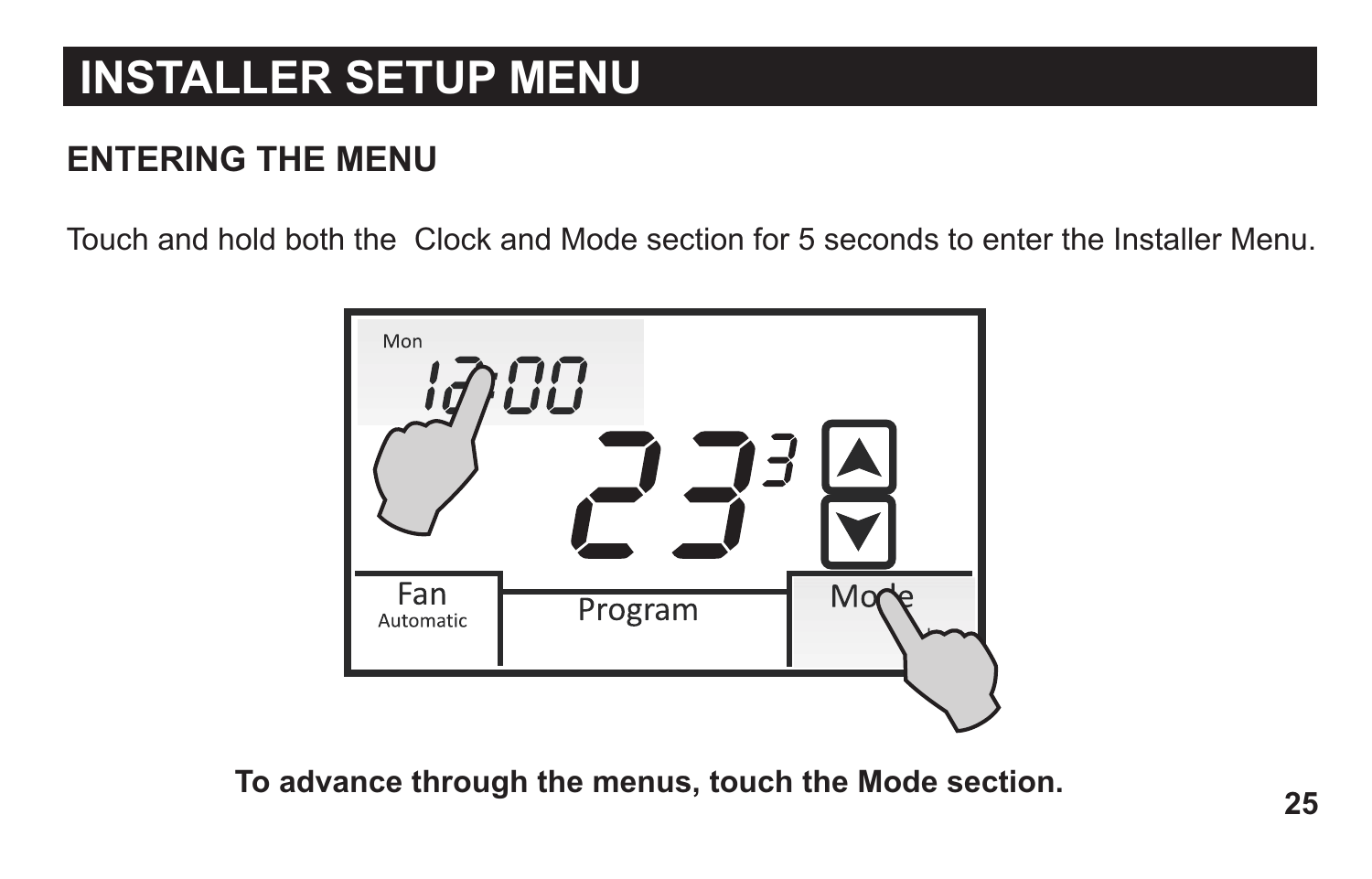#### **SELECTING THE PROGRAM**

The first menu 1:PR selects programmable or non-progrmmable operation. Press the UP or DOWN arrows to change the selection. The factory default is **4** (4 schedules per day).



- **0**  Manual Mode (non-programmable)
	- = 2 Schedules Per Day (Day / Night)
- **2 4**  = 4 Schedules Per Day (Morning / Day / Evening / Night)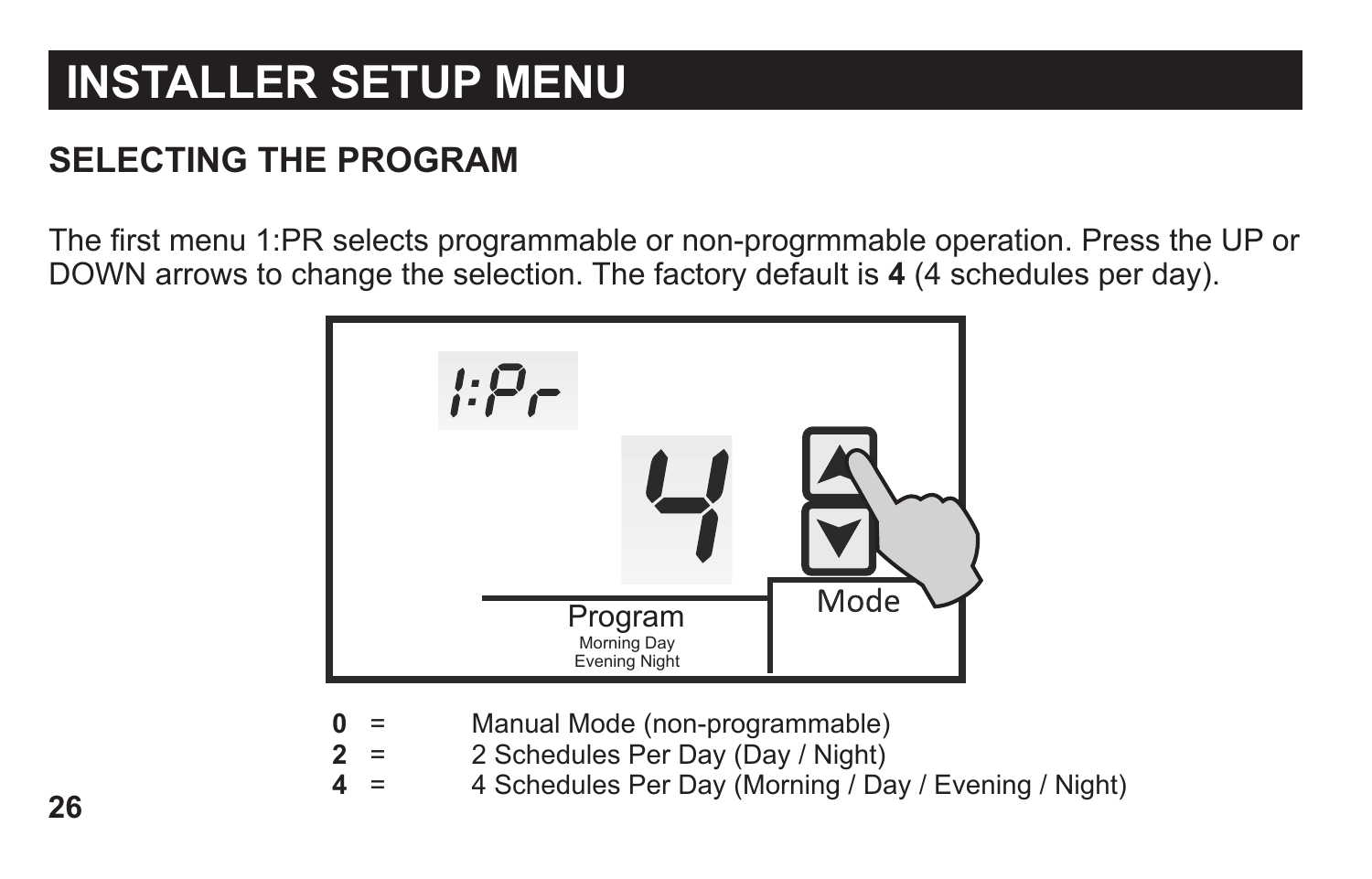#### **SELECTING PROGRAM DAYS**

If menu 1:PR is set to 2 or 4, 2:PD is used to select  $5 + 2$  programming or 7 day programming. Touch the UP or DOWN arrows to change the selection. The factory default is **52**.



| $52 =$ | 5 + 2 (Same schedule Mon-Fri and Sat-Sun) |
|--------|-------------------------------------------|
| $=$    | 7 (7 individual day programming)          |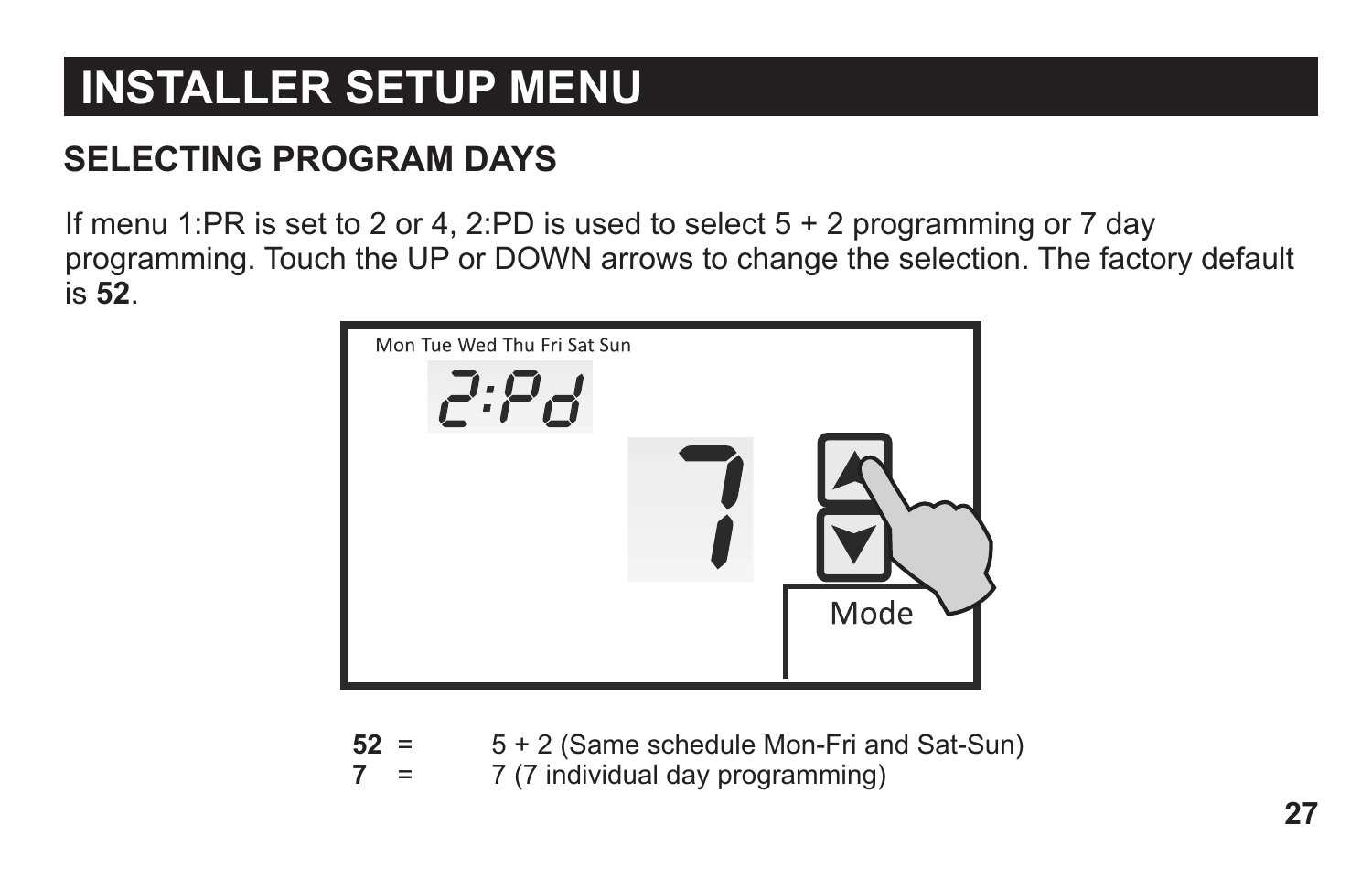#### **SELECTING PROGRAMMABLE FAN OPTION**

Menu 3:PF is the Programmable Fan option which allows selecting continuous or auto fan operation for each program event when programmable mode is enabled.



- **ON** = Programmable Fan
- $OFF =$ Programmable Fan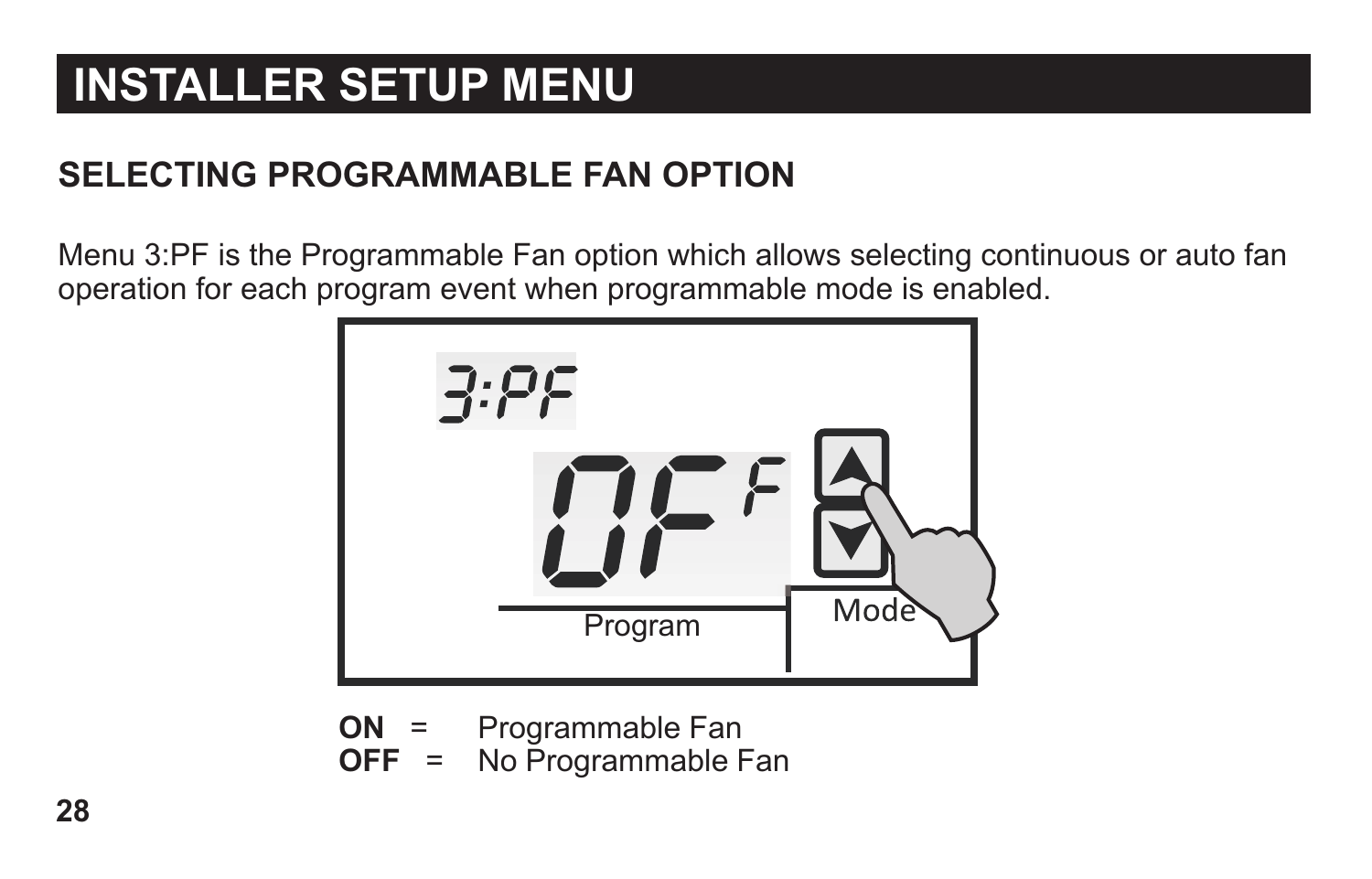#### **SELECTING MODE**

Menu 4:FN selects the mode of operation. The factory default is FN=A for auto changeover. Touch the UP and DOWN arrows to change the selection.



- = Manual Changeover
- **A** = Auto Changeover
- **H** = Heat Only
- **C** = Cool Only
- $AO = Auto / Off Only$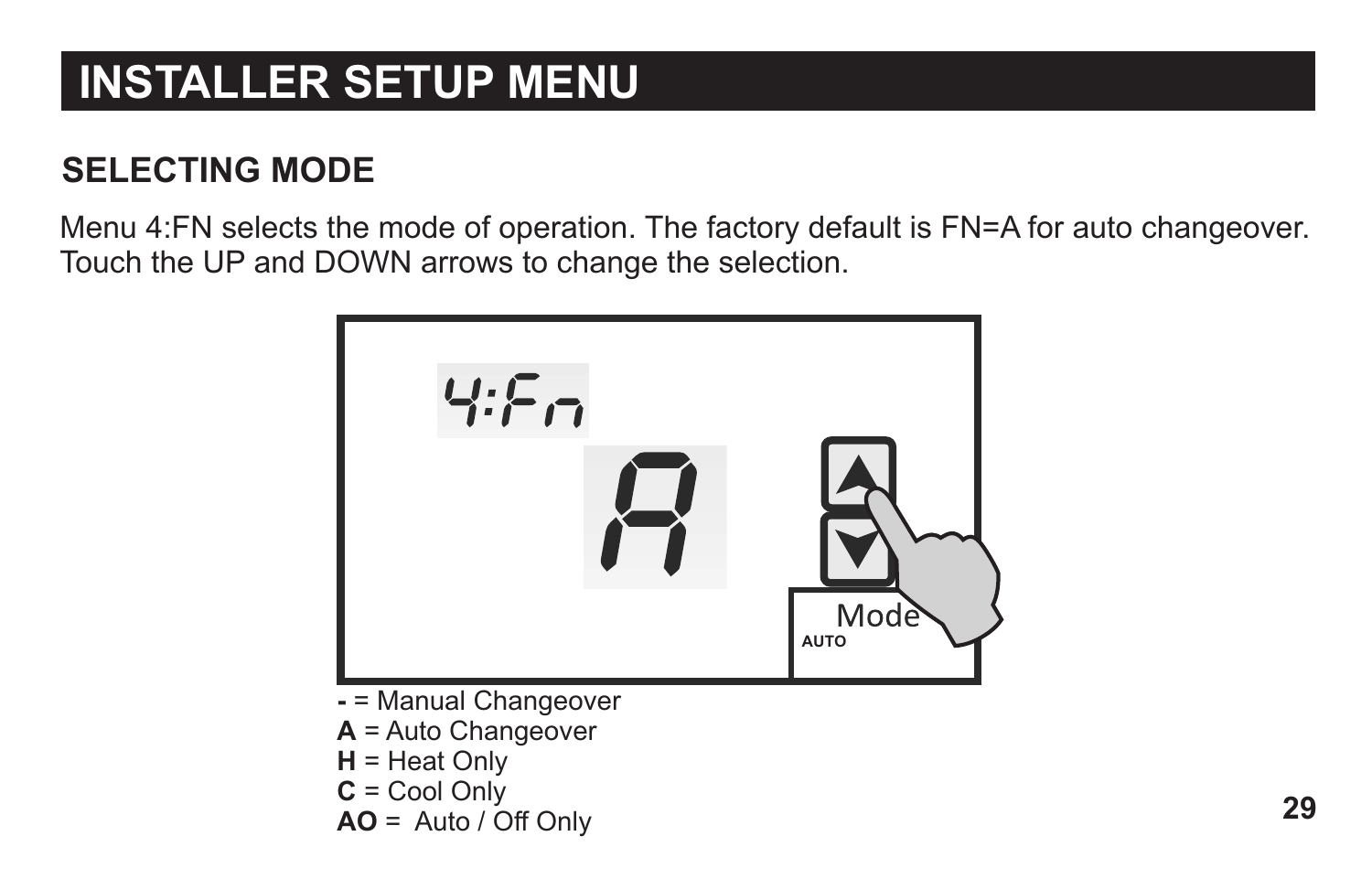#### **TOUCHSCREEN LOCK OPTIONS**

Menu 5:LC allows you to prevent changes to all or part of the touchscreen functions. The factory default is OFF. Touch the UP and DOWN arrows to the selection.

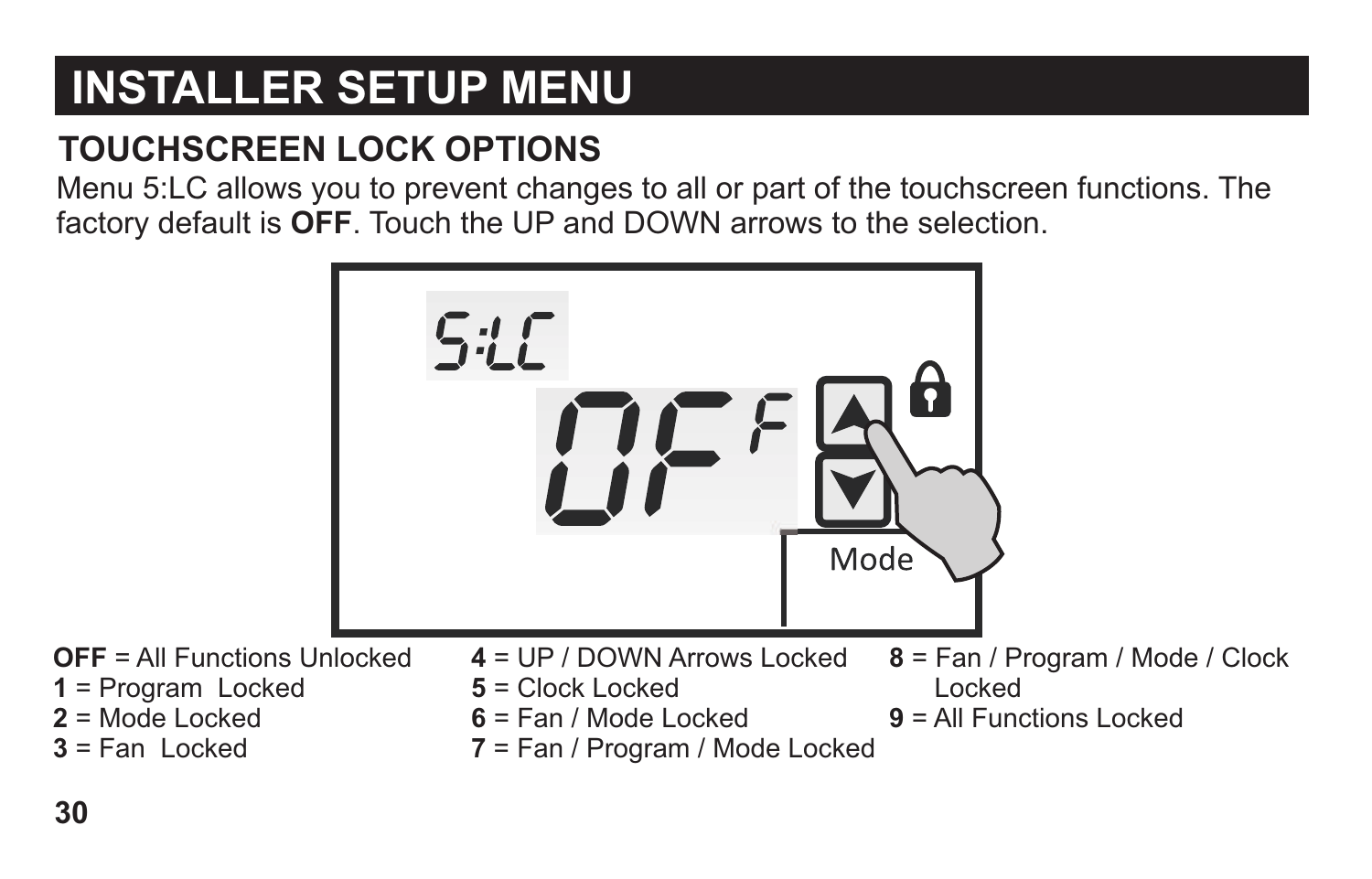#### **SELECTING THE COOLING LIMIT**

Menu 6:CL selects the minimum cooling set point. The factory default is 10° FC. Touch the UP and DOWN arrows to adjust the limit from 6° - 50° C.

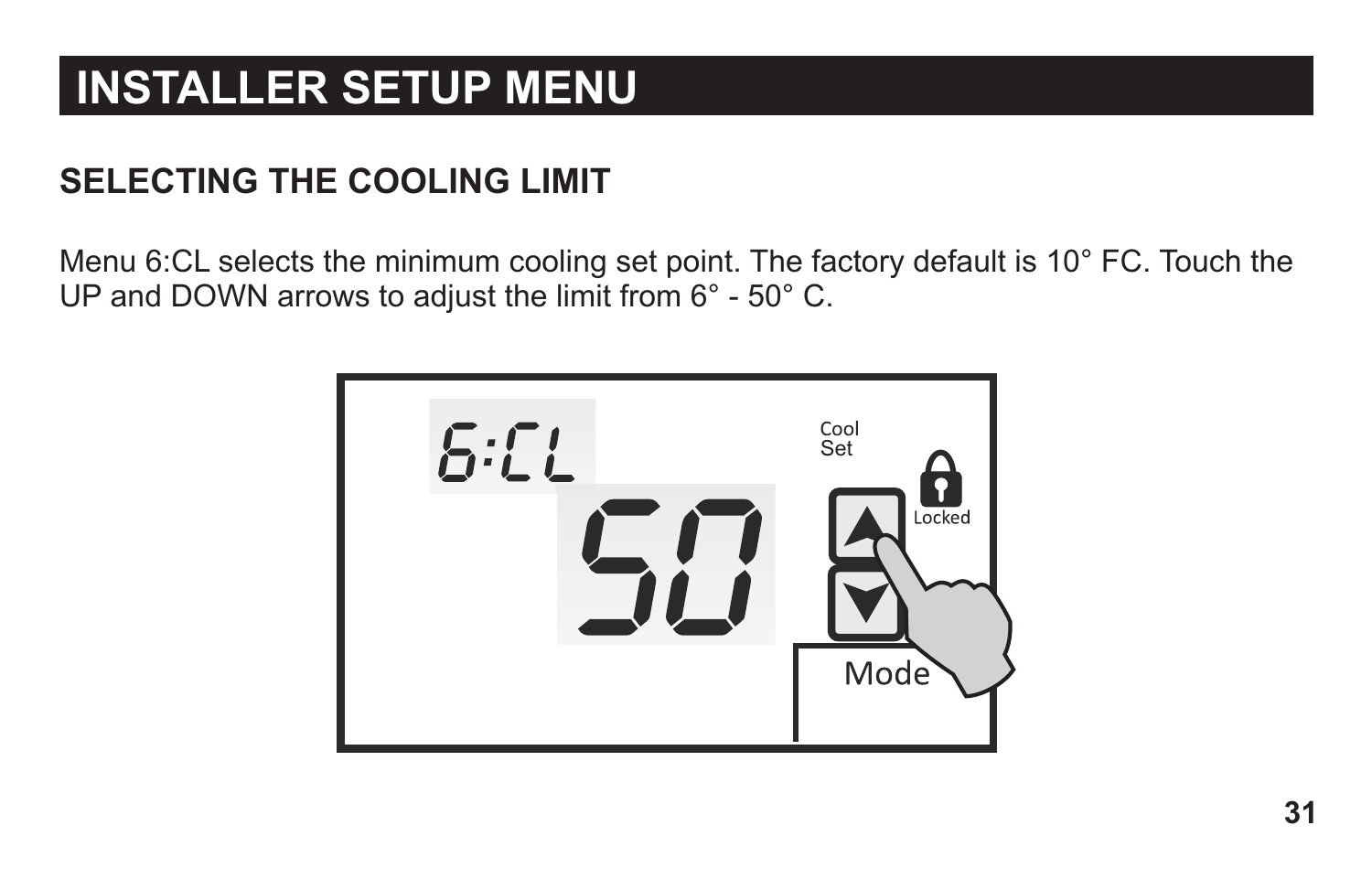#### **SELECTING THE HEATING LIMIT**

Menu 7:HL selects the maximum heating set point limit. The factory default is 35° C. Touch the UP and DOWN arrows to adjust the limit from 5° - 49° C.

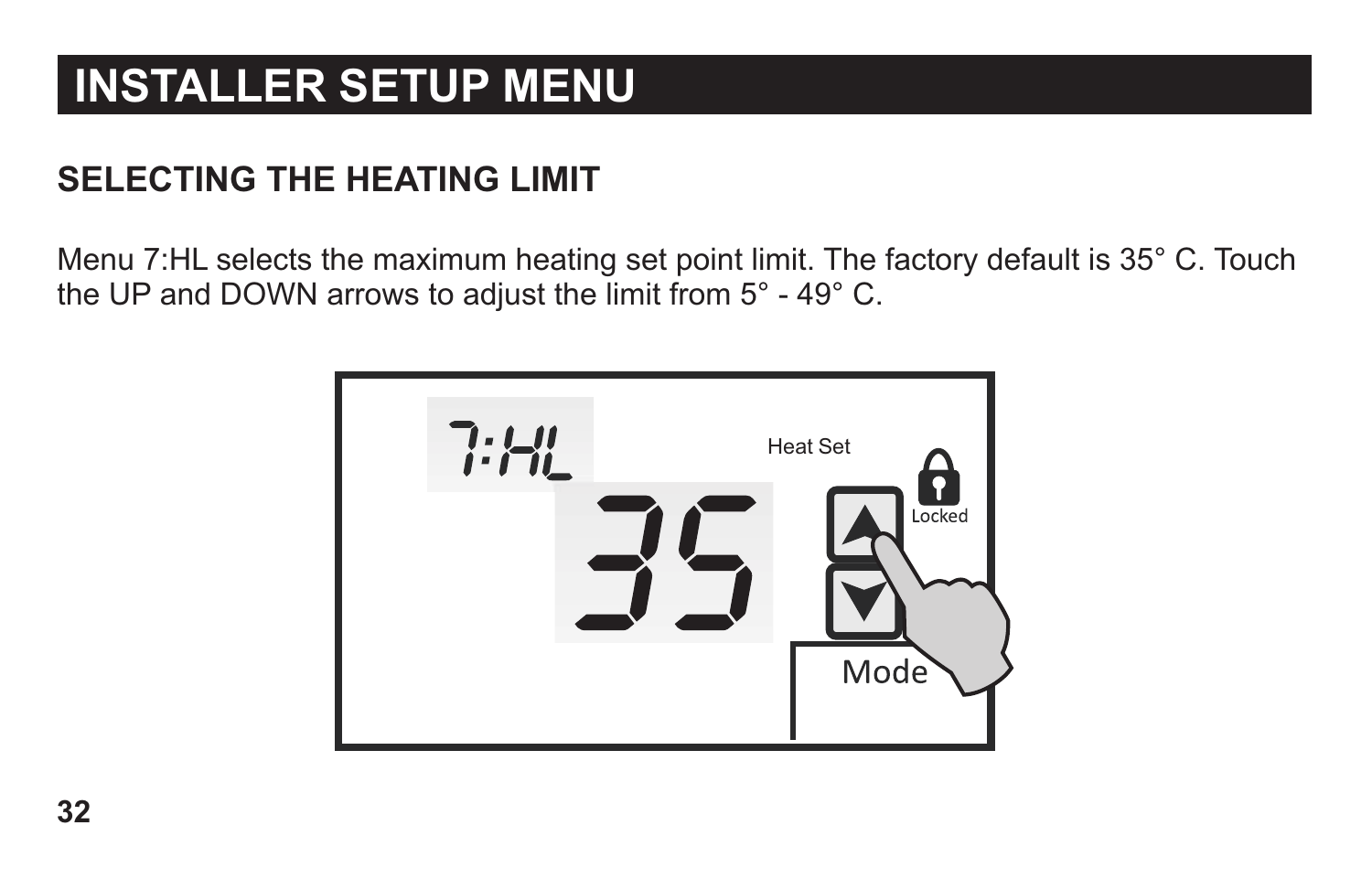#### **SELECTING TEMPERATURE DISPLAY**

Menu 8:TD selects the temperature to be displayed in Fahrenheit or Celsius. The factory default is **C** (Celsius). Touch the UP and DOWN arrows to change the display setting.



**F** = Fahrenheit **C** = Celsius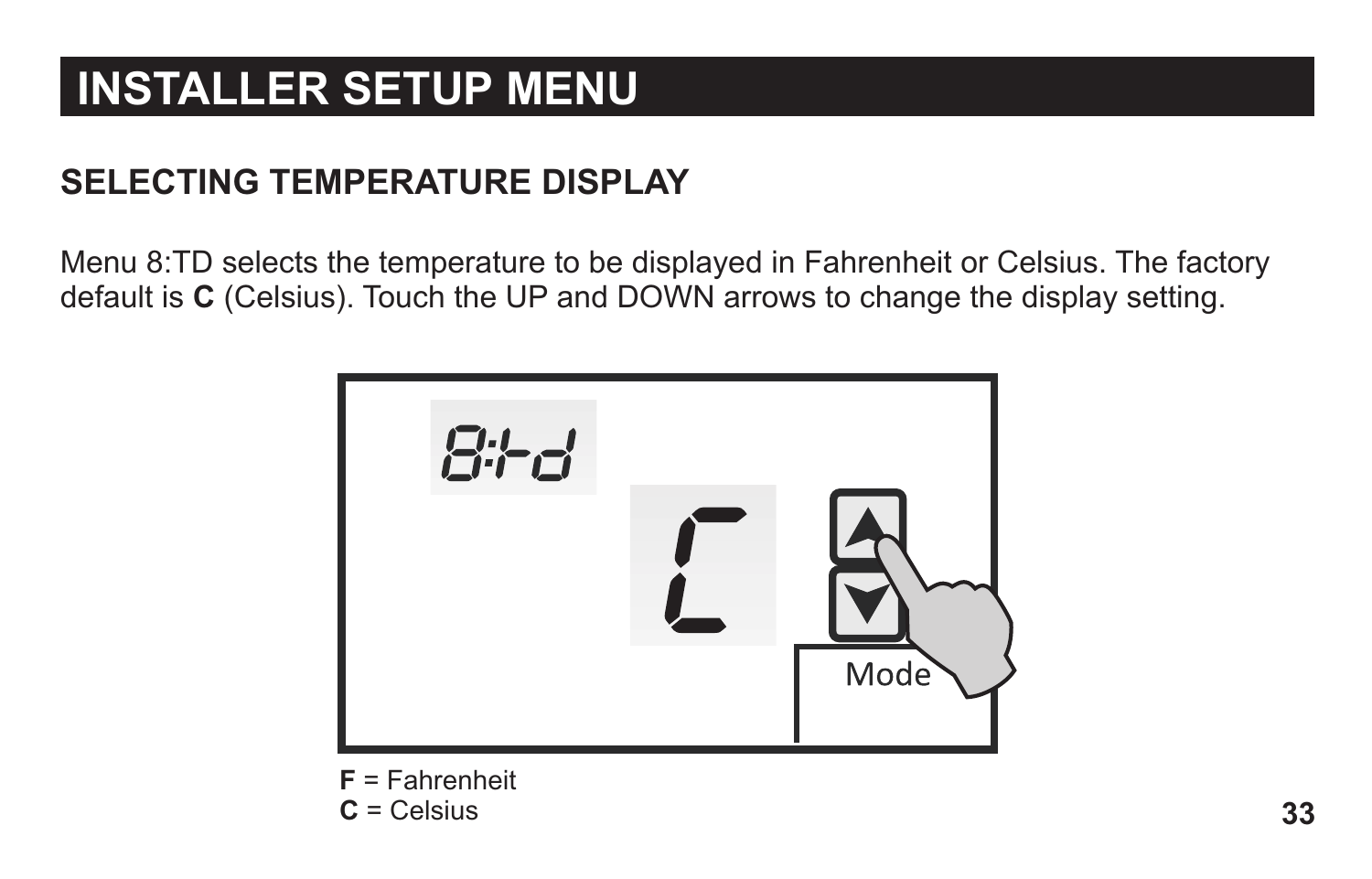#### **SELECTING TIME FORMAT**

Menu 9:CL selects the time format which can be 12 hour or 24 hour. The factory default is **12** (12 hour). Touch the UP and DOWN arrows to change the format.



**12** = 12 Hour **24** = 24 Hour (Military Time)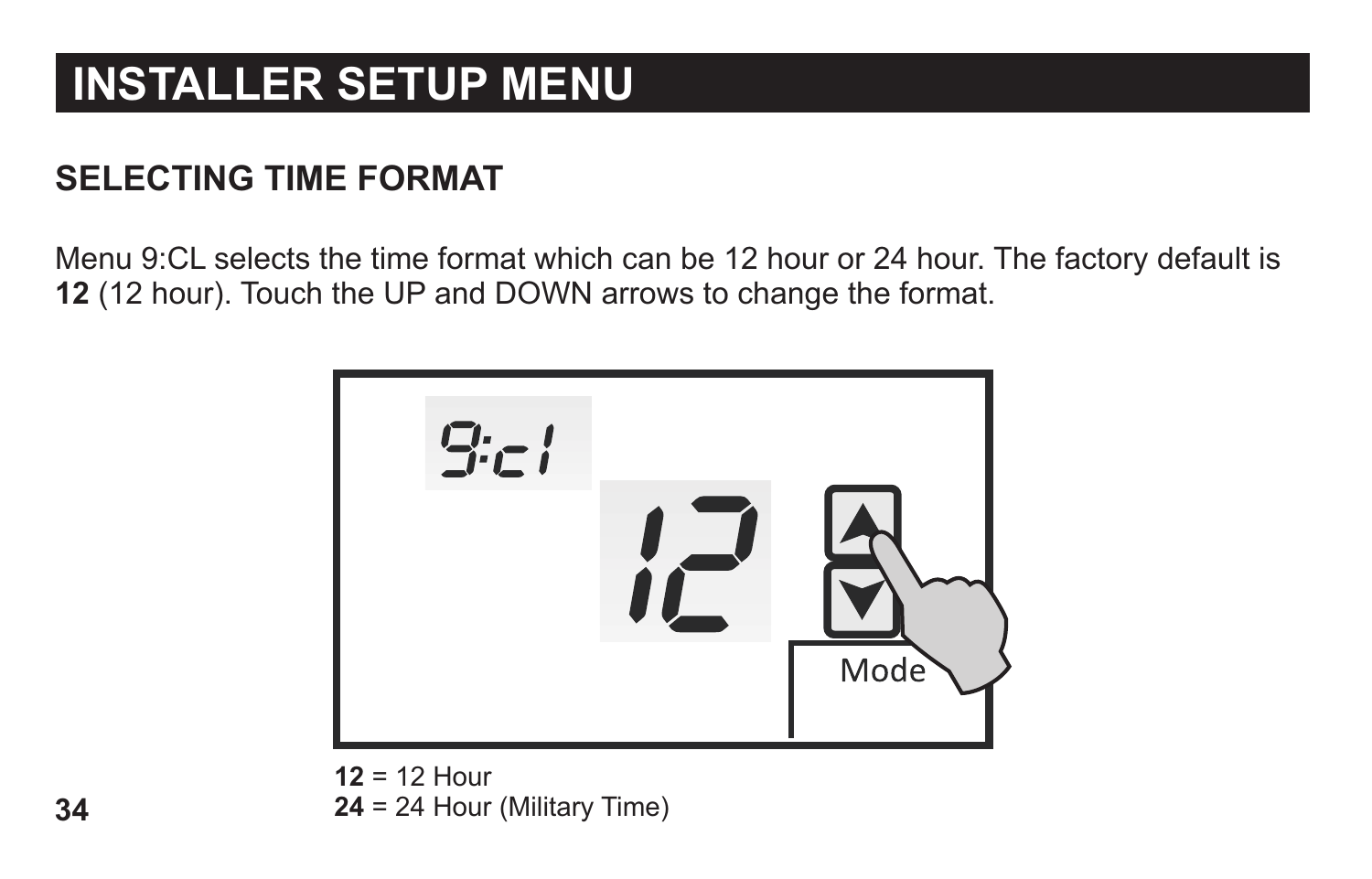#### **SELECTING SETPOINT DISPLAY OPTION**

Menu 10:ST allows the option of continuously displaying the setpoint temperature with the space temperature. The factory default is **OFF** (no setpoint displayed).



**OFF** = No Setpoint Displayed **ON** = Display Setpoint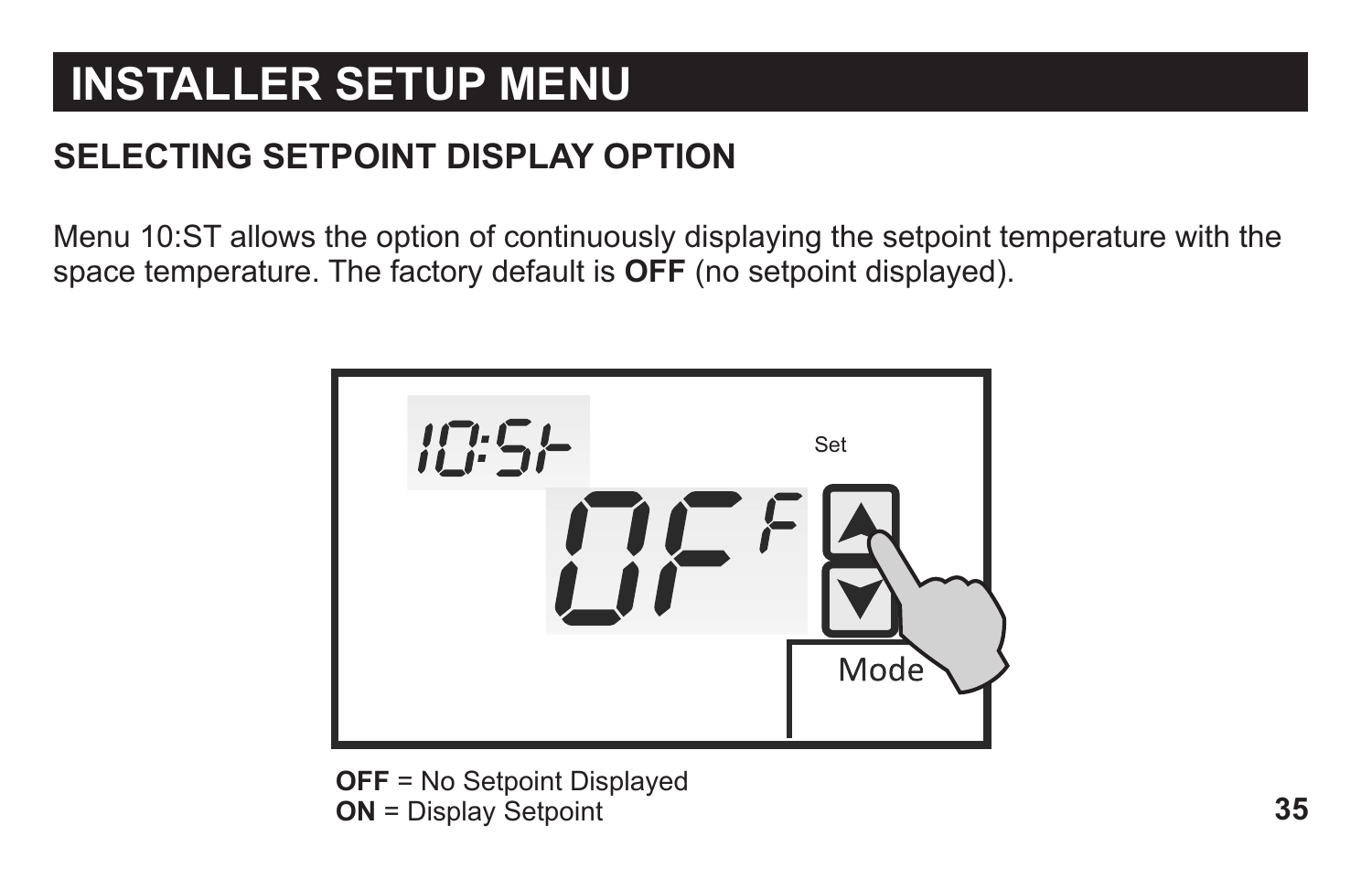#### **SELECTING BACK LIGHT OPTION**

Menu 11:BL allows you the select the back light option. The factory default is **ON** (Back light ON). Touch the UP and DOWN arrow to change the option.



**ON** = Back Light On (Light stays on for 10 seconds when screen is touched) **OFF** = No Back Light

(24V power only) All =Back Light on constantly. High with button press and low at other times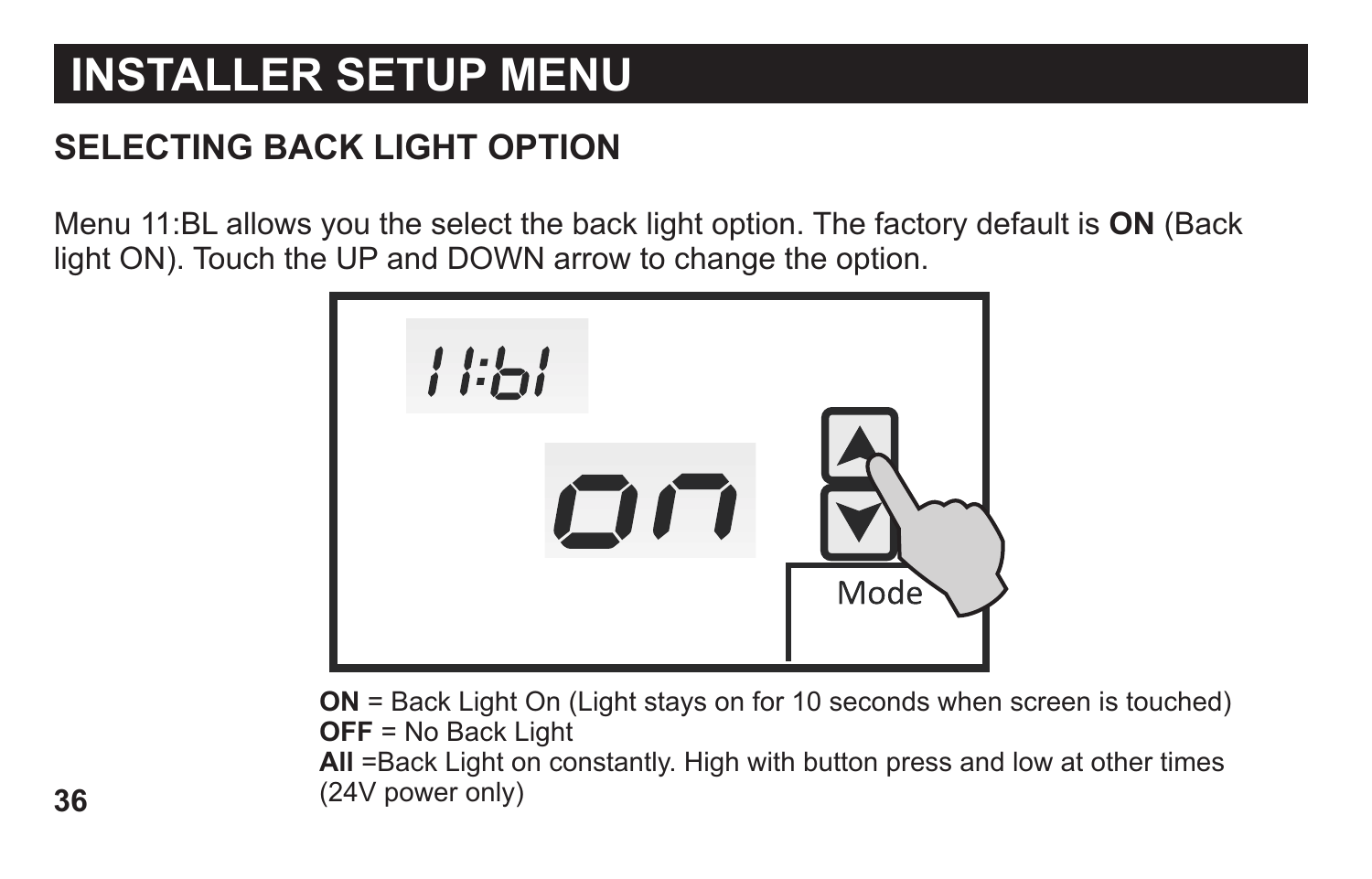#### **SELECTING ADAPTIVE RECOVERY**

Menu 12:RC allows you the select the Adaptive Recovery option when the thermostat is configured as programmable. Adaptive Recovery compares the space temperature deviation from setpoint and rate of recovery history to bring the equipment on and reach the setpoint at the scheduled time. Touch the UP and DOWN arrows to change the option.



**ON** = Adaptive Recovery On (For programmable mode only) **OFF** = No Adaptive Recovery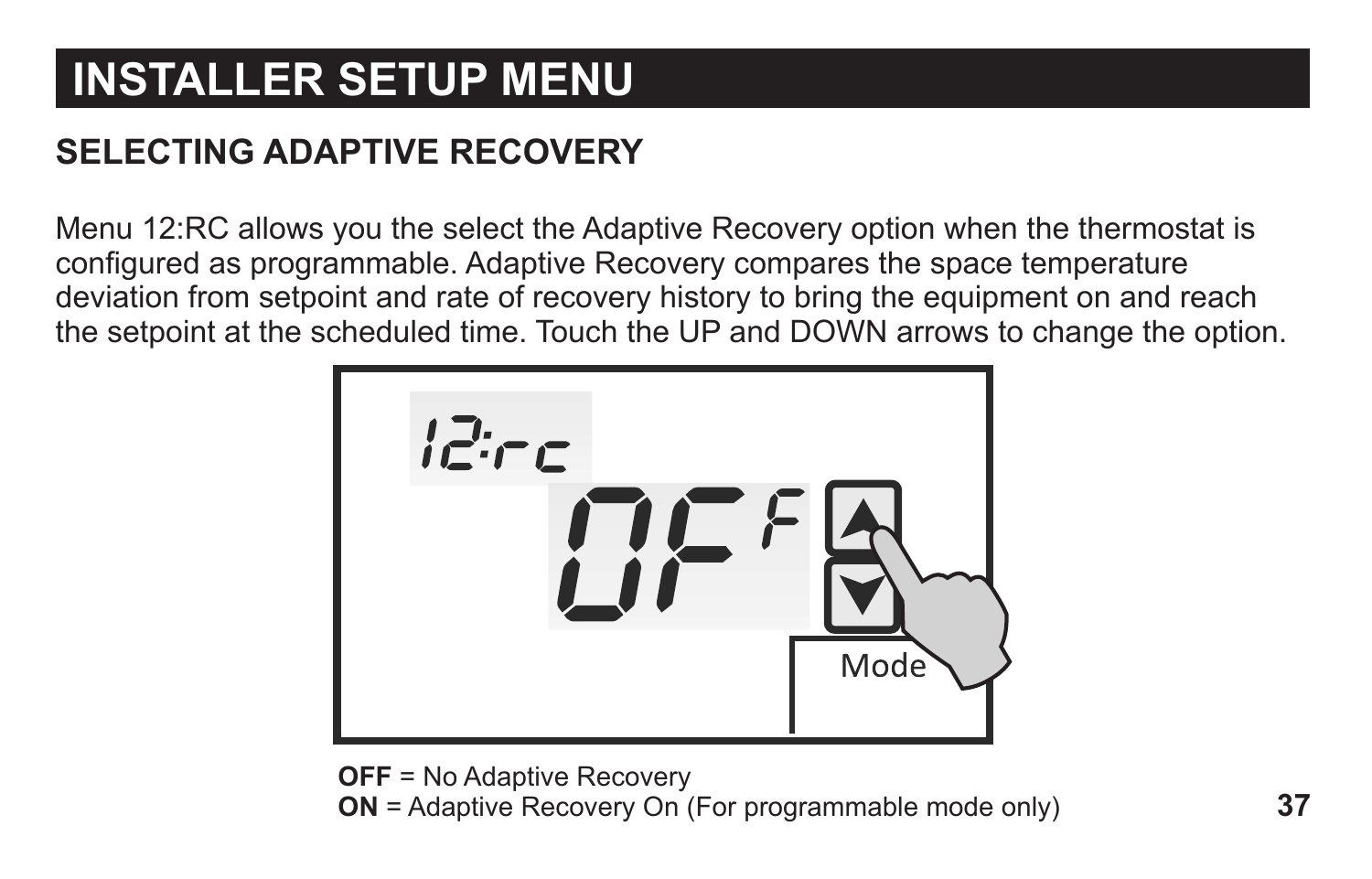#### **FILTER REMINDER**

Menu 13:FT allows you to select a time when the thermostat will display *FLT* as a reminder that the HVAC system filters need to be changed. The factory default is **OFF**. Touch the UP and DOWN arrows to change the filter reminder time.



**010** = 100 Hours **100** = 1000 Hours (Up to 9,000 hours in 100 hour steps)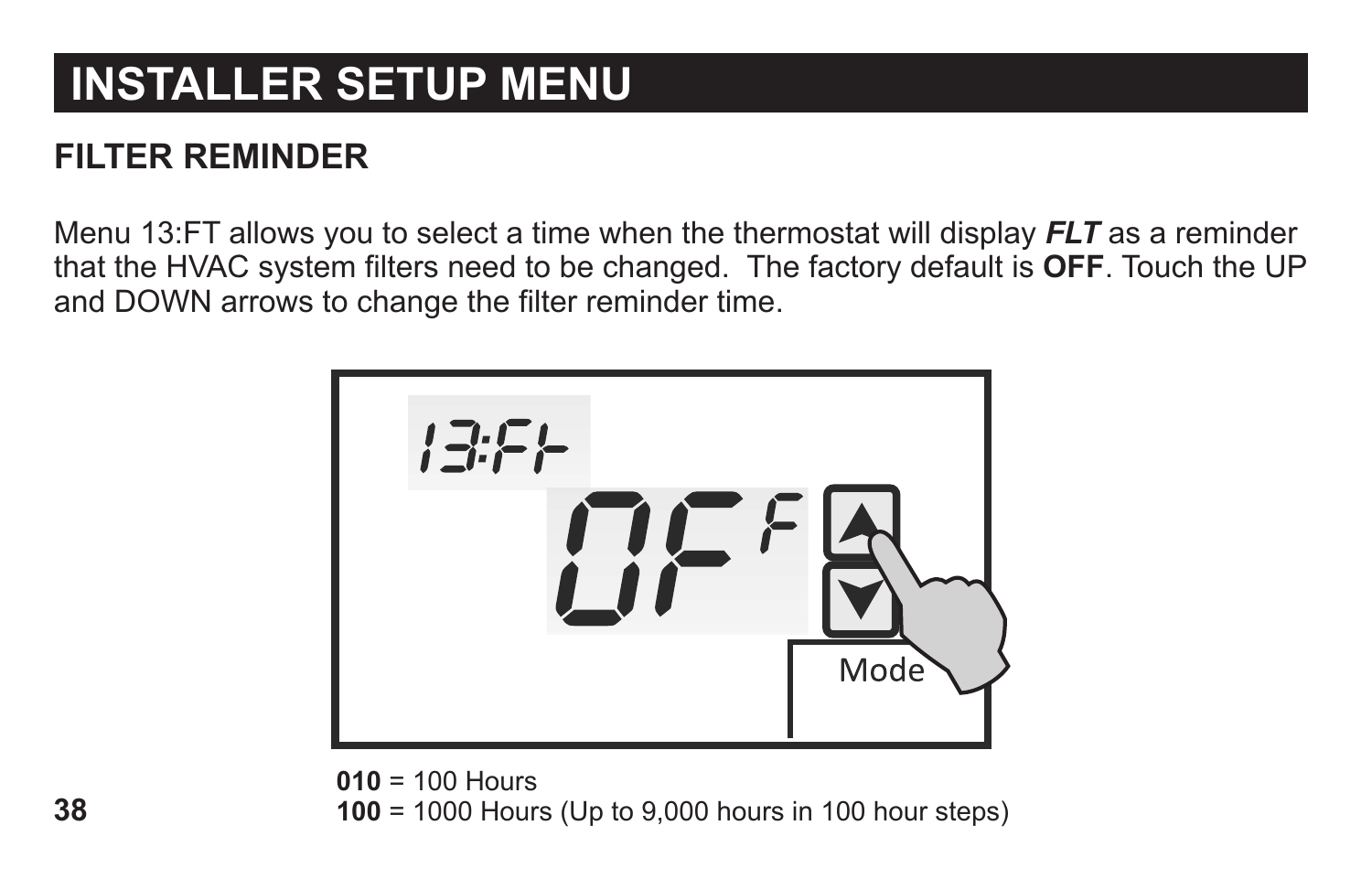#### **CHANGING THE HEATING AND COOLING DIFFERENTIAL**

Menu 14:SP allows you to select the temperature differential between the heating and cooling set point. The factory default is **1** (0.5° C) Touch the UP and DOWN arrows to change the dif ferential.



 $1 = 0.5^{\circ} \text{ C}$  $2 = 1^\circ$  C  $3 = 1.5^{\circ} \text{ C}$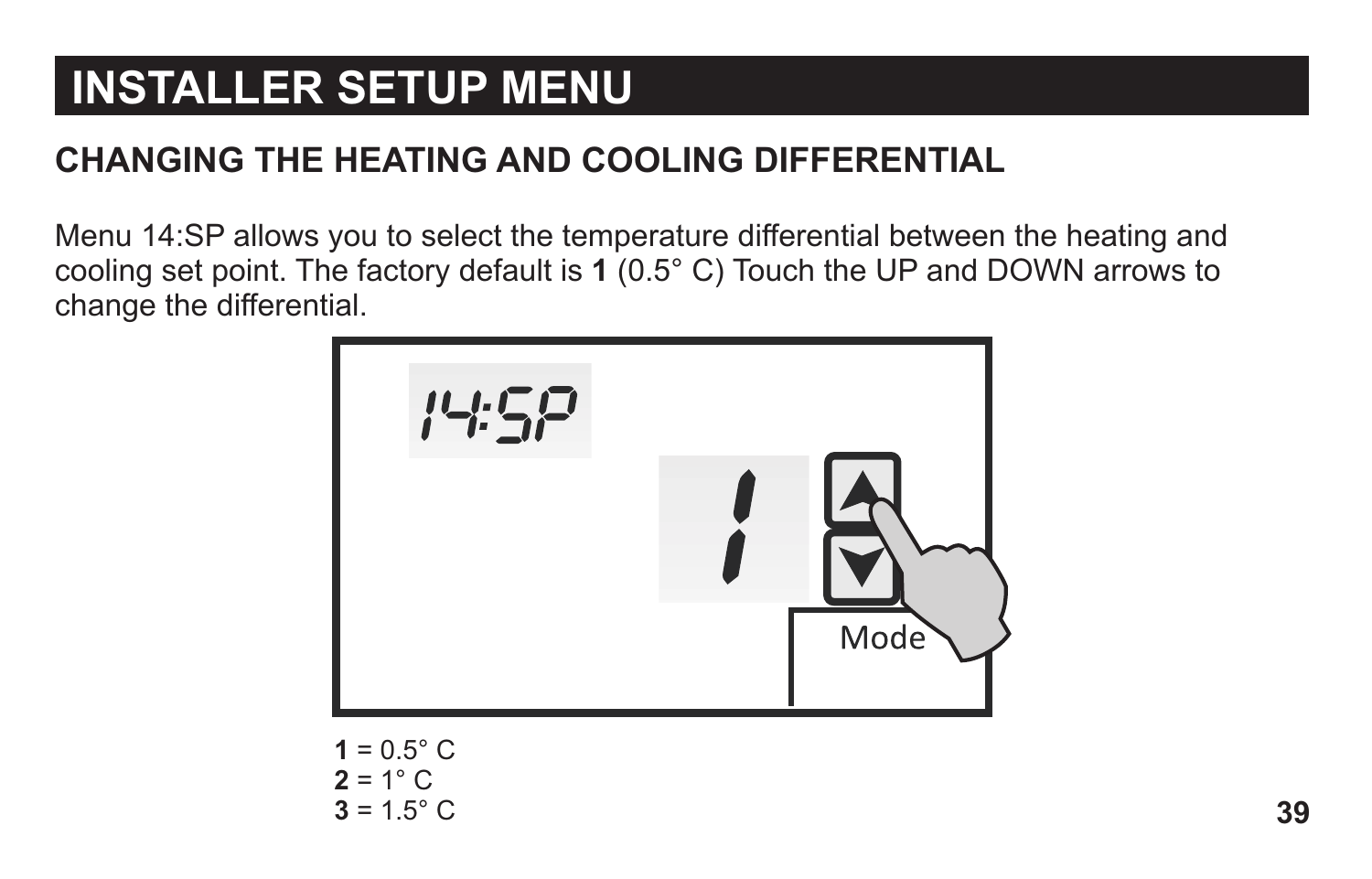#### **INTERNAL SENSOR CALIBRATION**

Menu 15:CA allows you to re-calibrate the internal temperature sensor. The factory default is **0** (0° C). Touch the UP and DOWN arrows to adjust the calibration from -5° to +5° C.

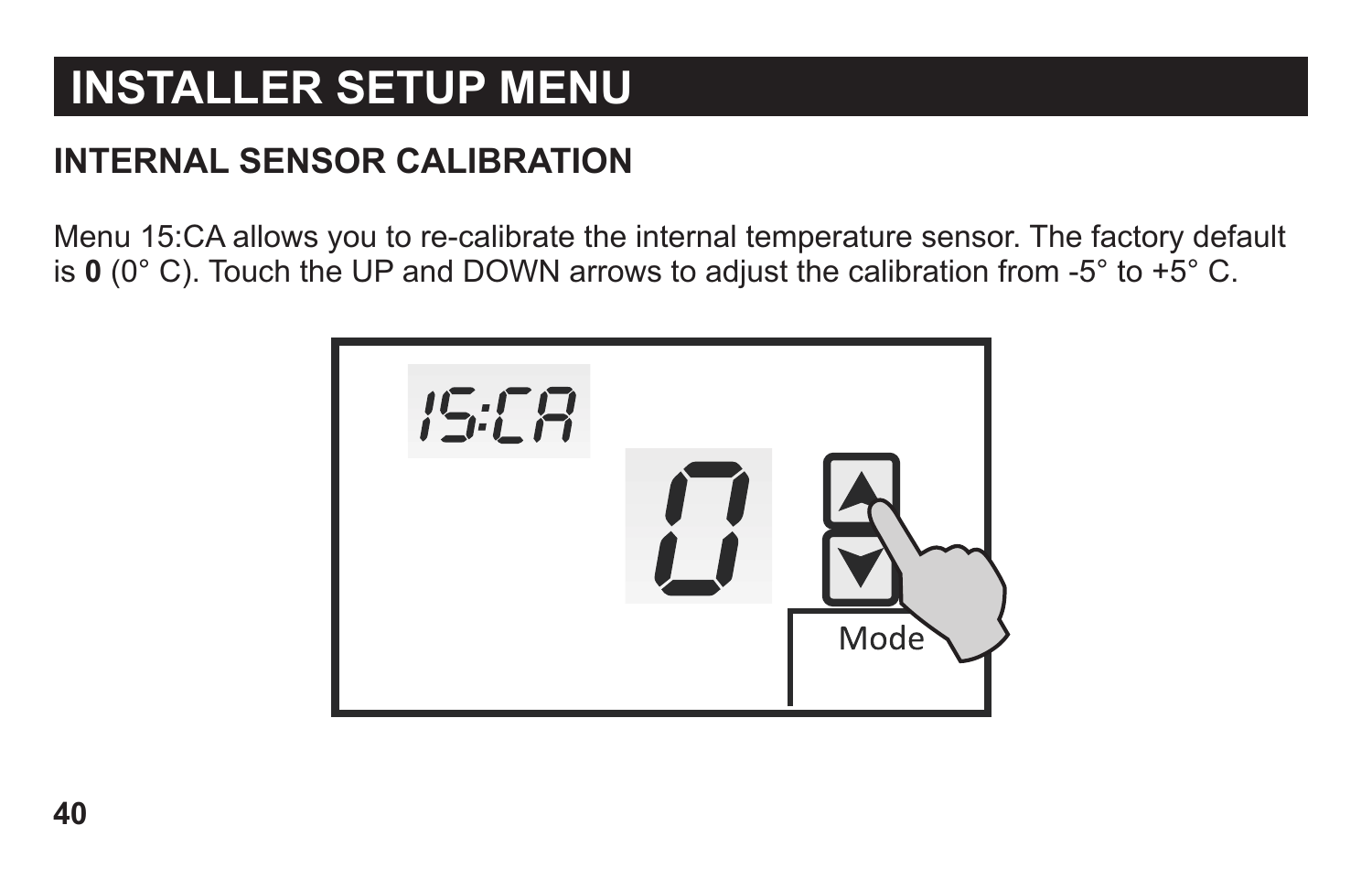#### **REMOTE SENSOR**

Menu 16:TT allows you to select indoor remote sensor only or remote sensor with internal sensor. The factory default is **RS** which disables the internal sensor only when an indoor remote sensor is wired. Touch the UP and DOWN arrows to change the option to **AU** if you want to use the internal sensor with a remote sensor as part of temperature averaging.



**AU** = Indoor Remote Sensor With Internal Sensor **RS** = Indoor Remote Sensor Only

If using outside air or remote room temperature sensor(s) battery life will be drastically reduced.

If using remote sensors it is highly recommended to power the 44-800 from 24V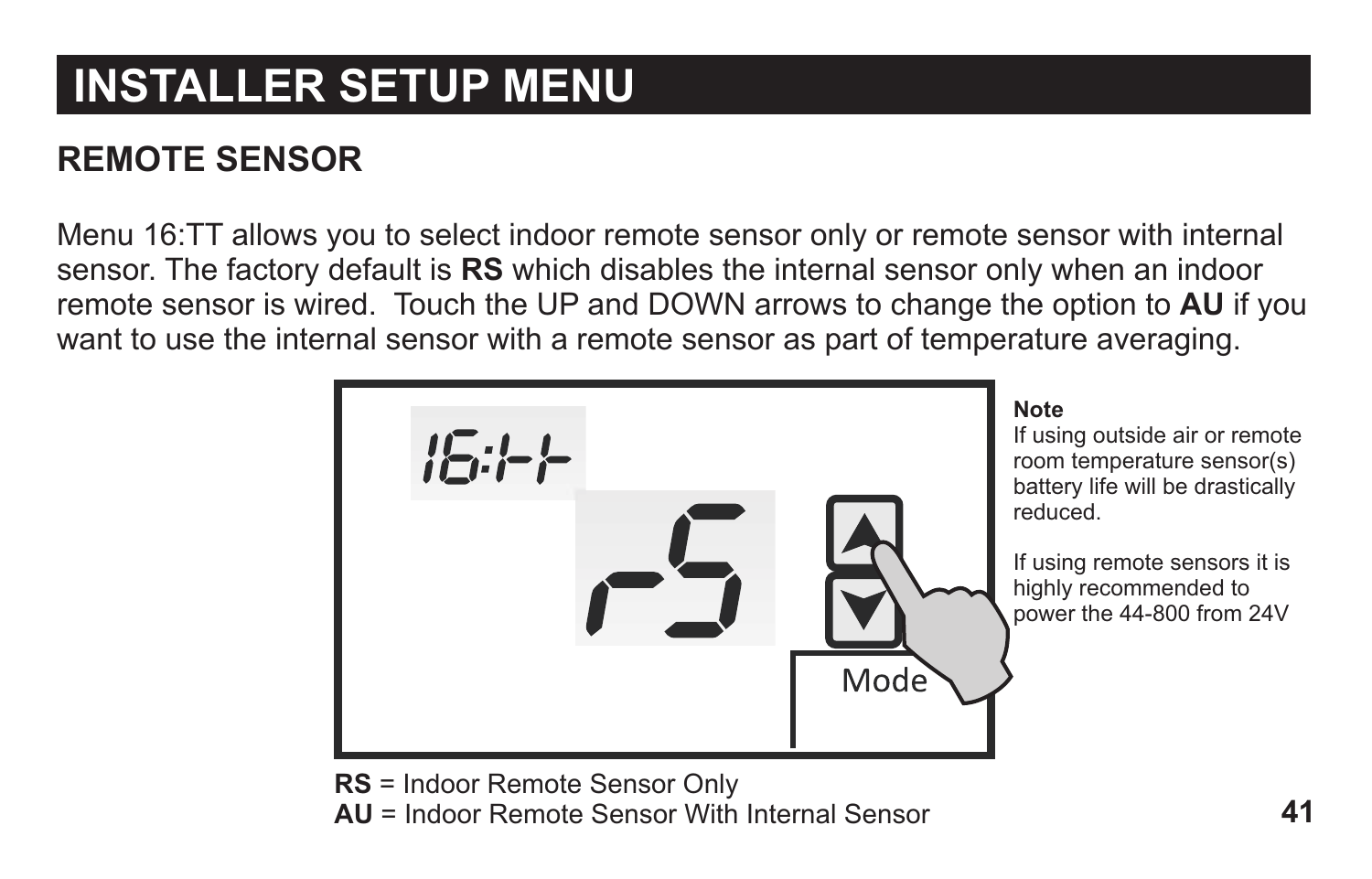#### **ASSIGNING THE 'A' RELAY**

Menu 17:R4 allows you to assign the 'A' relay based on the specific equipment configuration. The factory default is **OFF**. Touch the UP and DOWN arrows to change the 'A' relay assignment. Note that selections change based on Heat / Cool or Heat Pump (Sw1) configuration.



**HEA T / COOL**

- **C2** = 2nd Stage Cooling
- **H2** = 2nd Stage Heating
- **C3** = 3rd Stage Cooling

#### **The Structure HEAT PUMP**

- **EH** = Emergency Heat Only
- **AU** = Auxiliary and Emergency Heat
- **Y2** = 2nd Stage Compressor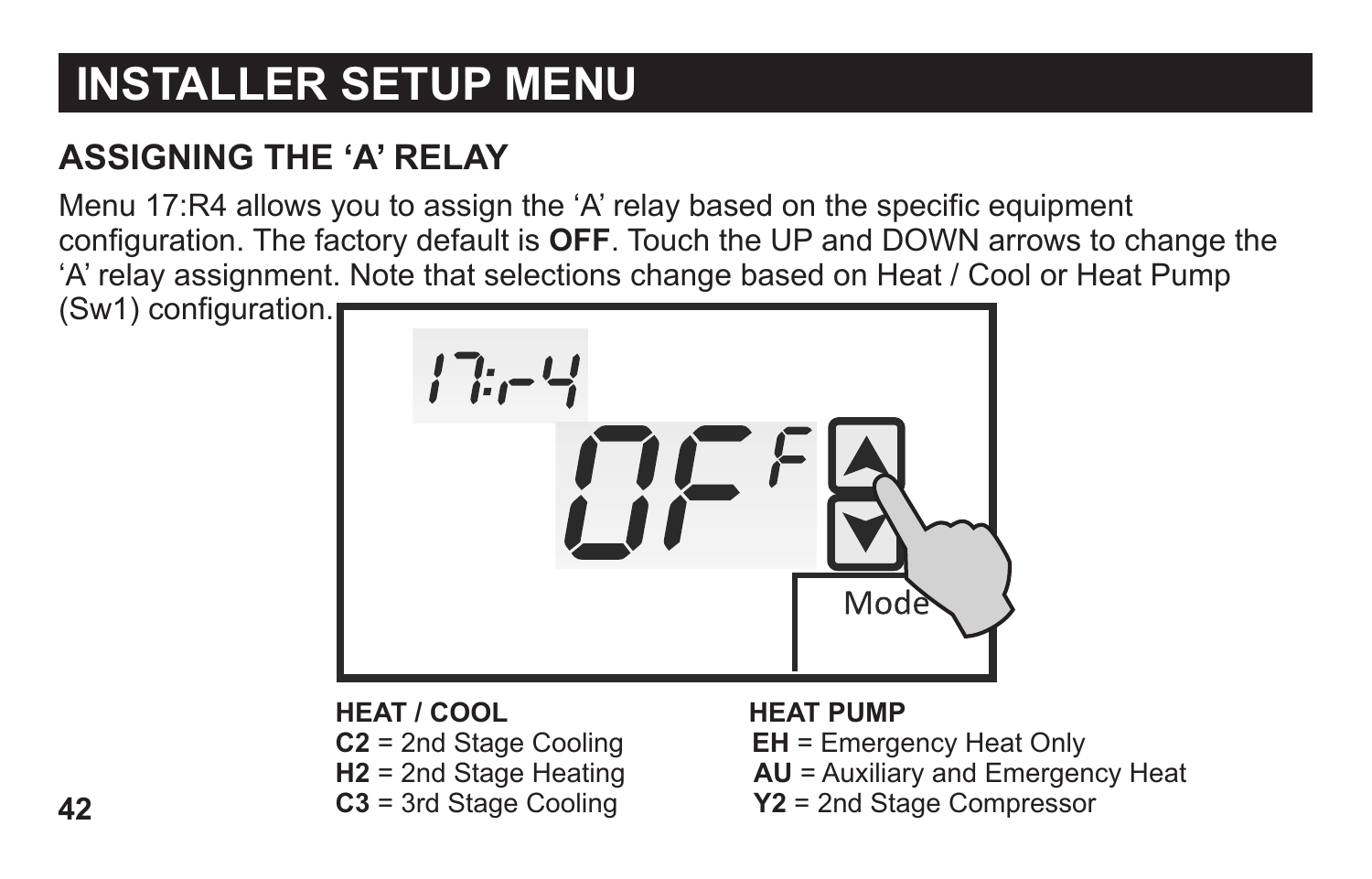#### **LOW BALANCE POINT SELECTION USING OUTDOOR SENSOR**

Menu 18:LB allows you to select a low balance point setting when the thermostat is configured for Fossil Fuel. When the outdoor temperature falls below the balance point setting, the compressor is locked out and only the fossil fuel furnace is used for heating. The factory default is **OFF**. Touch the UP and DOWN arrows to change the setting. Setting can be from -15° to 25° C.

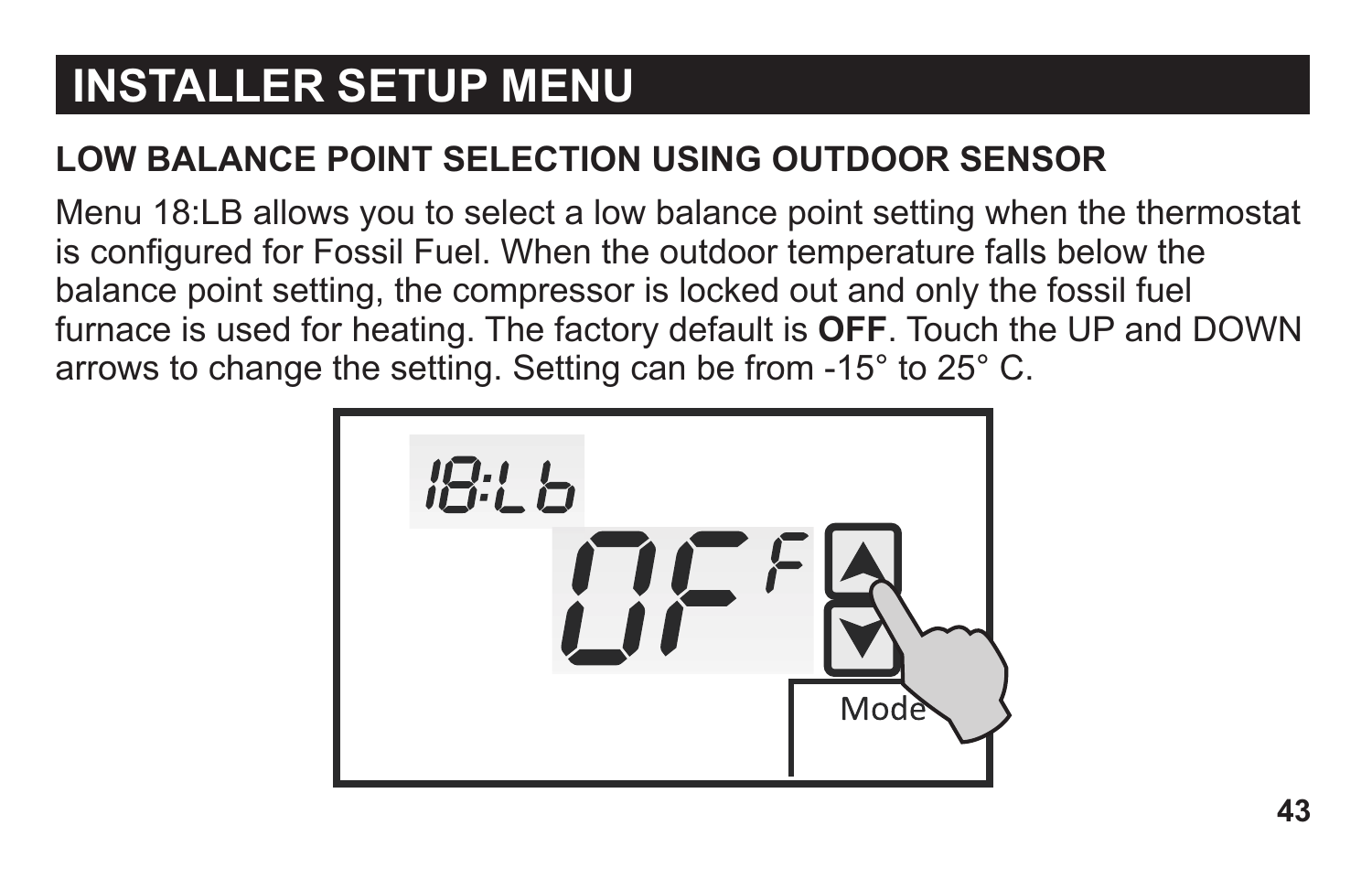#### **HIGH BALANCE POINT SELECTION USING OUTDOOR SENSOR**

Menu 19:HB allows you to select a high balance point setting when the thermostat is configured for Fossil Fuel. When the outdoor temperature rises above the balance point setting, the furnace is locked out and only the compressor is used for heating. The factory default is **OFF**. Touch the UP and DOWN arrows to change the setting. Setting can be from 0° to 50° C.

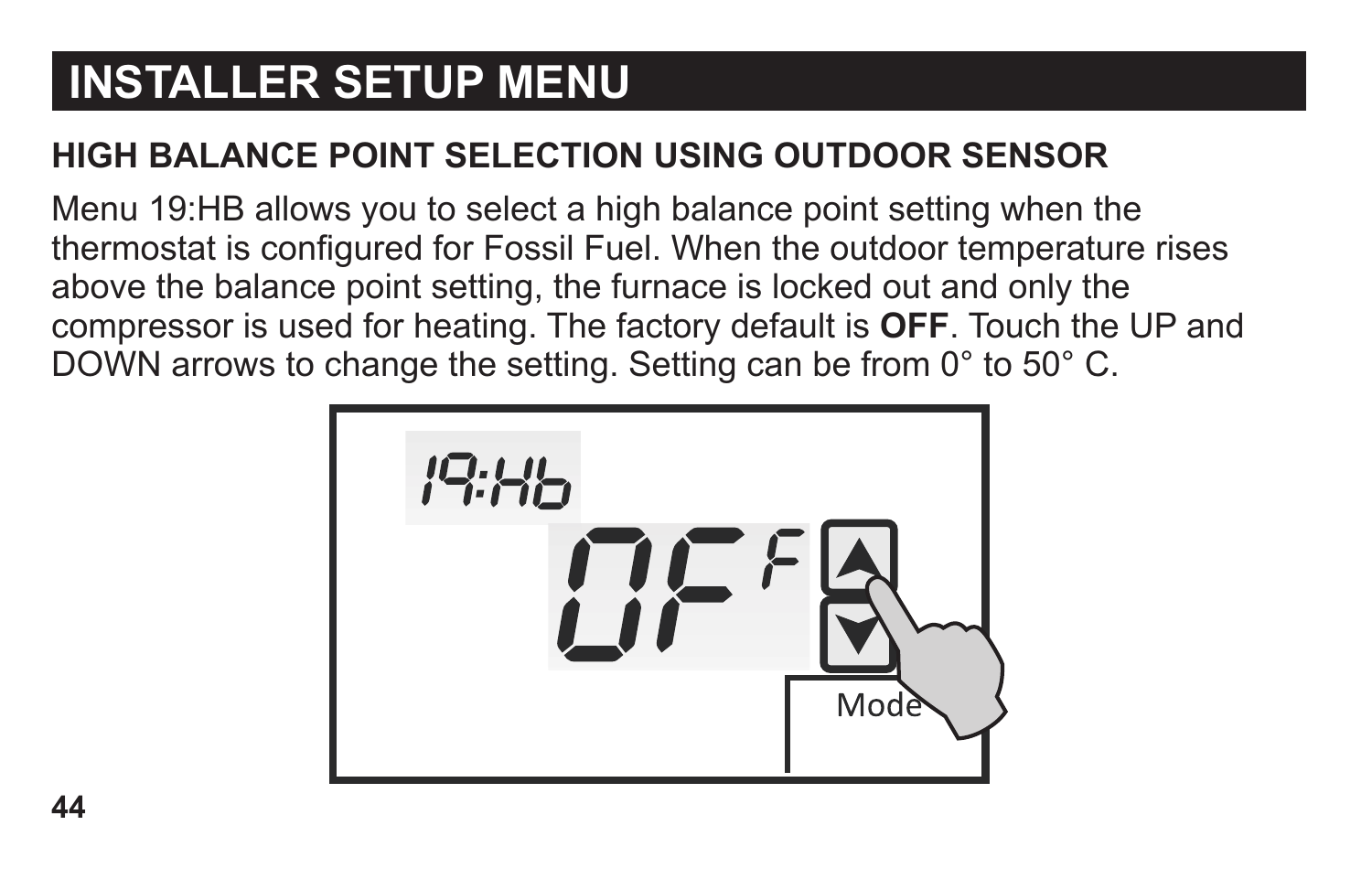#### **AUDIBLE BEEP**

Menu 20:BP allows you to turn the audible beep on or off. The factory default is **ON**. Touch the UP and DOWN arrows to turn the audible beep **OFF**.

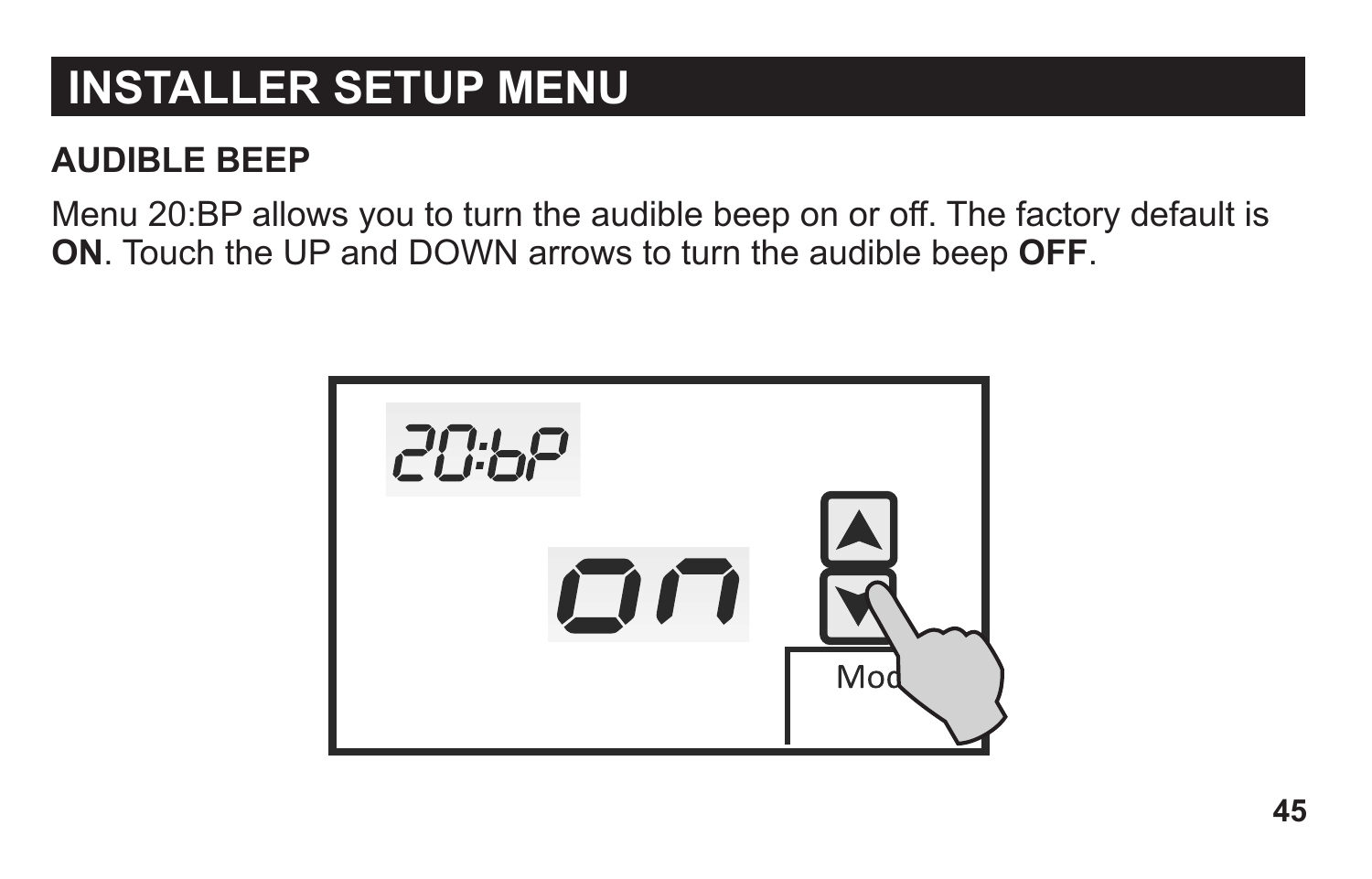#### **FACTORY RESET**

Menu 21:RS allows you to reset the thermostat to the original factory defaults. To reset the thermostat, touch the UP and DOWN arrows and set to **ON**.

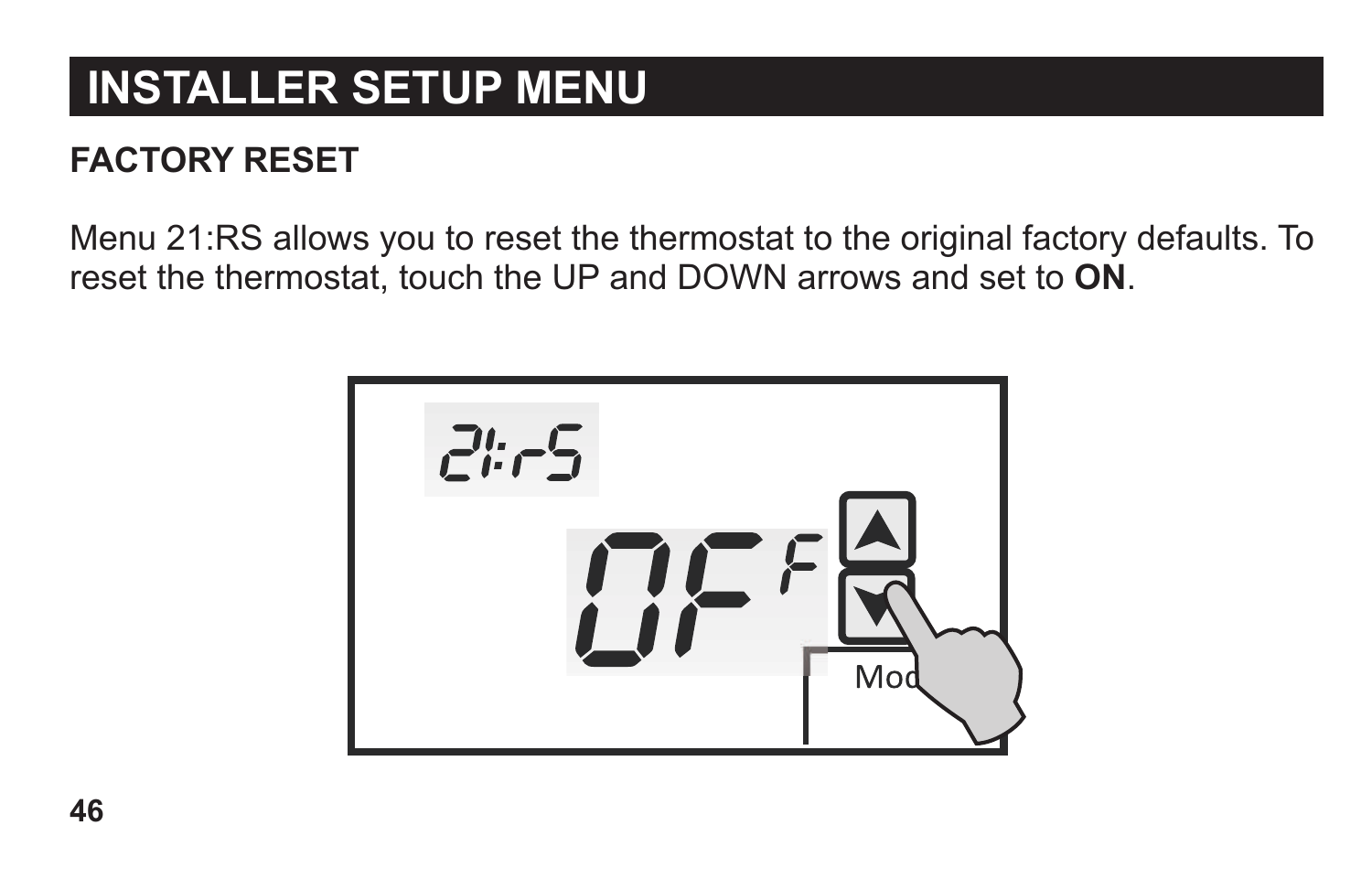#### **REMOTE SENSORS**

There are two type of remote sensors. The RS-1 is a single sensor that can be used indoors or outdoors. The RS-2 contains two sensors. A combination of both sensors can be used for indoor temperature averaging with or without the onboard sensor. Use separate 18-2 shielded cable when wiring sensors.

#### **INDOOR SENSOR WIRING**

When the RS-1 is used as an indoor sensor, the 44-800 can be configured to allow only the remote sensor to control the temperature or a combination of remote and onboard sensors can be used for temperature averaging. Refer to 16:TT in the installer setup menu to select the proper remote sensor option. Indoor sensor wires to terminals S1 and SC. (FIGURE 5)

#### **Note**

If using outside air or remote room temperature sensor(s) battery life will be drastically reduced.

If using remote sensors it is highly recommended to power the 44-800 from 24V

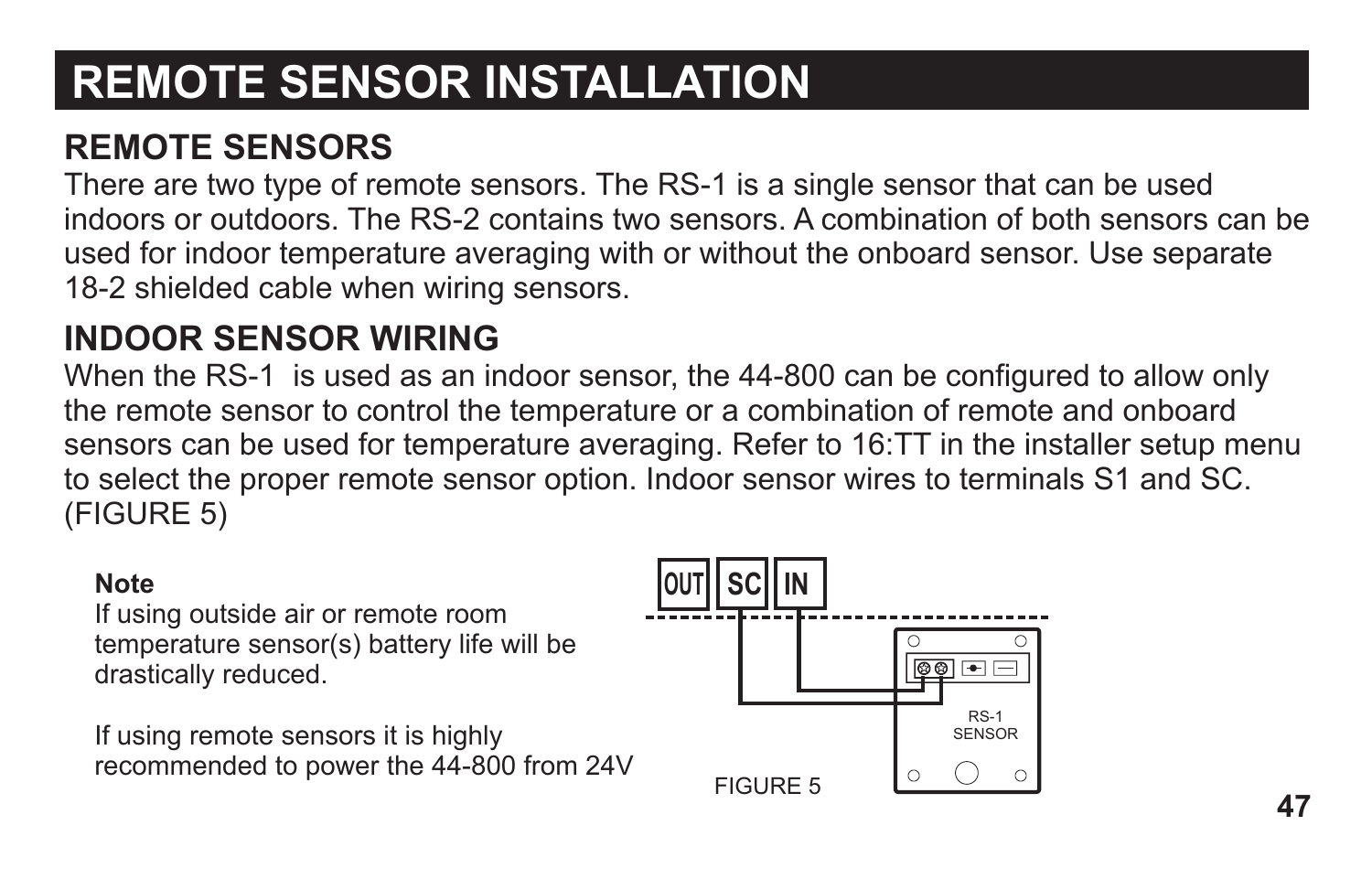Locate the sensor in the same manner as the thermostat. Mount the sensor 300mm away from any outside wall. Do not install the sensor behind doors, in corners or other dead air spaces. Keep the sensor away from direct air flow, supply registers or near sources of heat such as lamps and appliances. The maximum wire length from the sensor to the thermostat is 30meters. Use a separate 18-2 shielded cable for sensor wiring. Prior to wiring the sensor to the thermostat, use an ohm-meter or multimeter to measure the resistance of the sensor. Measure at the end of the wires that will connect to the thermostat. Confirm the resistance value (within 5%) to the temperature where the sensor is mounted. Use a quality digital electronic thermometer to read the temperature at the sensor. Remove the sensor cover and place the thermometer probe next to the remote sensor to verify an accurate reading. Disconnect power to the thermostat when wiring the sensor to the proper sensor terminals. Strip only as much insulation off of the wires as necessary to provide a good contact with the terminals. The sensor is not polarity specific so either sensor lead may be connected to either designated terminal on the thermostat.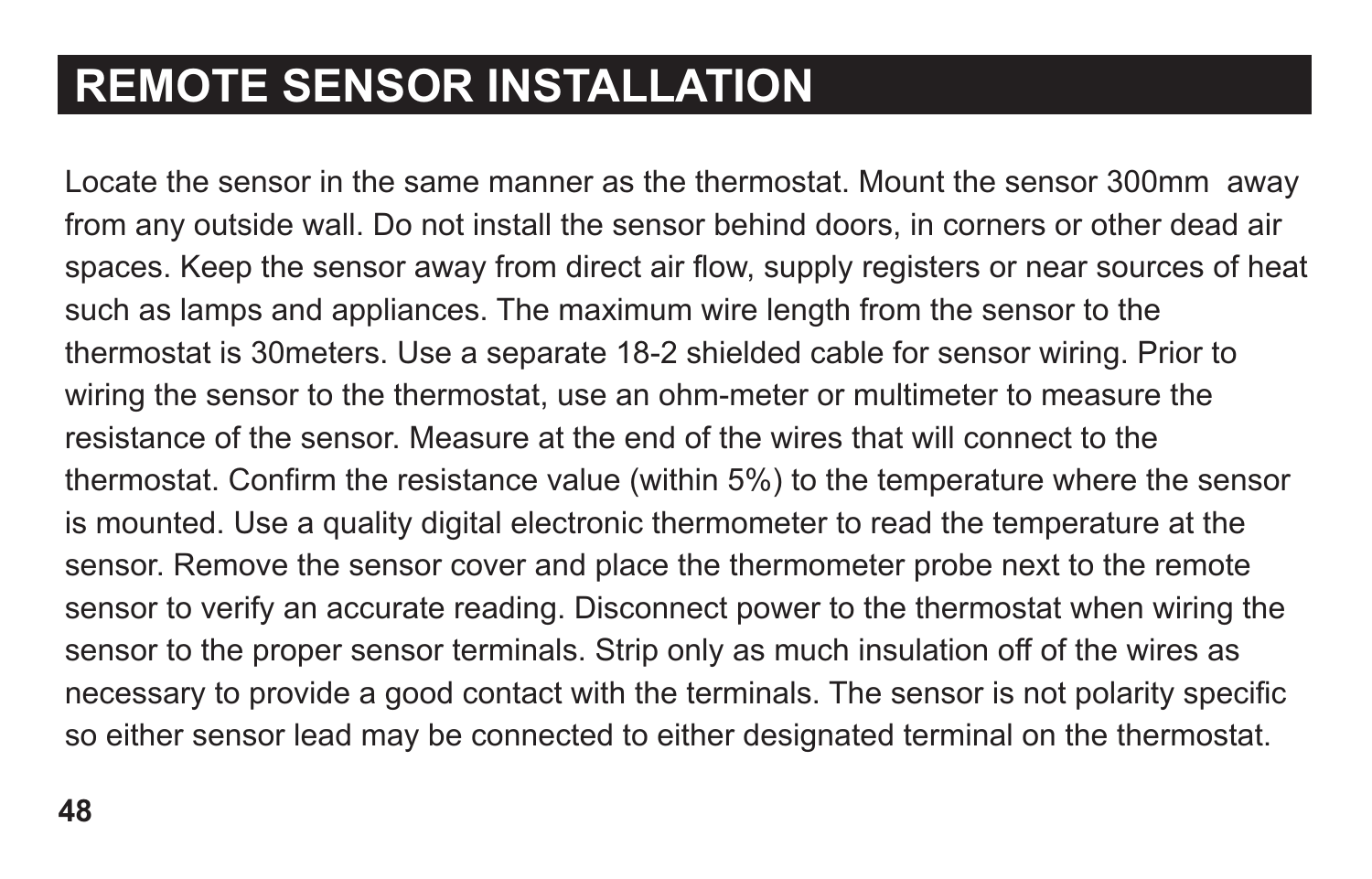#### **USING MULTIPLE SENSORS FOR TEMPERATURE AVERAGING**

Multiple indoor remote sensors can be wired in series/parallel for temperature averaging. The total value of the sensors must equal 10k $\Omega$  @ 25° C. The onboard sensor is not part of the equation even if it is configured as part of the averaging circuit. Figure 6 illustrates two RS-2 sensors used for averaging.

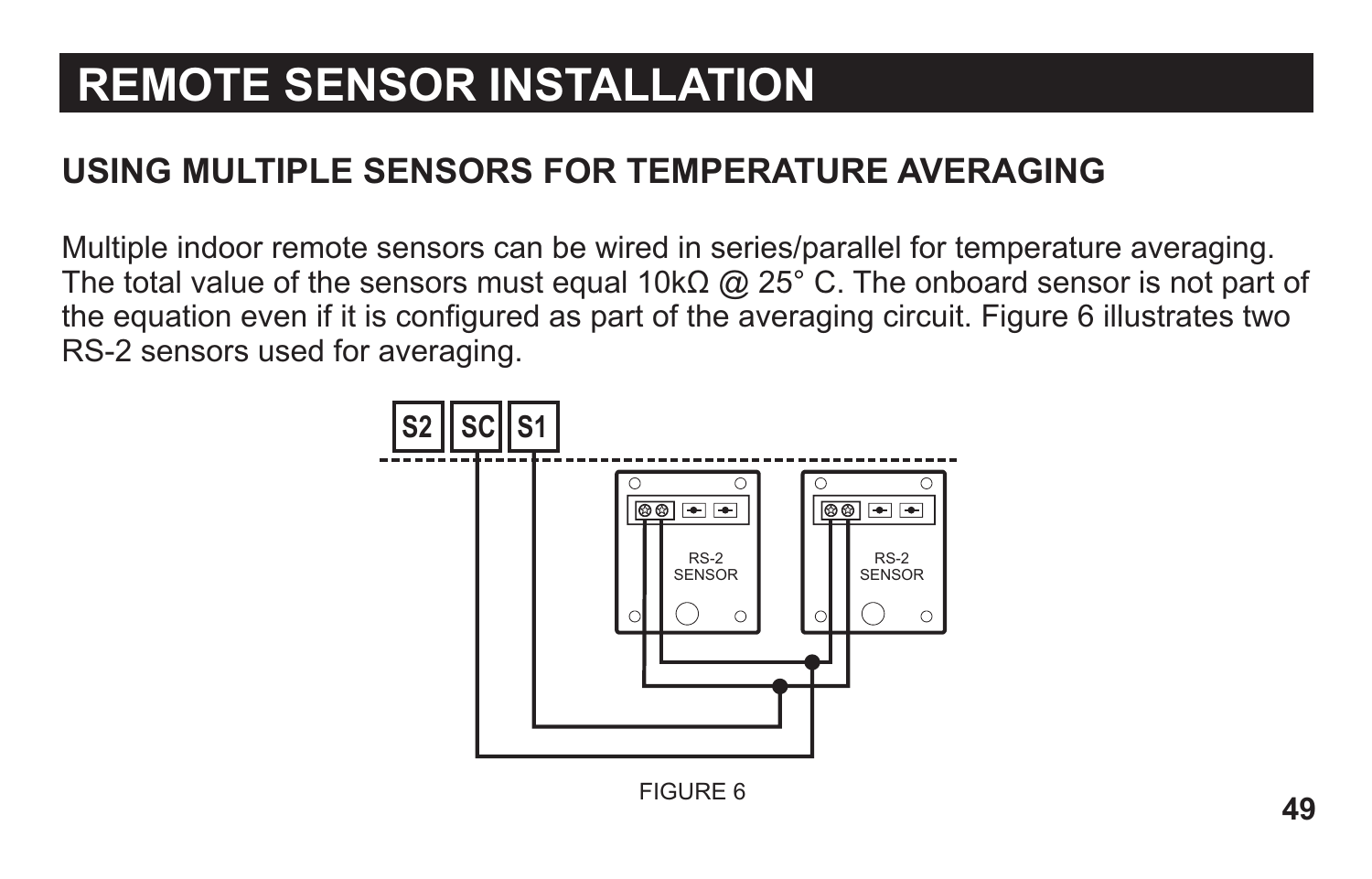#### **OUTDOOR SENSOR WIRING**

When the RS-1 is used as an outdoor sensor, the 44-800 will display the outside air temperature as well as control high and low balance points for fossil fuel systems. Refer to 16:TT in the installer setup menu to select the proper sensor option. The outdoor sensor wires to the Sensor Common and Outside air terminals. Figure 7 illustrates both an indoor and outdoor sensor configuration.

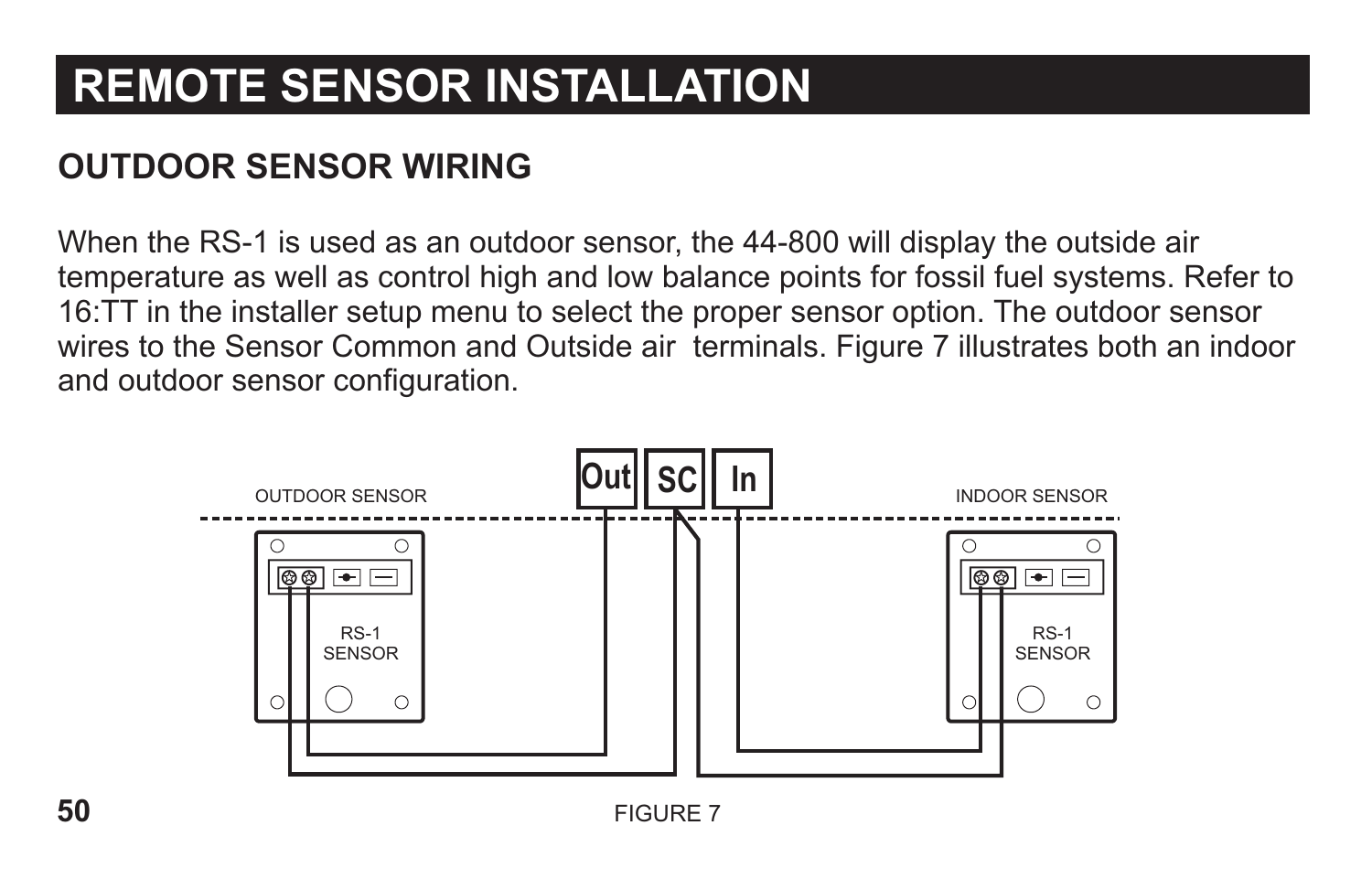# **REMOTE OUTDOOR SENSOR INSTALLATION**

Mount the sensor on a vertical exterior surface below an overhang. Choose a location protected from direct sunlight and exposure to excessive moisture. Follow the same wiring procedures as installing an indoor sensor.

| <b>Temperature</b><br>(°C) | <b>Resistance</b><br>$(k\Omega)$ | <b>Temperature</b><br>(°C) | <b>Resistance</b><br>$(k\Omega)$ |
|----------------------------|----------------------------------|----------------------------|----------------------------------|
|                            | 34.6                             | 21                         | 11.9                             |
| 5                          | 26.1                             | 26                         | 9.4                              |
| 10                         | 19.9                             | 32                         | 7.4                              |
| 15                         | 15.3                             | 37                         | 5.9                              |

#### **TEMPERATURE SENSOR CALIBRATION CHART**

NTC type 3 sensor -  $10K\Omega$  @ 25° C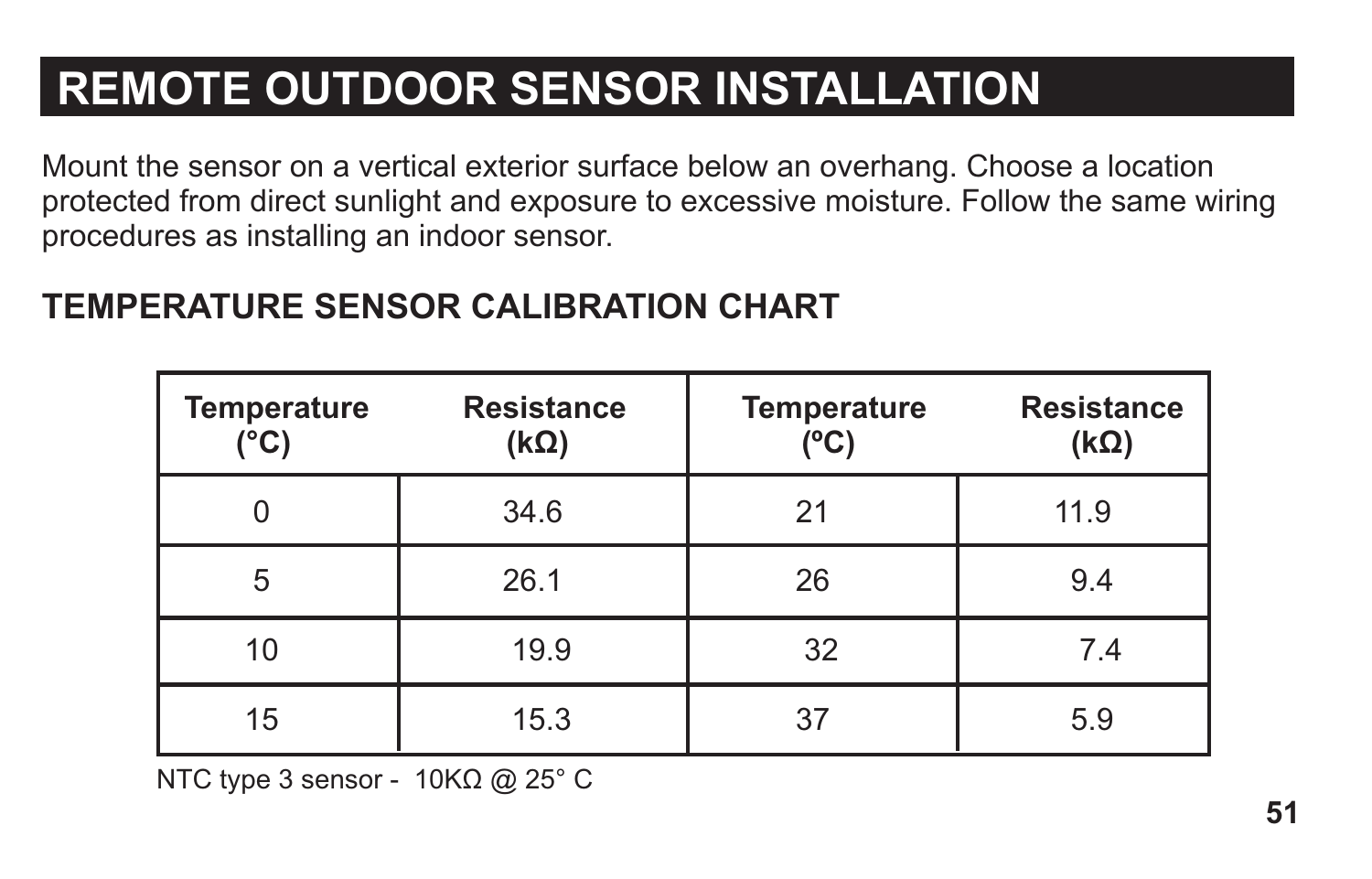The 44-800 incorporates a short-cycle timer which can be disabled during testing by setting slide switch 3 to the ON position. Once testing is completed, the timer needs to be reinitiated by setting the switch to OFF.

#### **TESTING FAN OPERATION**

Touch **MODE** until the word **OFF** is displayed. Touch **FAN** until the words **Always On**  appear. After a brief moment, the internal fan relay 'G' will energize and the system fan should operate. Touch **FAN** again until the word **Automatic** appears. After a brief moment, the internal fan relay will de-energize and the system fan will shut off.

#### **TESTING CONVENTIONAL HEATING AND COOLING OPERATION**

Touch **MODE** until the word **Heat** appears. Touch the **UP** arrow and raise the set point a few degrees above the space temperature. After a brief moment, the internal heating relay 'W' will energize and the heating system should operate. The word **Heat** will flash continuously. If the thermostat has been configured for two stage heating, raise the set point a few degrees and the second stage heating relay 'A' will energize. **Heat** will flash twice, pause and repeat the sequence to indicate second stage has been energized.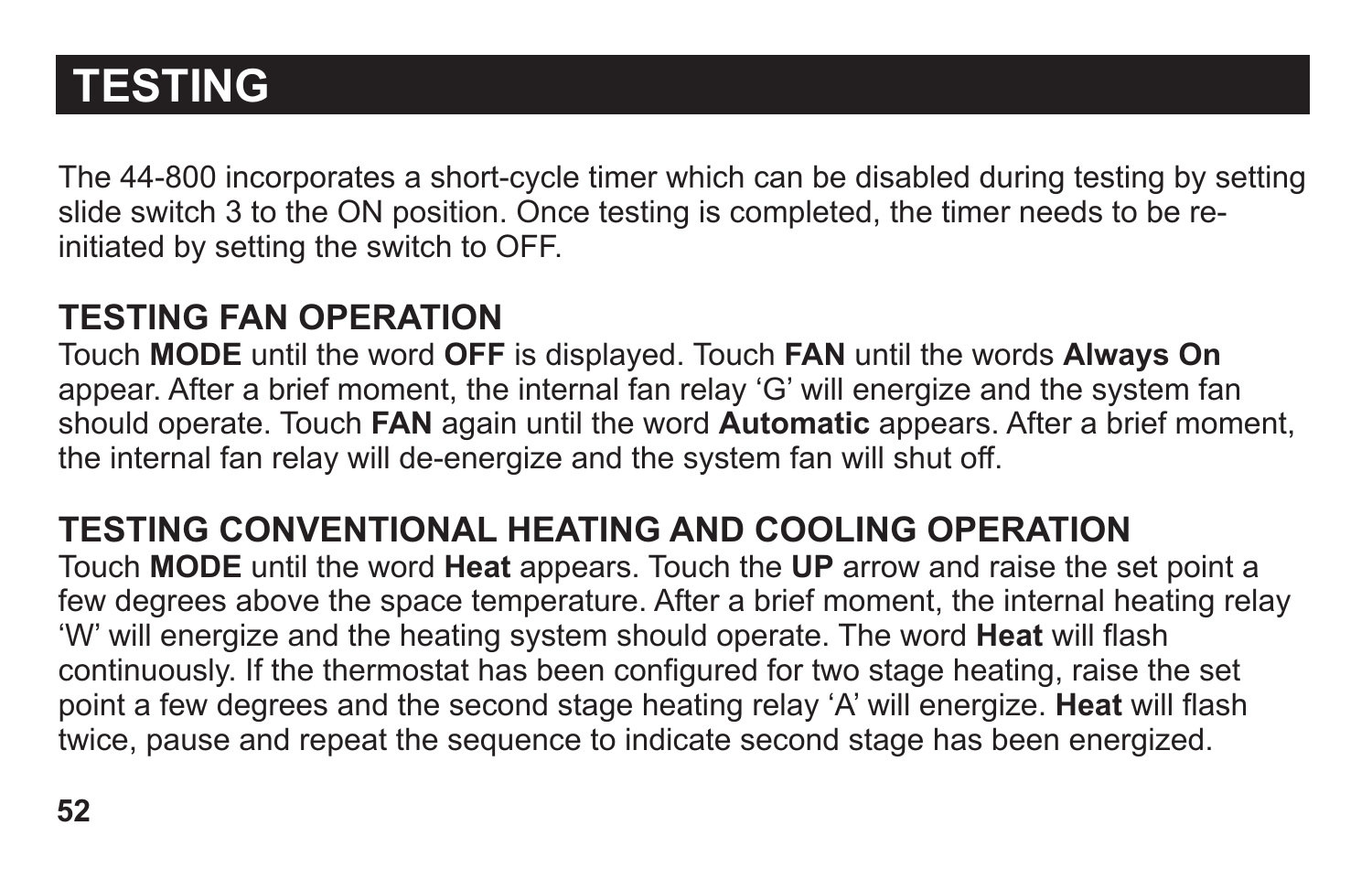Touch **MODE** until **Cool** appears. Touch the **DOWN** arrow and lower the setpoint a few degrees below the space temperature. After a brief moment, the internal fan 'G' and cooling 'Y' relay will energize. The word **Cool** will flash. If the thermostat has been configured for two stage cooling, lower the set point a few degrees and the second stage cooling relay 'A' will energize. **Cool** will flash twice, pause and repeat the sequence to indicate second stage has been energized.

#### **TESTING CONVENTIONAL HEAT PUMP OPERATION**

When the 44-800 is configured for conventional heat pump operation, testing is the same as a heating and cooling system with the exception that the fan "G' relay is always energized with compressor, auxiliary and emergency heat calls.

#### **TESTING FOSSIL FUEL OPERATION**

This is NOT typically used in Australia. When the 44-800 is configured for fossil fuel operation, testing is the same as a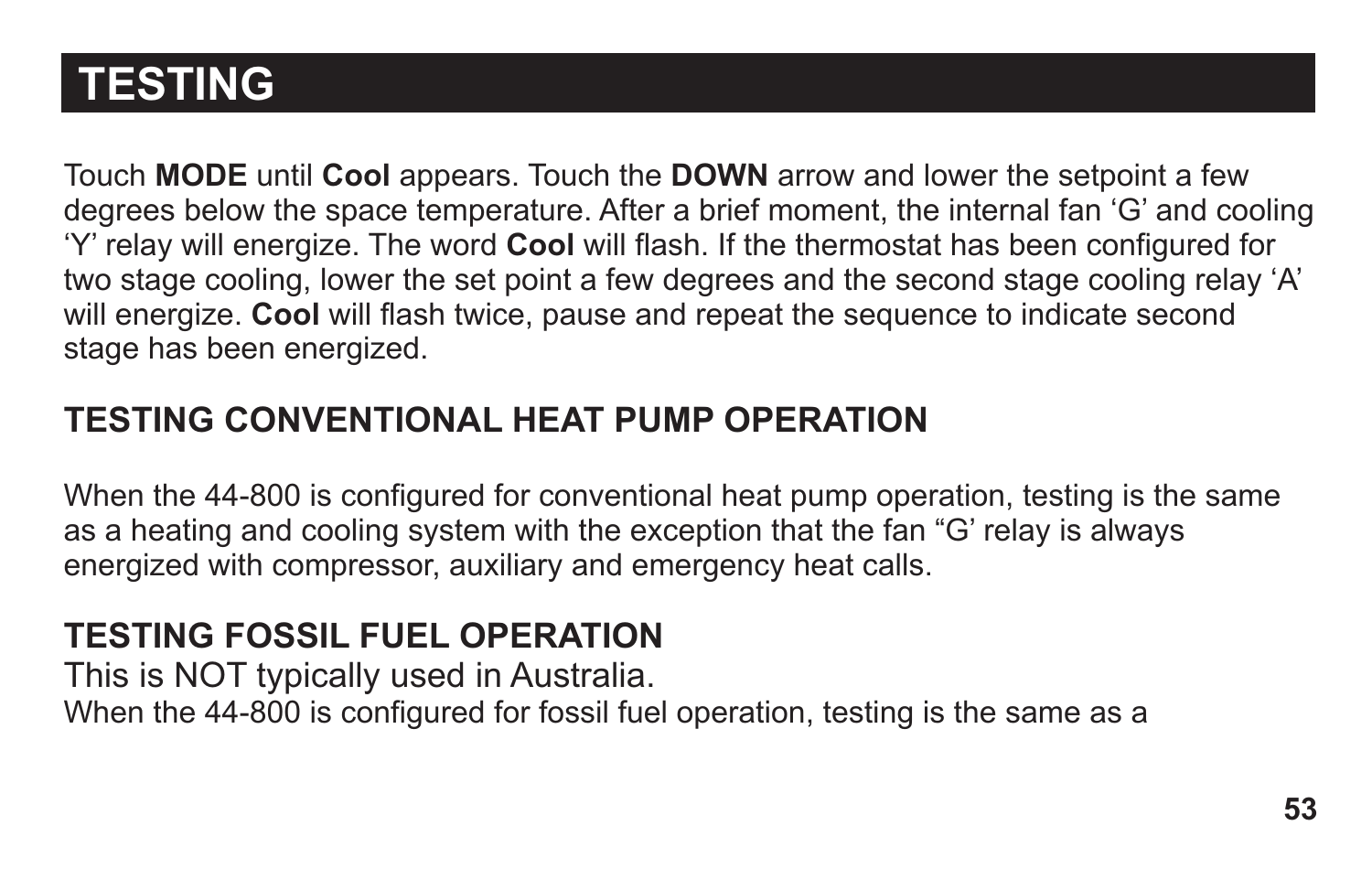conventional heat pump system with the exception that the heat pump is never allowed to run when the fossil fuel furnace is energized. Whenever the thermostat calls for second stage (auxiliary) heat, the compressor 'Y' relay is de-energized along with the fan 'G' relay and the 'A' relay energizes the fossil fuel furnace. With the installation of an outdoor sensor, both high and/or low balance point control can be used to prioritize heat pump or fossil fuel operation based on a selected outdoor temperature.

#### **TESTING LOW BALANCE POINT (Heat Pump or Fossil Fuel)**

When an outdoor sensor is used with the 44-800. Installer Option 18:LB allows you to select a low balance point temperature. When the outdoor temperature falls below the low balance point setting, a call for heat from the thermostat automatically energizes the auxiliary heat 'A' relay. To test the low balance point setting, set 18:LB above the displayed outdoor temperature and force a call for heating. The 'A' relay will energize the compressor 'Y' relay will be bypassed. Set 18:LB below the displayed outdoor temperature and force a call for heating. The compressor 'Y' relay will energize and the 'A' relay will not energize as long as the thermostat does not call for second stage. After testing, reset the low balance point temperature to a normal operating range.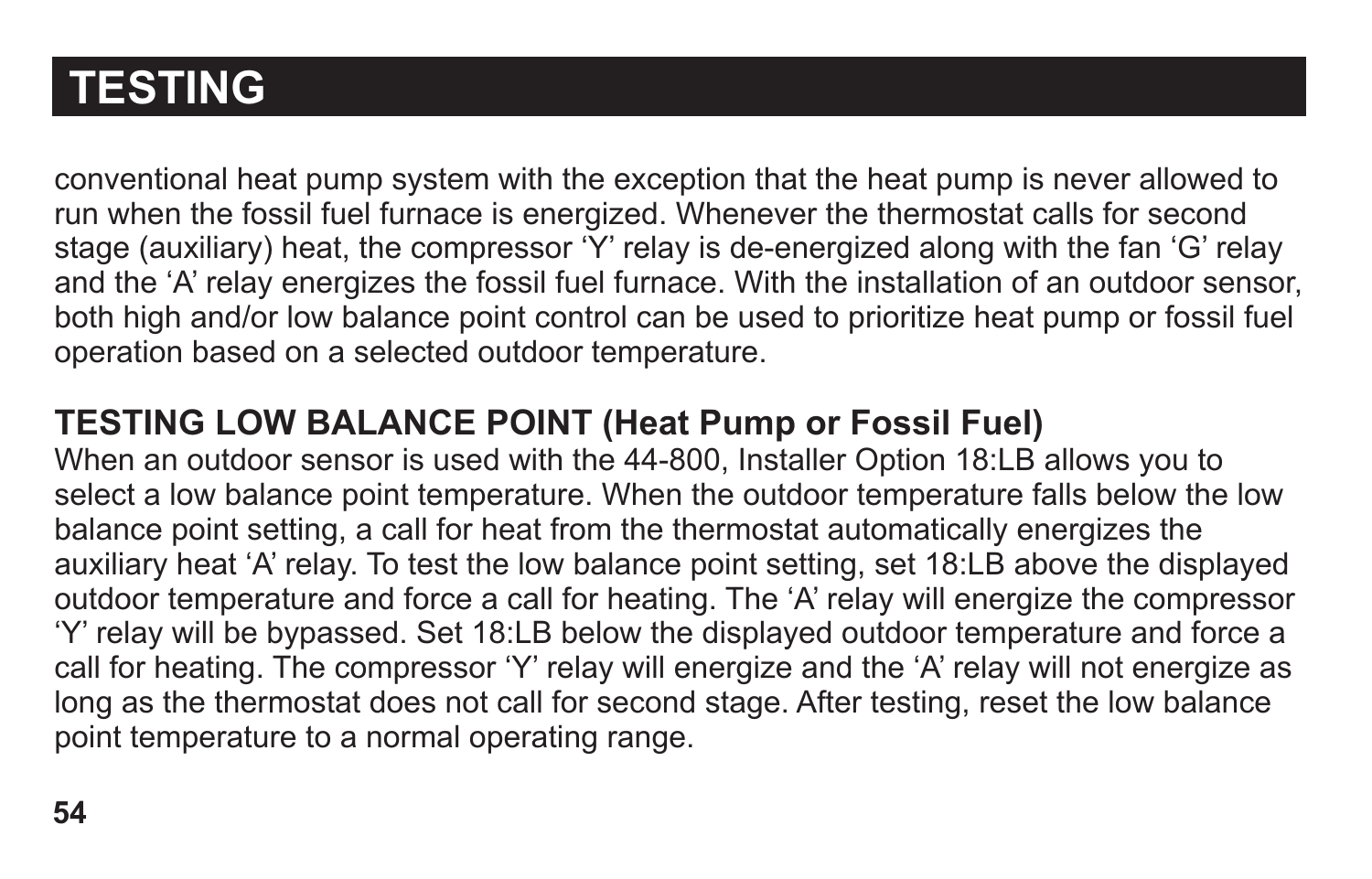#### **TESTING HIGH BALANCE POINT (Heat Pump or Fossil Fuel)**

High balance point is designed to prevent the auxiliary heat 'A' relay from energizing when the outdoor temperature is above the balance point setting. To test the high balance point setting, set 19:HB below the displayed outdoor temperature and force a call for second stage heating. The 'A' relay will not energize and only the compressor 'Y' and fan 'G' relays will be active. If the thermostat is placed in the **E.heat** mode, the high balance point is ignored and the 'A' relay will energized on a call for heat. After testing, reset the high balance point temperature to a normal operating range.

## **ADAPTIVE RECOVERY**

Adaptive Recovery is only available in programmable mode (Installer Menu 12:RC = ON). The Adaptive Recovery function of the 44-800 permits the user to program a time that a desired set temperature is required. The thermostat then calculates the most energy efficient time to bring on the equipment to reach the set point at the designated time. This calculation involves a complex control algorithm that compares the space temperature deviation from set point and rate of recovery history.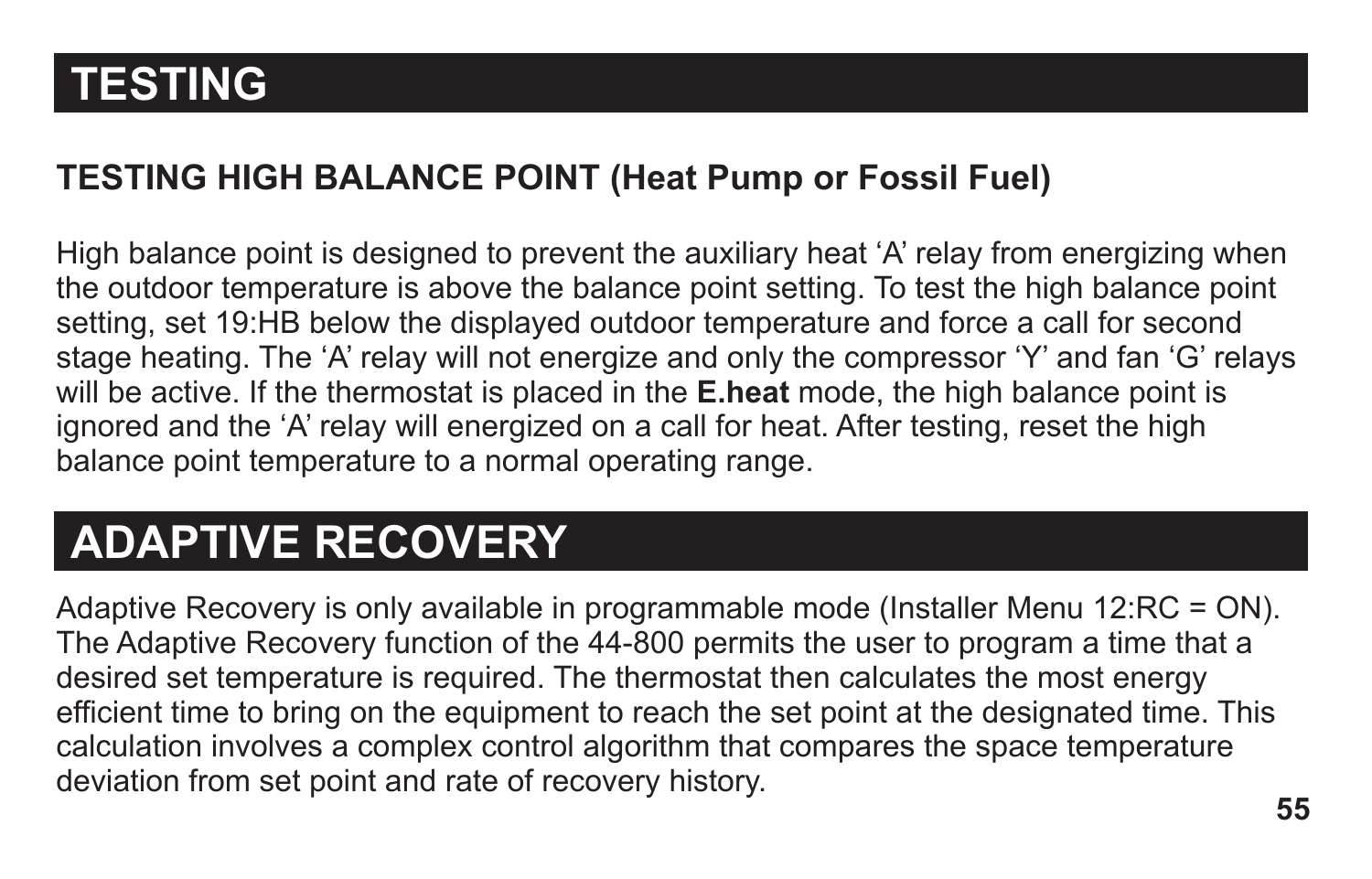# **BASIC TROUBLESHOOTING**

| <b>SYMPTOM</b>                                   | <b>POSSIBLE FAULT AND REMEDY</b>                                                                                                                                                                                                                                                                                                                                     |
|--------------------------------------------------|----------------------------------------------------------------------------------------------------------------------------------------------------------------------------------------------------------------------------------------------------------------------------------------------------------------------------------------------------------------------|
| No LCD display                                   | If thermostat is battery powered only, remove battery compartment<br>and check to see that the positive (+) and negative (-) ends of each<br>battery are oriented properly. If thermostat is hardwired, remove the<br>thermostat from the subbase and check for 24 Volts across terminals<br>'C' and 'R'. If no voltage, fault could be equipment or wiring related. |
| Thermostat can not be set<br>for auto changeover | In the Installer Options menu, set $4:FN = A$ for auto changeover.<br>$4:FN = -$ is for manual heat / cool<br>$4:FN = C$ is for cooling only<br>$4:FN = H$ is for heating only                                                                                                                                                                                       |
| Temperature display is<br>inaccurate             | Air from wall cavity may be leaking into the rear of the thermostat.<br>Seal hole where wiring enters subbase to prevent air infiltration.<br>External influence from appliances, lighting or drafts may be affecting<br>temperature accuracy. Move lamps or other sources of heat away<br>from the thermostat                                                       |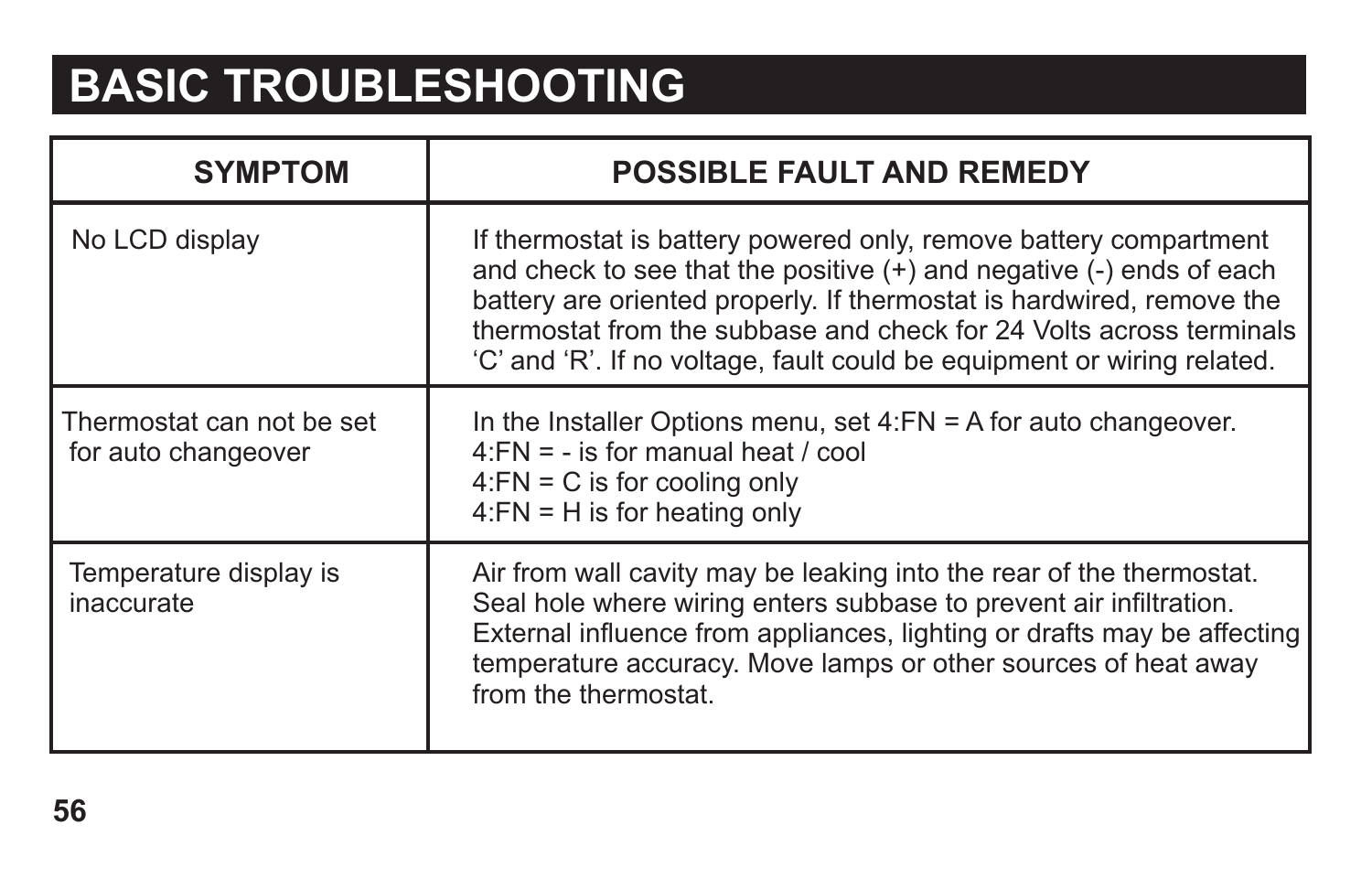## **BASIC TROUBLESHOOTING**

| <b>SYMPTOM</b>                                                                                   | <b>POSSIBLE FAULT AND REMEDY</b>                                                                                                                                                                                                                                                                                                                                                                                                   |
|--------------------------------------------------------------------------------------------------|------------------------------------------------------------------------------------------------------------------------------------------------------------------------------------------------------------------------------------------------------------------------------------------------------------------------------------------------------------------------------------------------------------------------------------|
| Thermostat not displaying<br>outdoor temperature                                                 | Check wiring at outdoor sensor and sensor terminals on<br>thermostat subbase. Outdoor sensor wires to terminals<br>Outside sensor and Sensor Common.                                                                                                                                                                                                                                                                               |
| Heat or Cool is flashing                                                                         | This is not a fault but indicates that the thermostat heating<br>or cooling relay is energized.                                                                                                                                                                                                                                                                                                                                    |
| Lock icon is displayed<br>when trying to set a<br>higher heating or lower<br>cooling temperature | This is not a fault. The thermostat heating and cooling limits<br>are preventing setting a temperature above or below the<br>limit values. These values can be changed in the Installer<br>Options menu.<br>$6$ :CL = Cooling Limit. Factory default is 10 $^{\circ}$ C. Adjustable<br>from $6^{\circ}$ C - $50^{\circ}$ C.<br>7:HL = Heating Limit. Factory default is 90° F. Adjustable<br>from $5^{\circ}$ C - 49 $^{\circ}$ C. |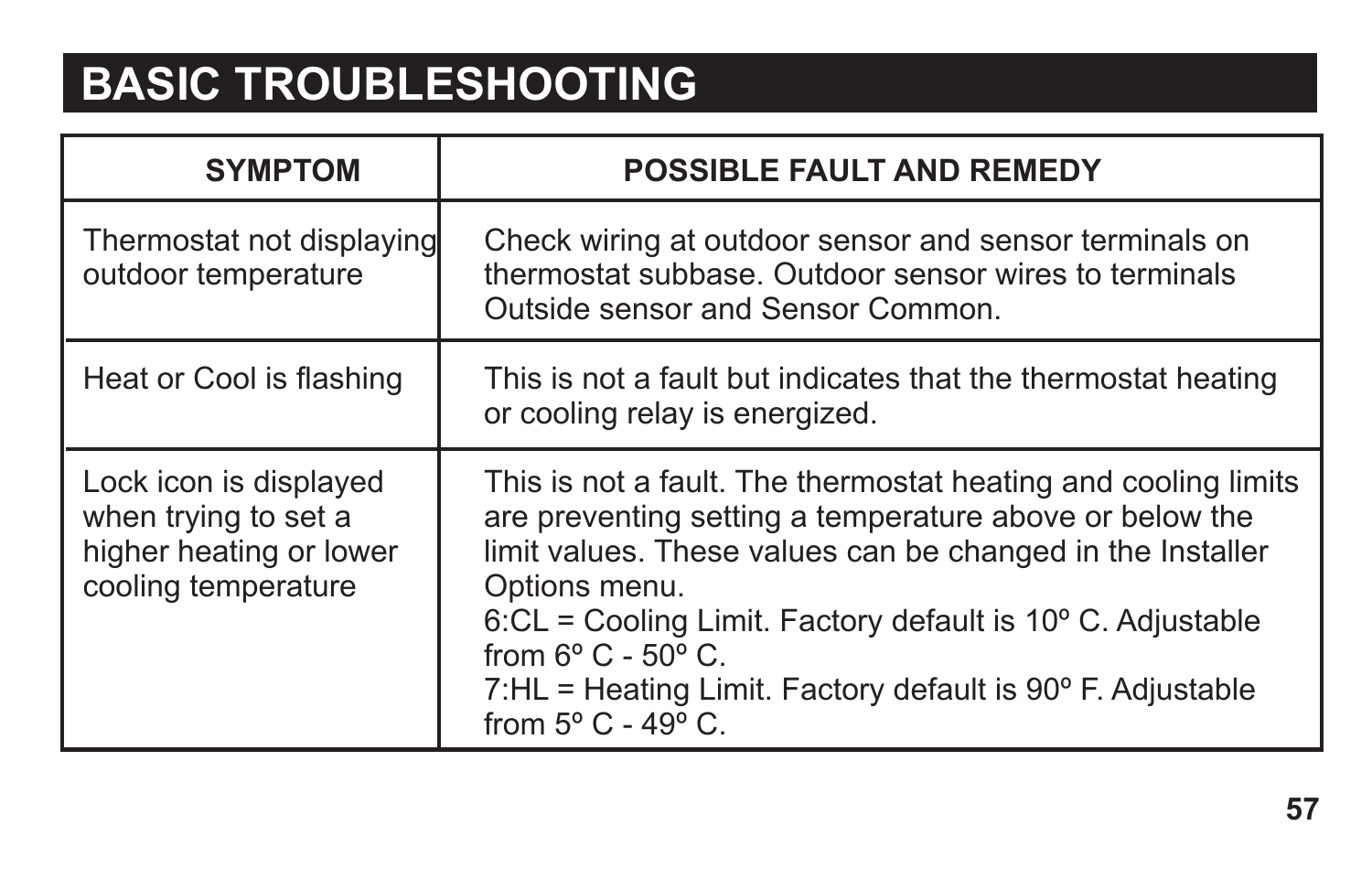## **SPECIFICATIONS**

Input Voltage (Hardwired) 20-30 VAC 50/60 Hz<br>Relay Rating 24 VAC @ 1 Amp ma Battery Power (2) AAA 1.5 V Operating Temperature **0°C** to 55°C Operating Relative Humidity 0-95% (non-condensing) Storage Temperature 0° C to 65° C Size: 125 W x 85 H x 25 D mm LCD Display Size 57 W x 99 H mm Back Light White (LED) Short-cycle Delay **Community** Off or 4 minutes Displayed Temperature Resolution 0.1° C Setpoint Range Heating 5° C - 49° C Cooling 6° C - 50° C Heating and Cooling Limits Fully adjustable Onboard Sensors NTC type 3 100K @ 25c Remote Sensors NTC type 3 10K @ 25c Warranty 3 years (RTB)

24 VAC  $@$  1 Amp maximum per relay